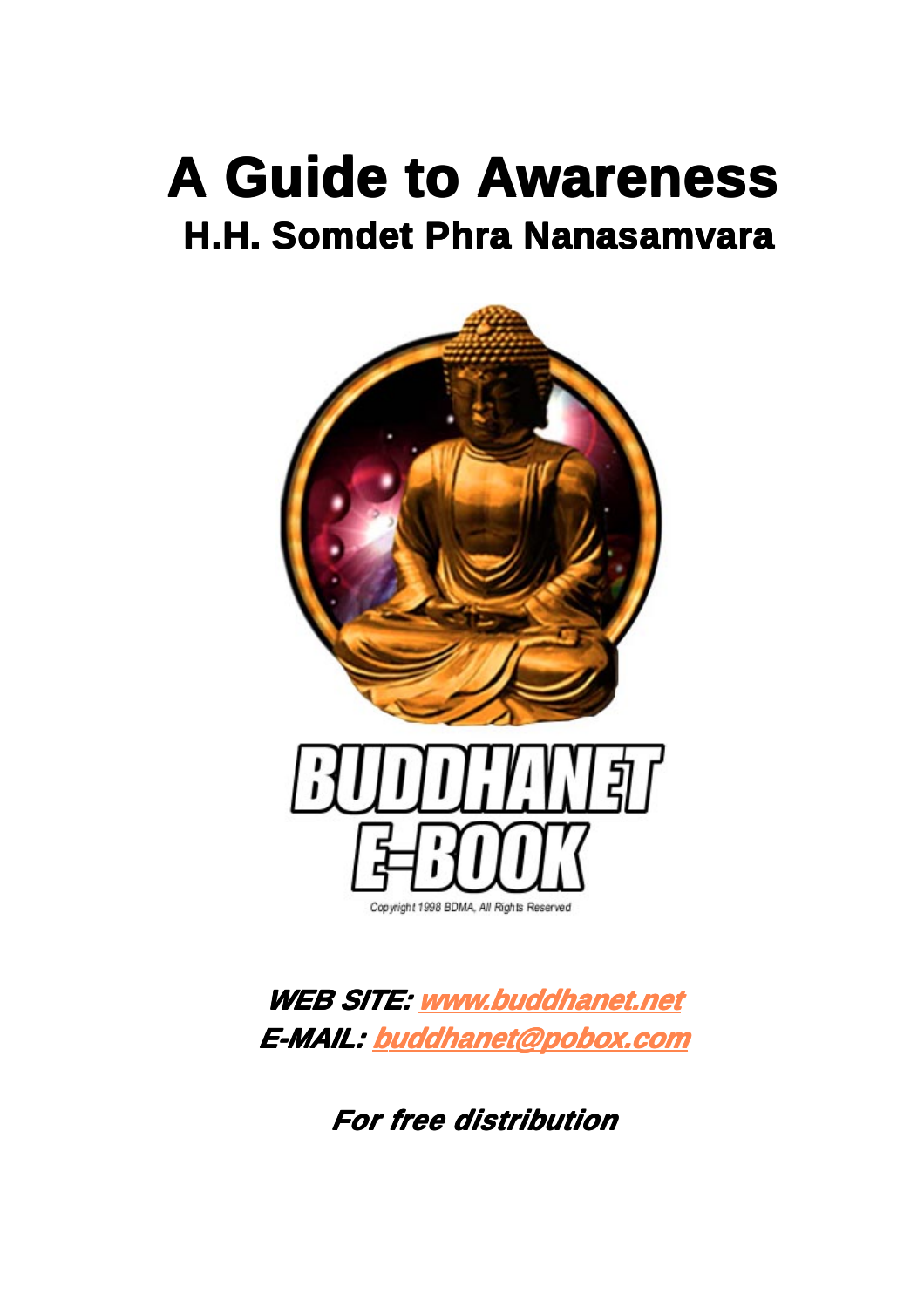# A Guide to Awareness

Dhamma Talks on the Foundations of Mindfulness (Satipaṭṭhāna Sutta)

by

H.H. Somdet Phra Ñāņasamvāra (Venerable Suvaddhano Bhikkhu)

Supreme Patriarch of Thailand

of Wat Bovornives Vihara Bangkok, Thailand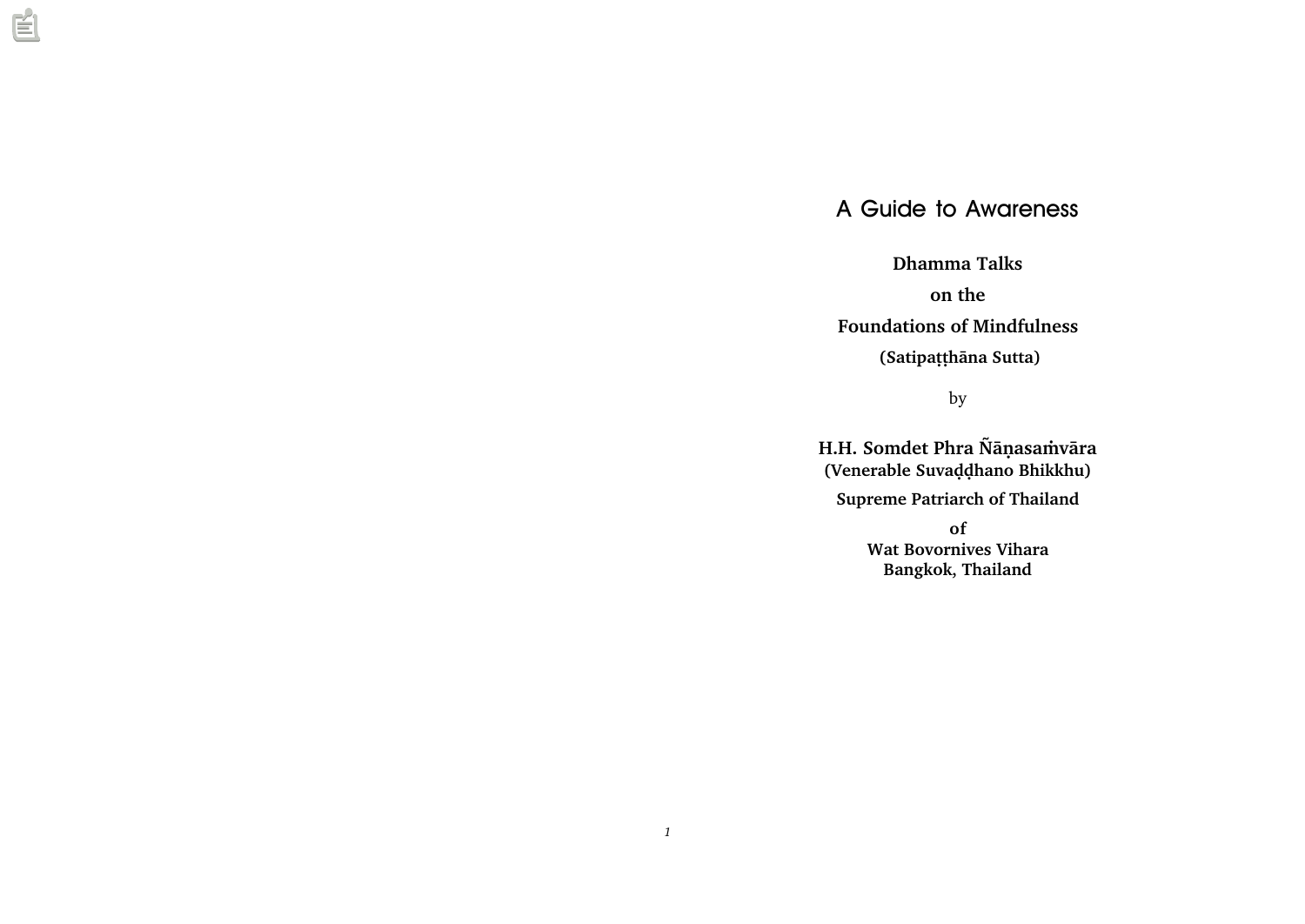# Table of Contents

|                                                                                                             | Translators' Foreword | 3              |
|-------------------------------------------------------------------------------------------------------------|-----------------------|----------------|
|                                                                                                             | Preface               | $\overline{4}$ |
|                                                                                                             | Talk 1                | 5              |
| Copyright information: This is an electronic version of                                                     | Talk 2                | 7              |
| the book: A Guide to Awareness.                                                                             | Talk 3                | 9              |
|                                                                                                             | Talk 4                | 11             |
| © Mahamakut Rajavidyalaya Press, Phra Sumeru                                                                | Talk 5                | 13             |
| Road, Bangkok 10200, Thailand.                                                                              | Talk 6                | 15             |
|                                                                                                             | Talk 7                | 17             |
|                                                                                                             | Talk 8                | 19             |
| You may use this electronic version for personal use<br>but all commercial rights are reserved by Mahamakut | Talk 9                | 21             |
|                                                                                                             | Talk 10               | 23             |
| Rajavidyalaya Press.                                                                                        | Talk 11               | 25             |
|                                                                                                             | Talk 12               | 28             |
| Translated by Bhikkhu Ariyesako and Bhikkhu                                                                 | Talk 13               | 31             |
| Kantasīlo                                                                                                   | Talk 14               | 33             |
|                                                                                                             | Talk 15               | 36             |
|                                                                                                             | Talk 16               | 38             |
|                                                                                                             | Talk 17               | 40             |
|                                                                                                             | Talk 18               | 42             |
|                                                                                                             | Talk 19               | 45             |
|                                                                                                             | Talk 20               | 47             |
|                                                                                                             | Talk 21               | 50             |
|                                                                                                             | Talk 22               | 52             |
|                                                                                                             | Endnotes              | 55             |
|                                                                                                             | A Brief Glossary      | 56             |
|                                                                                                             |                       |                |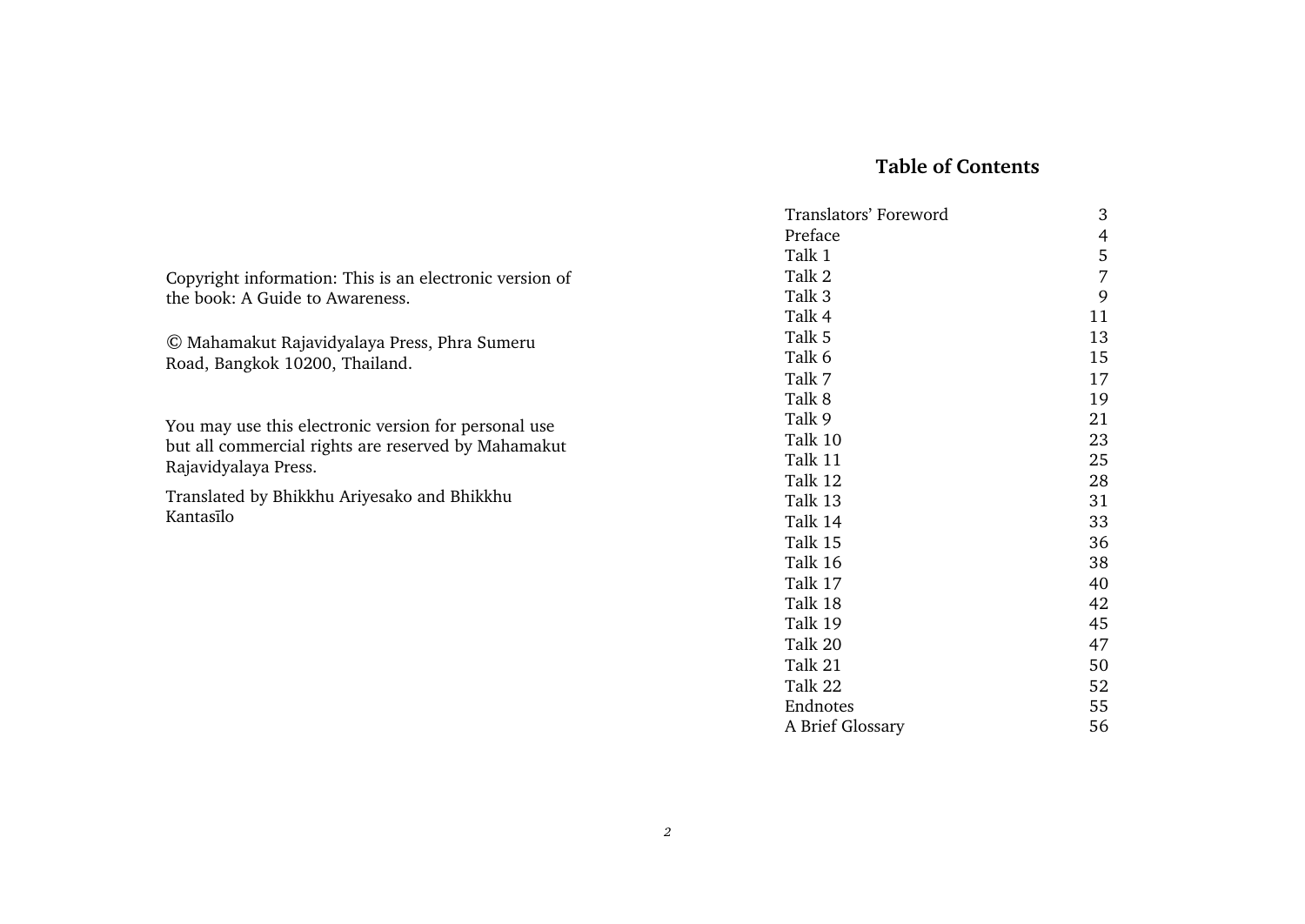## Translators' Foreword

<span id="page-3-0"></span>This Guide to Awareness is a translation from the series of Dhamma talks published in the Thai language as Naew Patibat Nai Satipatthan (lit: The Way of Practice in the Satipatthana).

The venerable author, HH Somdet Phra Ñānasamvara, is the Supreme Patriarch of Thailand and head of Wat Bovornives Vihara, a large and famous monastery in the old city of Bangkok. It is a centre for Buddhist study and is well known amongst westerners interested in Dhamma; many of whom have received ordination there with the venerable author as Preceptor.

HH Somdet Phra Ñānasamvara was born in Kanchanaburi Province, about 130 kilometres northwest of Bangkok, in 2456 B.E. (1913). When he was thirteen years old, he became a novice and in 2476 B.E. he received the higher ordination. On going back to continue his studies in Bangkok he was given new ordination as venerable Bhikkhu Suvaddhano, with the Supreme Patriarch Vajiranyanavong as Preceptor, at Wat Bovornives Vihara the next year. After furthering and completing his Dhamma and Pali studies to the highest grade (grade nine), he succeeded venerable Chao Khun Phra Brahmamuni as abbot in 2503 B.E.(1960). It was therefore in carrying on the tradition of the late abbot when in 2504 B.E. (1961) he gave this series of Dhamma talks.

He was awarded the ecclesiastical title of 'Somdet' in 2515 B.E. (1972) and has held various positions in the administration of the Thai Sangha. (These more recently included: membership in the Council of Elders; Head of the management board for Mahamakut Buddhist University; Head of the National Buddhist Foundation; Head of the Foundation for Lepers, just to name a few.) He was made supreme patriarch of Thailand in 2532 B.E. (1989). Yet even in the midst of exhausting duties and responsibilities he continues his meditation practice.

 The Dhamma talks were presented to both monks and lay people. Afterwards the monks would chant appropriate verses from the Pali texts and finally there was a period of group meditation. They were therefore, not just lectures but a guide for those listening to actually put into practise.

A translation such as this has many difficulties, not the least of which being the profundity of the subject and the inadequacy of our understanding and translating abilities. We therefore hope readers will test and check these teachings out in their own practice and experience.

This translation is respectfully dedicated to the venerable author who gave 'new life' by ordaining us as *bhikkhus* and who has helped so many of us from the west.

The Translators

#### Translators' Note

 In an attempt to make this translation accessible to all, Pali terms have been translated. However, scholars should note that on their first occurrence the Pali word is usually shown in brackets and the English translation is normally consistent throughout the book. Several words were left untranslated as an English equivalent was either difficult to find or too clumsy compared to the original concept. A glossary has been included at the end of the book.

As the venerable author mentions in his Preface, he had to recap and summarize previous topics, because people often missed some of the sequence of Dhamma talks. However, this translation omits much of that repetition.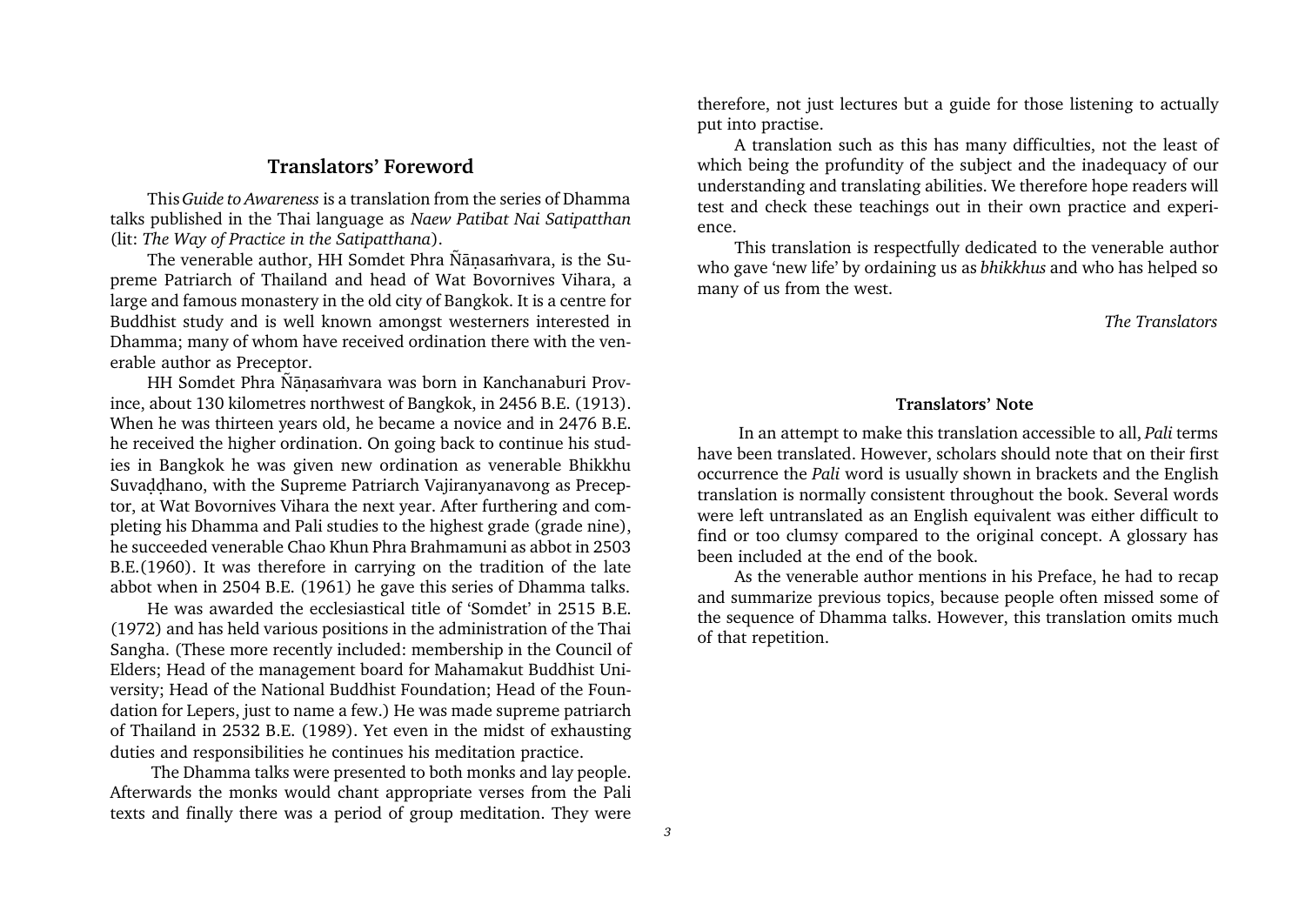#### Preface

<span id="page-4-0"></span>Tan Chao Khun Phra Brahmamuni (Suvaca Thera) originally organized a series of Dhamma talks at Wat Bovoranives Vihara. He would present a sermon and then, after the monks chanted, everyone would sit in meditation.

I was invited to continue with this and as I considered it beneficial I accepted the task. However, I also pointed out that I was not a meditation teacher. I still had responsibilities concerned with teaching and various other duties, and so could not fully practise developing myself, let alone attaining to a level able to train others. My Dhamma explanation therefore always had to depend on the scriptures, and if I happened to stray from them, I also felt as if I had lost my way. I had to rely on the footprints of those gone before to show the way, which I could not manage on my own.

At first, the sermons of Tan Chao Khun Brahmamuni were read out. Then, in the Rains Retreat of 2504 B.E.(1961), I started to present talks of my own. These were tape recorded and later transcribed.

The Mahā Satipatthāna Sutta, the Great Discourse on the Foundations of Mindfulness, is regularly chanted at Wat Bovoranives Vihara. I can recite all of it which helped when I was presenting my Dhamma explanation. This Discourse is a major pillar in the practice of both calm and insight, and so was chosen as the first text to present.

The Dhamma talks were given twice weekly, on the evening of the quarter moon day and the following night. As those that came to listen did not attend on every occasion, I would usually summarize and recapitulate the earlier talks.

Previously, I wrote about my reliance on the scriptures but in some places my explanation may actually differ from the normal interpretation. I nearly cut such passages out but in the end didn't, for I am sure that even if those additional thoughts which popped up of themselves are incorrect, they will receive the forgiveness of my readers for not being intentionally misleading. I will therefore leave them there for Dhamma students to investigate and consider.

These twenty-two Dhamma talks should be read and carefully considered, so as not to stray from the true way of practice in the foun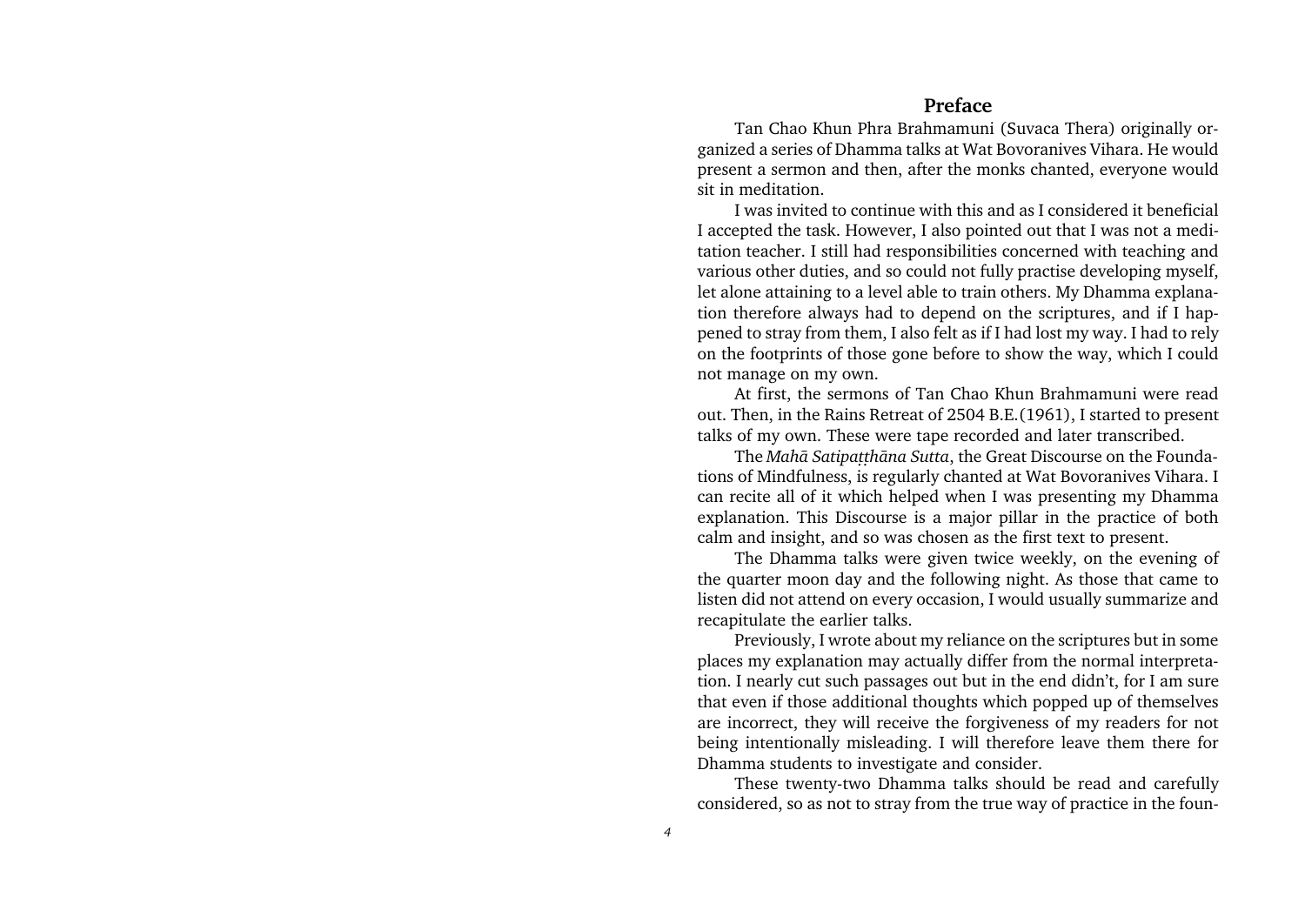<span id="page-5-0"></span>dations of mindfulness.

The teaching presented here follows the way found in the Discourse on the Foundations of Mindfulness, which contains the essential and graduated steps of practice. It is a way which those who practise, respect and appreciate. However, some people may charge that it is inappropriate and lacking benefit because it brings a feeling of weariness and depression. It is rather likely that the people who say this are actually afraid of realizing the truth. It's similar to being fearful of the doctors's examination of one's illness or closing one's eyes to the truth. This is not a characteristic of a clever person.

If you read this book, you will discover the truth of the 'knots' and problems that exist within you. In short, this can be described as the 'knot of suffering.' You may also then see the method to unravel and safeguard against this suffering. When actually trying out this practice, you will be able to cure your own suffering in accordance with the Buddha's Teaching. You will also experience a joy unknown before.

¦

This book has already been reprinted many times in Thai. I therefore requested Bhikkhu Ariyesako and Bhikkhu Kantasãlo to translate it into English so as to make it more widely available. I would now like to thank them both for bringing this work to completion and I hope it will be of benefit to all.

## Talk 1

#### Kammatthāna: The Place of Practice

Kammatthāna is a place of work, and here it means where one works on one's mind. In virtually everyone the mind is forever thinking and concocting, leading to the arising of lust (ràga) and greed (lobha), hatred and aversion (dosa) and to the birth of delusion (moha). The mind is then enveloped in the contrivings of issues and affairs and habitually smothered in defilements. Such a disquieted and unstill mind can find no peace, just as there is no rest for the waves of the sea.

The mind infiltrated with such defilements is so biassed and unbalanced that it can't recognize the truth, can't see conditions for what they really are. For instance, the mind bound up with lust or greed must incline towards the pleasant, attractive side of things, creating a predilection for a certain thing. Liking it, one becomes biassed and it will then appear 'perfect,' 'good' or 'quite nice' —depending on how much one favours it. Even if something is really not at all good, one assumes it to be so because one is attracted to it through the prejudice of lust and greed.

When the mind is warped by hatred, it will then take the negative side and turn away from things. Whatever is hated the most will then appear 'totally bad' or —according to the level of one's aversion— 'plainly bad' or 'not so good,' etc.

The mind imbued with delusion finds it even harder to see the truth. It's as if one is half-blind, seeing things only dimly. Even one's conjectures probably do not accord with the truth because the mind is already obscured with delusion.

Lust, greed, hatred and delusion not only unbalance and agitate the mind but also block the development of wisdom ( $p a \tilde{n} \tilde{a}$ ) which would be able to penetrate to the actual state of things. The Lord Buddha therefore taught about the two places which can be established for working on the mind, the two kammatthāna:

Samatha kammatthāna is the mind's working place to develop calm (samatha).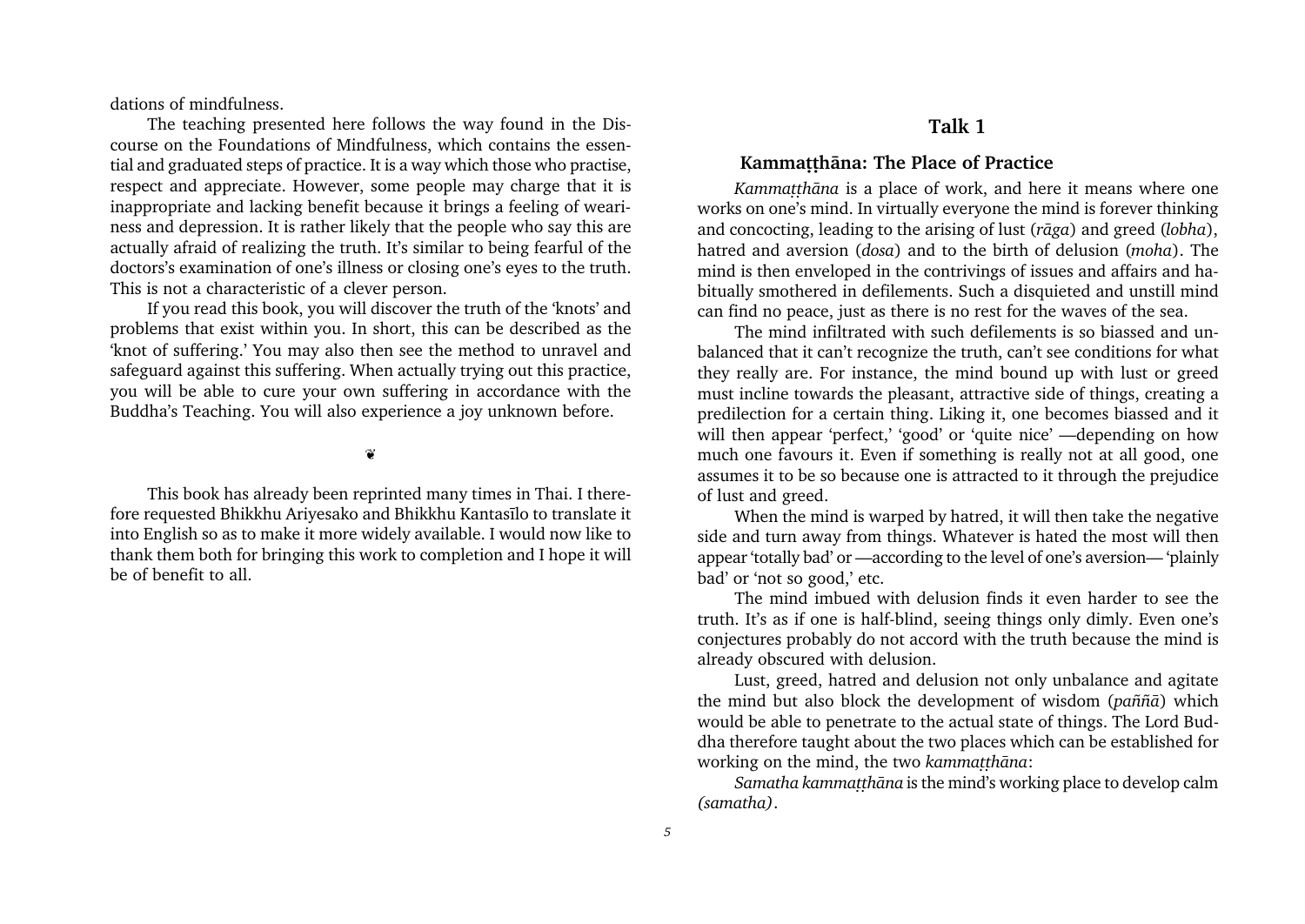Vipassanā kammatthāna is where the mind can attain insight (vipassanà) into the truth.

Working for calm is the first step because the mind needs relief from the defilements which bind and envelop it. One can then practise for insight as the tranquil mind is balanced and free from the bias of the defilements. Whatever is then investigated can be seen clearly for what it really is, and this is where insight begins to develop.

## The Refuges (Sarana)

Just as the earth receives and supports our footsteps, so it is necessary, right from the beginning in developing these work places, to have a shelter and solid foundation for the mind. The mind's true refuge is the Triple Gem (Ti-Ratana): the Buddha, the Dhamma, and the Sangha.

One must first determine the Buddha, Dhamma and Sangha as one's true refuge, and recollect and contemplate their special virtues and qualities. Thus, the Lord Buddha is truly the Awakened One; the Dhamma is truly the Way of practice to the end of all defilements and suffering; and the Sangha are those who are truly following the Dhamma Way to its fruition. The cultivating of a profound appreciation for the qualities of the Triple Gem requires a deep understanding of what the Buddha taught: that it indubitably leads to the ending of all suffering. The more one can perceive the profundity of Dhamma the more one can appreciate the achievement of the Lord Buddha. One's mind will then go for refuge to the Buddha, Dhamma and Sangha without hesitation or wavering.

Establishing one's mind in the Refuge of the Triple Gem is the preliminary step in the development of the kammatthāna working places. So will you all please resolve to accept this refuge for your minds, securing a trust and faith in Buddha, Dhamma and Sangha —and also a trust and confidence in your own ability to practise. This especially applies to the kammatthāna work which you have determined to practise. Know that it leads to calmness and tranquillity, to wisdom and insight. It is the true and certain support for your mind.

#### Precepts and Moral Virtue (Sīla)

Now the ground or foundation for the mind's support can be laid. This is moral virtue (sīla) which is actually the natural (pakati) state of the mind undisturbed by the defilements. These defilements will incite and force the mind into intending (cetanà) and setting into motion wrong actions through body and mind. Sometimes you may find yourself unable to maintain this natural state of mind because of business or work affairs, etc. However, once you enter the place of Dhamma practice, you must firmly resolve to refrain from wrong, unskilful behaviour. In other words, do not break the five precepts<sup>1</sup>.

At this present time you must be especially careful to guard the natural virtue of the mind. Do not allow it to be pulled down into unskilful ways. When you can sustain this natural state of mind, you will find the mind endowed with moral virtue. Once this virtue is present, it forms the foundation on which to rest and base the mind. When your mind has such a foundation, together with a refuge safeguarding your Dhamma practice from any of the defilements' attacks, then an opportunity opens up: an opportunity to follow the way of kammatthāna and establish a place to cultivate your own mind.

4th August 2504 B.E. (1961)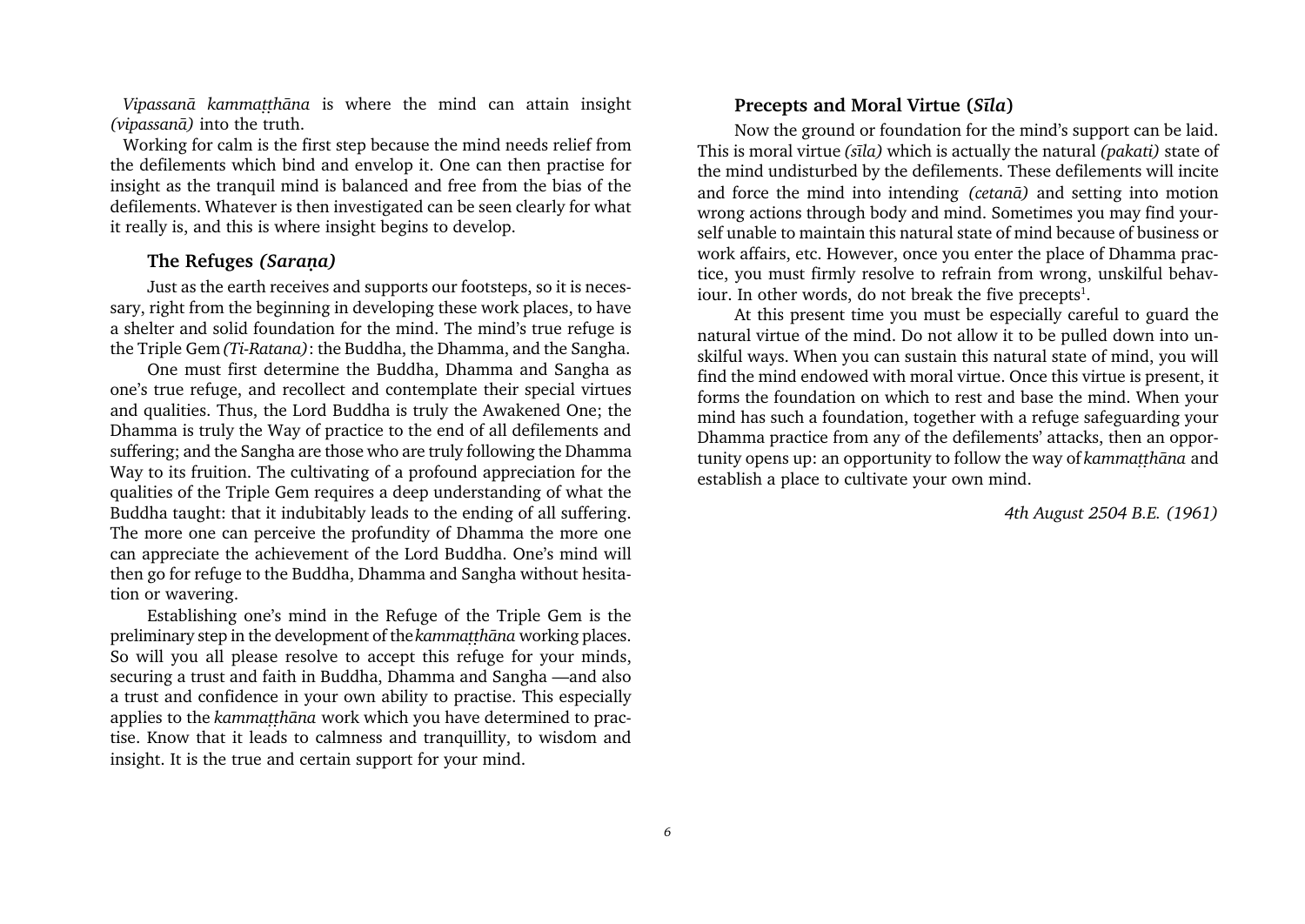## Talk 2

#### The Foundations of Mindfulness: Satipatthāna

<span id="page-7-0"></span>The Discourse on the Foundations of Mindfulness (Satipatthāna Sutta) directly takes up and explains the training of the mind. In fact the Lord Buddha even said that it is the only way to transcend sorrow, to see the Dhamma that needs to be seen and to come to the end of suffering with the realization of Nibbana. This, therefore, includes the perfection both of calm and insight. However, one initially needs to know about the basis of practice, the kammatthāna. This, as I have mentioned previously, means a place of work —a work place for the mind. It requires the determination to establish a foundation for one's practice. But where can one find this base for one's concentration?

Endeavouring to establish the mind in the affairs of external objects —a visual object, a sound, odour, taste, tangible or mental object<sup>2</sup>— can only lead the defilements to infiltrate the mind. The mind is then based in the defilements rather than in the *kammatthāna*. Thus the decision of exactly where to direct and base one's practice becomes crucial.

The Lord Buddha taught that we should direct our attention back inside ourselves. The foundation for the mind's development will be found right here inside ourselves and not at all in external things. To be more specific, inside oneself refers to the body (kàya), feeling (vedanà), mind (citta) and mental objects (dhammā) —all complete in each one of us.

#### Body (Kàya)

Turning one's attention back to oneself, looking from the outside in, one first comes across this body. One notices that, whether awake or asleep, a basic and essential function is breathing. There must also be one or another of such bodily postures as walking, standing, sitting or lying down. There are then the secondary positions such as, when walking, one bends the arms and legs or one turns and glances around. Even as you are sitting here now there is always a certain natural way for positioning your feet for sitting.

Then there are the other parts to this body (rūpa-kāya) made up of the external and internal organs, etc. Externally there is the hair on the head, body hair, nails, teeth and skin, and internally such things as flesh, tendons, bones, bone marrow, bile, kidneys, heart, etc.

These bodily constituents can all be reduced and considered in terms of elements (dhàtu). For example, the organs which tend to hardness come under the earth element; those which are fluid, under the water element; those that are 'heating,' under the fire element; and those that produce motion, under the wind element.

As long as all these elements are properly associated together, the whole body appears normal; but should they disperse then what's left is a dead body. For example, if the wind element fails then the breathing ceases. The body then becomes bloated and decays until only bones remain, and eventually even those skeletal bones will disintegrate. Before its formation this body did not exist, and so in the final event it returns to nonexistence. This is the section on the body.

#### Feeling (Vedanà)

In a living body where the elements are in harmony together there is also feeling: Pleasant feeling (sukha-vedanà), painful feeling (dukkhavedanà) or neutral feeling which is neither-painful-nor-pleasant  $(adukkha-m-asukha vedanā)<sup>3</sup>$ . For example, this body experiences feelings of cold and heat, of softness and hardness.

#### Mind (Citta)

An intact body, with elements smoothly functioning together, forms a support and resort for the mind. The state of everyone's mind varies. Sometimes lust is uppermost and sometimes it subsides; sometimes there is hatred or delusion and sometimes they subside.

#### Mental Objects (dhammà)

 Examining the mind to a deeper level, one finds that it is always involved and concerned with various affairs, some of these being good, some bad, and some in between. These follow the principle of the Pāli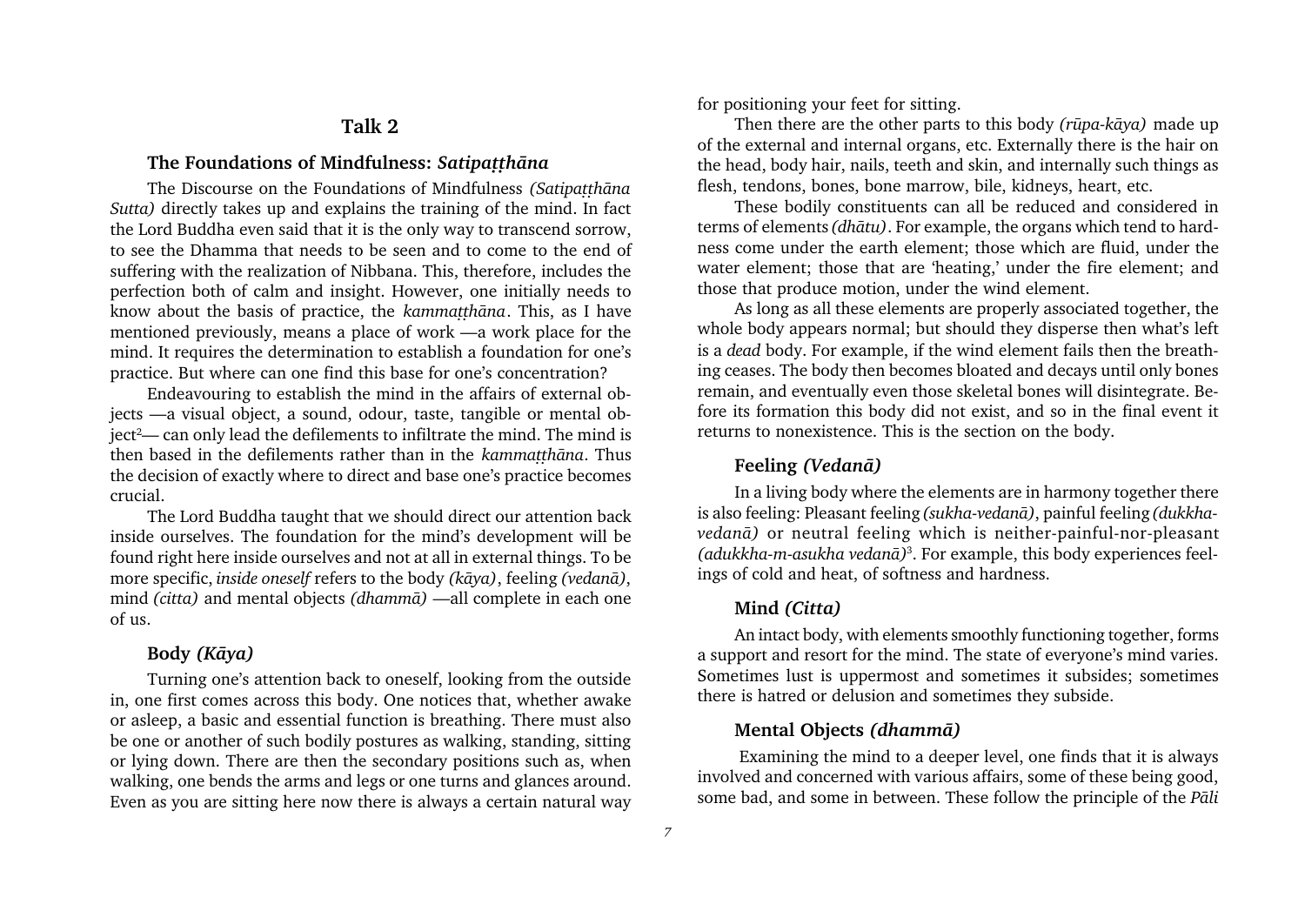phrases:

Kusala dhammà all mind objects which are wholesome.

Akusala dhammà all mind objects which are unwholesome. Abyakata dhammà all mind objects which are indeterminate or neutral.

These are all found in one's mind.

So we can now say that this, these, this and these are together what makes up *myself*, and right here is where the Discourse advises us to base our attention and mindfulness. In actual practice though, we first concentrate on just one of these bases.

#### Concerning the Breath

The first point is that to use the in-and-out breathing as the base for establishing mindfulness. A living body must always have breath but we never pay any attention to it. So our practice is now to bring mindfulness to bear on this natural breathing pattern.

The Lord Buddha explains (in the Discourse) that one holds the body erect<sup>4</sup> and firmly establishes mindfulness. Mindfully one breathes in, mindfully one breathes out. Instead of sending the mind off elsewhere, one concentrates it wholly on the breath. This will lead to a more subtle awareness. Breathing in a long breath, be aware of it. Breathing out a long breath, be aware of it. Be aware of a short in-breath and a short out-breath, but do not tense or force the breathing. Just let go and breathe naturally - but be aware.

The Discourse then continues with instruction to note the whole body. Experience and know your whole body as the breath goes in and out. Expand your awareness to cover the whole body including both the mental group (nàma-kàya) and the corporeal group (råpa-kàya).

Considering the mental group, be aware of the state of the mind, of the present condition of your mindfulness and concentration. How are they at this moment? Note the body through awareness of its posture and position. How are you sitting? From the soles of your feet upwards, and from the crown of your head downwards Be completely aware of your body.

After we fully accomplish this awareness of both groups, the Dis-

course then goes on to teach about calming the in-and-out breathing. This does not involve any forcing or holding of the breath, but is a natural calming down. When the mind becomes refined, so in turn does the breath. The Lord Buddha taught that if the mind is unquiet then the breathing will be rough and gross. However, should the mind become calm, then the breathing also becomes more refined and subtle. Sometimes the breathing may even seem to have stopped, but there is no need to panic. You have simply calmed down while the breathing still remains.

#### The Four Fundamentals of Practice

You must have energy and determination *(atapa)* in your practice, and this includes conscientiousness. For example, you determine to practice for a specified time period and so must therefore fulfill that aim without any slackness or cutting short. Even though you may feel frustrated and want to give up, you must carry on to accomplish your objective. With such conscientiousness everything develops smoothly and well. Thus àtàpa is the first essential in the practice.

The second principle is awareness and clear-comprehension (sampajañña) of oneself at all times. Don't be absent-minded or negligent by falling asleep or losing mindfulness. Permitting sleep and allowing your attention to fade indicates a lapse of clear-comprehension in your kammatthāna practice. This is like straying from the path and falling into a chasm or pit. Therefore, awareness and clear-comprehension must be well guarded and supported. They thus form the second fundamental in the practice.

The next principle, mindfulness (sati), is awareness fixed and firmly established without any drifting from the chosen object<sup>5</sup>. Should another mental object suddenly interrupt leading to rapture (pīti) or excitement, then don't lose yourself in it but quickly return to your base. For example, reject all distractions and turn your full attention back to the in-and-out breathing.

 Once mindfulness is well established, your practice can develop without the harm that may arise from absent-mindedly drifting away with the thoughts and moods that have arisen. The harm comes when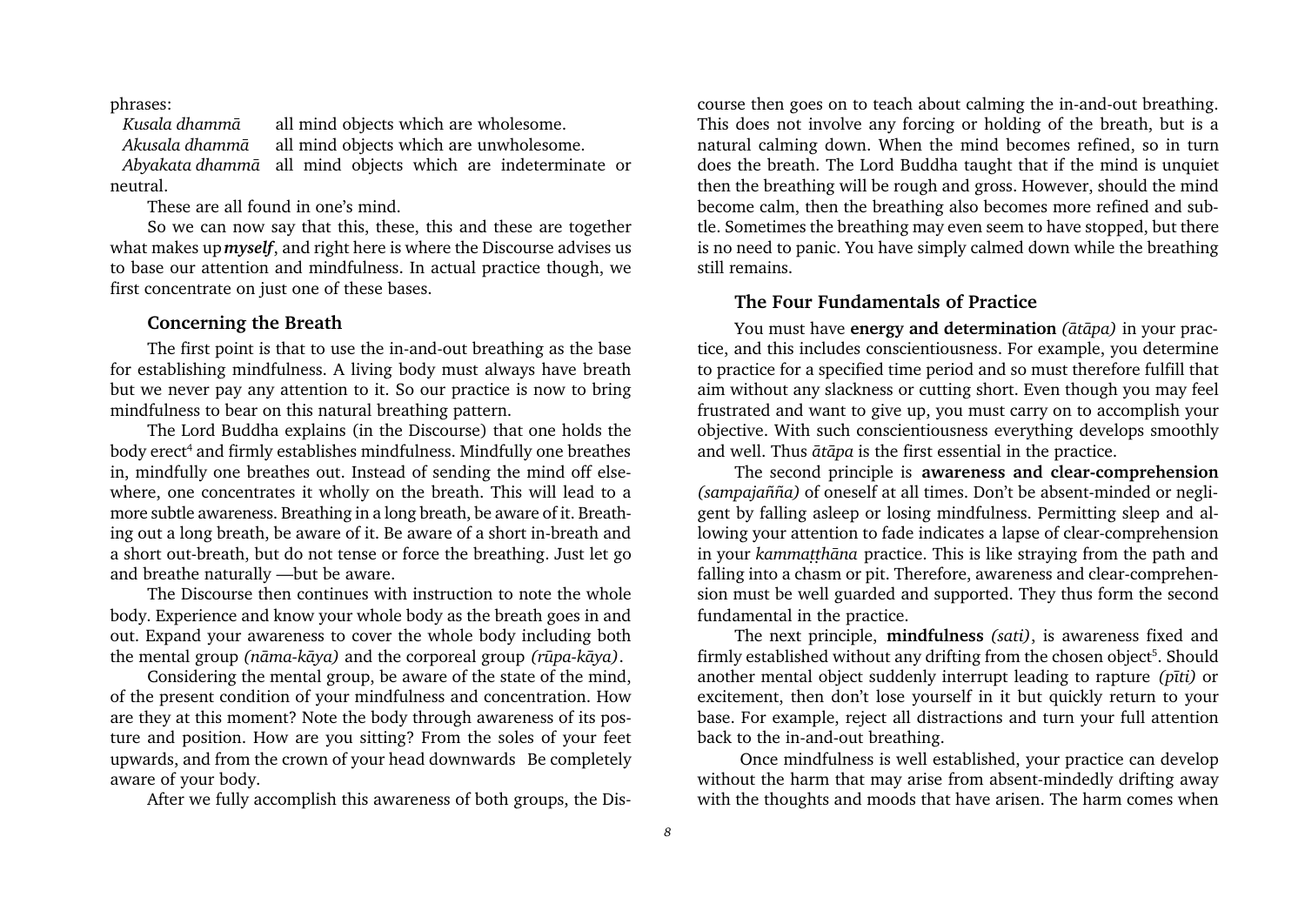<span id="page-9-0"></span>you too readily abandon mindfulness and become a heedless daydreamer. Therefore, steadfastly establish your mindfulness. Don't allow it to drift away. This is the third principle.

The fourth principle is to overcome hankering and dejection concerning the world<sup>6</sup>. This is an important point, for whenever one encounters a pleasant mental object in one's practice, one must consider it as a deceit and a false perception. Likewise, if an unpleasant experience arises —such as a mental image (nimitta) which provokes fear— then one must again be mindfully aware that none of it is real. Being neither-glad-nor-dejected with anything that arises, one continually brings mindfulness back to the established object and anchors it there. In this way concentration (samādhi)<sup>7</sup>, and eventually wisdom  $(\text{p}a\tilde{n}\tilde{a})$ , will arise and one's practice will progress well.

These four fundamentals are essential for everyone who practises. If they are dispensed with, the practice is thereby abandoned —with possibly harmful results. But with these principles well established, one's practice can only be beneficial and develop well.

5th August 2504 B.E. (1961)

## Talk 3 Expanding and Summarizing the Section Concerning Breathing

I would now like to expand the explanation on mindfulness of breathing (ànàpàna-sati). The Discourse advises sitting erect in the samadhi-posture with mindfulness alert and firmly fixed on the in-andout breath. Various ways for developing such mindfulness are then given:

1. Breathing in a long breath one knows, 'I am breathing in a long breath.' Breathing out a long breath one knows, 'I am breathing out a long breath.

2. Breathing in a short breath one knows, 'I am breathing in a short breath.' Breathing out a short breath one knows, 'I am breathing out a short breath.

3. Experiencing the whole body, I shall breathe in,' thus one trains oneself. Experiencing the whole body, I shall breathe out,' thus one trains oneself.

4. Calming the activity of the (breath-)body, I shall breathe in, thus one trains oneself. Calming the activity of the (breath-)body, I shall breathe out,' thus one trains oneself.

In the first and second stages — of breathing in and breathing out a long breath, and breathing in and breathing out a short breath— one has to realize exactly how one is breathing at that moment. This refers to the ordinary, unforced breathing which normally goes unnoticed. With careful attention one will realize that the breaths are either long or short. When fatigued or tired, one can see that the breathing becomes heavy, perhaps with panting or gasping. When the mind is upset and unquiet, one may also tend to take longer breaths than when one is calm. Breathing exercises may also involve deep breathing.

With the body rested and peaceful, the breathing becomes quieter and more refined. When the mind is also tranquil, the breathing is even more delicate and refined. At first your mindful attention on the breath may not seem to bring any fruitful results. However, with persistence the mind will become more firmly established, allowing contentment (chanda), rapture ( $p\bar{t}t$ ), and gladness ( $pamojja$ ) to arise. This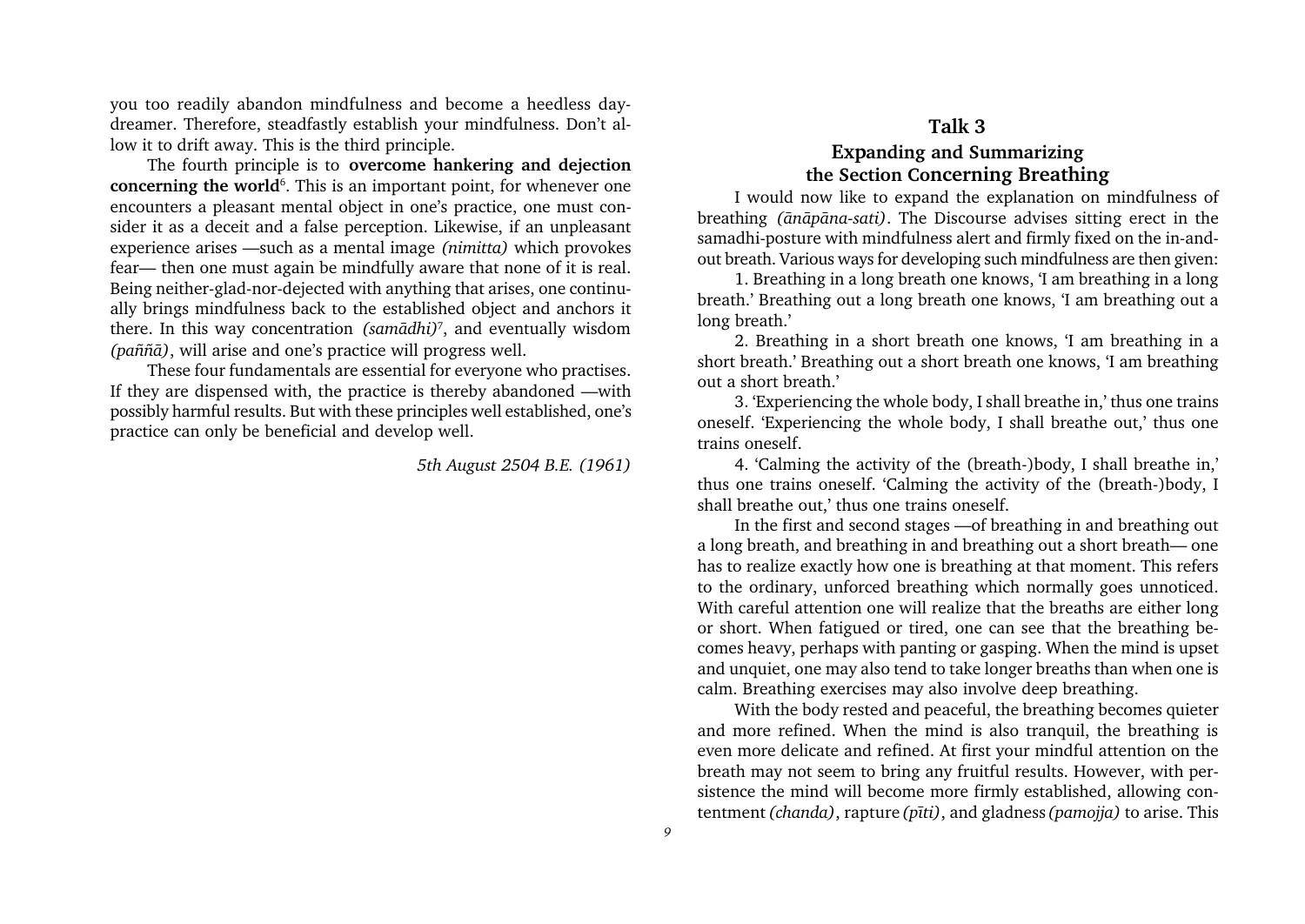offers you a first taste of the fruits of the tranquil mind, the mind endowed with samadhi, which will encourage you onwards in your practice.

The third stage  $-$  of experiencing the whole body with the breath $$ is concerned with being aware of all the corporeal group and the mental group. Be aware of your posture as you sit practising here, of the position of your hands and feet. Take note of the state of your mind and the clarity of your mindfulness and concentration. Such an awareness of the whole body indicates a broad mindfulness. This must be so refined that experiencing the whole body becomes experiencing the whole breath-body with each breath.

One notices, in simple terms, that the in-breath enters at the nose, passes midway at the heart and ends at the navel, whereas the outbreath starts at the navel, passes the heart and ends at the nose. This is one gauge for helping to direct one's attention. However, following the breath in and out will actually unsettle and unfocus the mind. The Lord Buddha therefore taught that one should fix the mind on that single point where the in-breath starts and the out-breath ends, i.e. where the breath contacts the nostrils or upper lip. This single point is the mark (nimitta) where one stations the mind. With each in-and-out breath one notes the air touching that mark (the nostrils or upper lip), and this is known as experiencing the whole body and breath-body.

This can be compared to sawing a piece of wood. Attention is focussed solely on the cutting point and not on the complete length of the saw as it moves back and forth. Seeing that one point is like seeing the whole saw and, similarly, in attending to just that single mark one experiences the whole breath. This is the third stage.

Calming the activity of the breath-body is the fourth stage of training. This does not involve any suppression or holding of breath in an attempt to force it to become more refined. Rather, it involves a strengthening of the mind's concentration and calm. When the mind is calm and refined, so is the breath. The opposite way, of stimulating and exciting the mind, achieves only tension and stress.

The practice of concentration or samadhi is for peace and tranquillity in both body and mind. When the body and mind are still, the aim of this part of the practice is reached. However, the essence here is rather in stage three (above), with the fourth stage following on from there.

#### Counting and "Buddho"

In the beginning of the practice, trying to use only the Pali (textual) instructions may be too difficult to accomplish. Therefore additional devices to engage and hold the mind have been offered. For instance, there is (mental-) counting of the breaths. This can first be done in a slow pattern by counting each succeeding in and out breath as follows:

Inhale (count) one ... exhale (count) one Inhale (count) two ... exhale (count) two

Inhale (count) three ... exhale (count) three Inhale (count) four ... exhale (count) four

Inhale (count) five ... exhale (count) five

Then return again to counting one—one; two—two.....etc., but this time continuing the sequence so that you end with  $six-six$ . Repeat the sequence again, returning to one—one (and so on) but this time adding seven-seven; then back to one-one and then up to eight-eight; oneone then up to nine—nine, and finally, the completed sequence from one-one to ten-ten.

After completing a full sequence from one to ten, begin the cycle again as before, i.e. one—one to five—five and so on, until reaching one—one to ten—ten again.

When the mind is sufficiently steady, a pattern of more rapid counting can be used. This entails (mentally-) counting one with the inhalation and two with the exhalation. Continue this sequence until you reach five. Then, returning to one continue until you reach six. Carry on these rounds until you reach ten.

These counting techniques can be individually adjusted to one's own practice so as to achieve satisfactory results. One possible adaptation, for example, is to count from one straight through to ten and, having counted ten, return to one and start the cycle again.

If plain counting does not suit you then the word 'Buddho' may be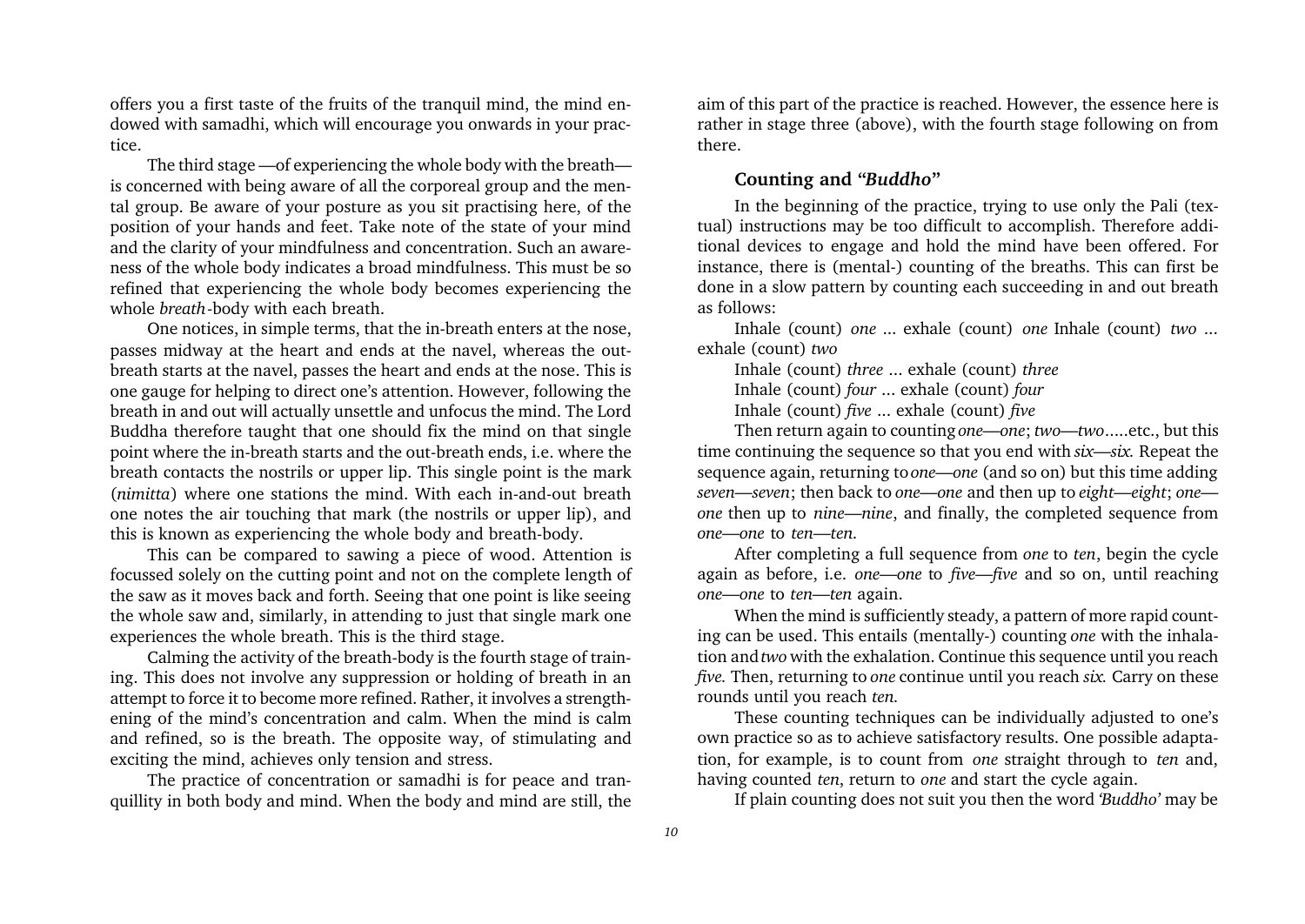<span id="page-11-0"></span>used instead. Inhale (mentally-) reciting 'Bud-', and exhale, (mentally-) reciting '-dho'. Inhale 'Bud-', exhale'-dho,' and so on.

Counting or using a mantra word such as Bud-dho is a useful aid in the beginning stages of the practice. It can be compared to using lined paper to guide the hand when we were first learning how to write. When a suitable degree of competence, steadiness of mind and practice has been attained, the device of counting and Bud-dho should be discarded, with a pure mindfulness carrying on alone. This is the general method of practice, and each practitioner should decide what is most suitable. This method is purely for the developing of calm, and will bring peace and stability to the mind.

I would like to remind you of the four fundamentals of practice: Conscientious perseverance (àtàpa and sacca), full and clear comprehension (sampaja $\tilde{n}$ a) and mindfulness (sati). These are always essential to your practice.

## The Benefits of Samadhi

The unquiet, restless mind wastes time and effort with its lack of application and focus. We may wish to study a book but cannot concentrate due to disturbing and proliferating thoughts. However, a mind well trained (as described above) in calm and steadfastness allows us to apply ourselves. For example, we can apply ourselves to that book and can quickly digest and understand it, with a better recall as well. Thus the gains and benefits of the trained, stabilized mind manifest not only in a passive resting of the mind in happiness, but also in whatever activity we may engage in.

1st August 2504 B.E. (1961)

## Talk 4

#### Review of the Basic Practice

Samatha kammatthāna is the place of work to bring calmness and stability to the mind.

Vipassanā kammatthāna is where insight into the truth arises in the mind.

One begins practice by taking refuge in the Buddha, Dhamma and Sangha because one is following the Lord Buddha's Dhamma rather than any other way. Faith (saddhà) and confidence (pasàda) in the Buddha —He who has opened up the Way for our practice to follow is the going for refuge.

You should determine to keep at least the Five Precepts. Even your sitting here now is also to establish and improve your moral virtue. With your refuge, faith and precepts established, you can now practise for calm and insight.

The practice leading to a calm and stable mind is elucidated in the Great Discourse on the Foundations of Mindfulness (Mahā Satipatthāna Sutta) as mindfulness of breathing. One establishes mindfulness on the in-and-out breath, long or short (etc.), experiencing the whole body and calming the breath-body. The (Buddhist) Teachers have also offered supplementary ways: focussing the attention at one point in the breathing cycle (i.e. at the nostrils or upper lip where the breath makes contact), for example, or using counting to help, or by reciting 'Buddho'. There are other variations, but they always boil down to focussing the mind in one place. When your mind becomes one-pointed, you can be sure everything is going well. But at any rate, just keep your mindfulness focussed and you will be able to make the mind one.

#### Characteristics of the Mind

I would like to explain a little more about the nature of the mind; how difficult it is to tame and control with its habitual jumping and racing about. Even with mindfulness fixed on a single object, it will continually buck and pull away. Where does the mind jump to? It strug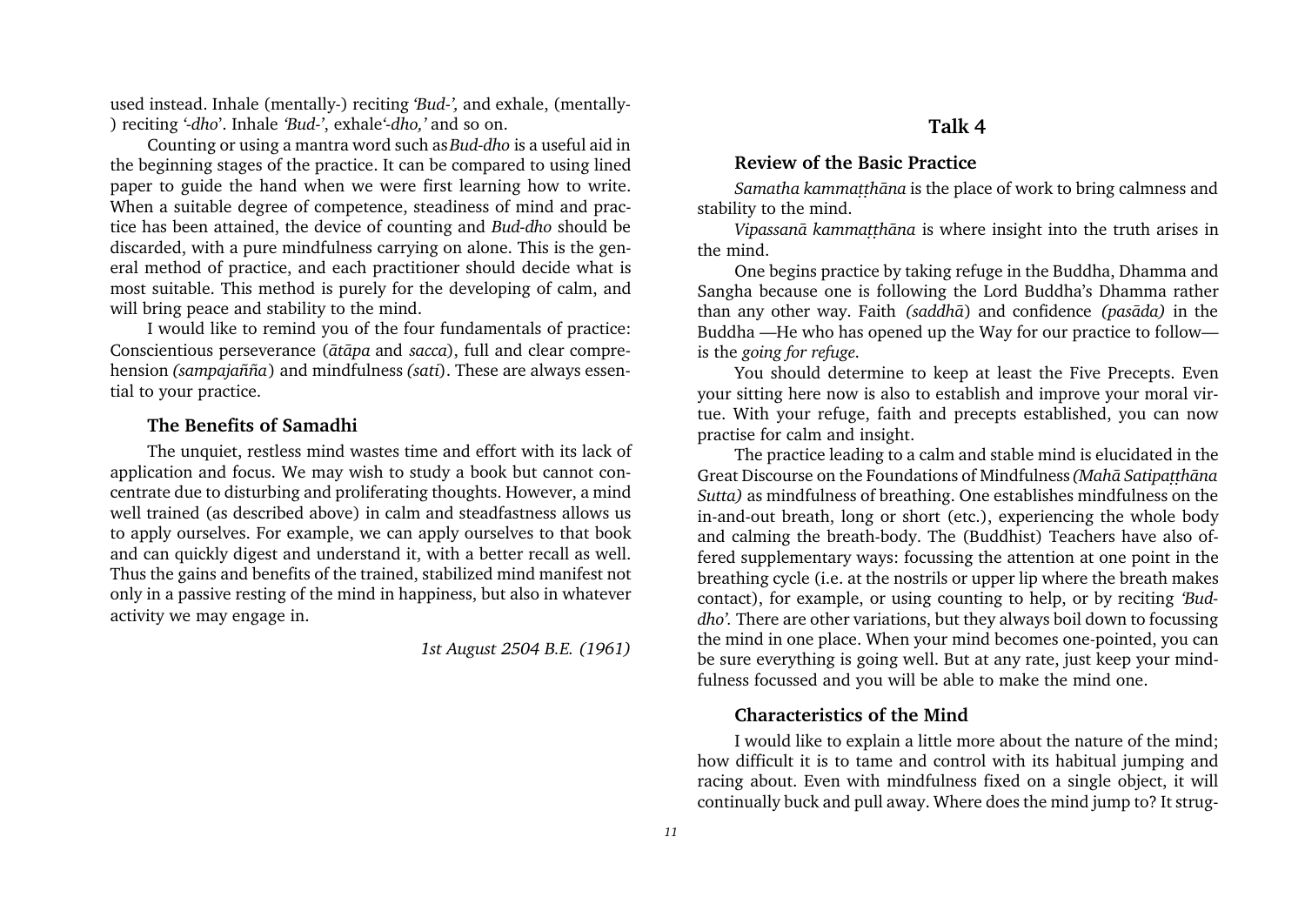gles around among mental objects, following after desires, wishes, attractions and the obstacles (palibodha) which are worries and anxieties. These external involvements are those concerns which we think and conceive about. Once they are caught up in the mind they agitate as worries and anxieties. If they are many and you are unable to throw them out, then the mind can't be pacified. However, everyone with true determination can expel them and achieve a calm mind.

#### The Method of Examining the Mind

Mindfulness is essential for guarding the mind right from the beginning. Any inattention, and the mind will have darted away in a flash. The mind must then be speedily led back inside if mindfulness is to be recovered.

If one checks to see why the mind had darted away, one may find the cause in something like the sound of a car, of people walking past, or the noise of something falling. The mind zips away to that particular sound and then starts to roam further afield. It may have wandered on through many varied episodes before one realizes the fact and is able to return it to one's determined point. However, should another noise intervene, the mind may then be off again —continuing on from one thing to another in what might seem like a moment even though it spans many different episodes.

Using mindfulness, always return the mind to your chosen point and, carefully establishing mindfulness, examine it there. The mind will then be pacified and, when checked in any particular episode, will usually not go off there again but will rather follow some other affair instead. This method must be repeated until the mind is tamed and able to come to calm with contentment (chanda), rapture (pīti) and ease (pamojja). This will give a taste of the first stages of calm and samadhi, furthering your satisfaction in the practice and facilitating the focussing and settling of the mind in samadhi.

#### Posture

Following on from the section on breathing is the section on posture (iriyàpatha-pabba). Here the Lord Buddha teaches the use of clearcomprehension. When walking, one is aware of one's walking; when standing, one is aware of one's standing, and likewise with sitting or lying down. When changing position, be aware of that movement. Aim to keep up this clear-comprehension and awareness.

On close examination one finds intention (cetanà) present before any position is taken up, or even before one moves to change that posture. For example, there is the intention to walk or to sit. However, in the actual walking or sitting, one's clear-comprehension is liable to be broken by the mind's straying away in thinking of other affairs. Therefore, make sure that clear-comprehension is aware and safeguarding any posture you are presently in.

#### Clear Comprehension (Sampajañña)

Another section (sampajañña-pabba) also deals with clear-comprehension, classifying the major postures in a more detailed way. Be aware of what you are doing. At the moment of taking a step forward or backwards, of looking or turning, of stretching the body out or contracting it in —whatever you are doing— be clearly aware. Dressing, eating, drinking, relieving yourself: notice how these things proceed. This includes walking, standing, sitting, lying down, speaking, being silent, going to sleep and waking. This constant self-awareness is the practising of clear-comprehension. It will safeguard you from carelessness and negligence and can bring only benefit.

#### On Impurities (Patikkūla)

This section (Patikkūla-pabba) deals with the impure or unclean aspect of the body. One examines the body from the soles of the feet below, upwards to the crown of the head. It is surrounded and encased in skin and full of various foul and repulsive impurities.

These are the bodily parts:

hair of the head (kesà), hair of the body (lomà), nails (nakhà), teeth (dantā), skin (taco), flesh (mamsam), sinews (nahārū), bones (atthi), bone-marrow (atthimiñjam), kidneys (vakkam), heart  $(hadayam)$ , liver (yakanam), diaphragm or membranes (kilomakam), spleen (pihakam), lungs (papphāsam), large intestines (antam), small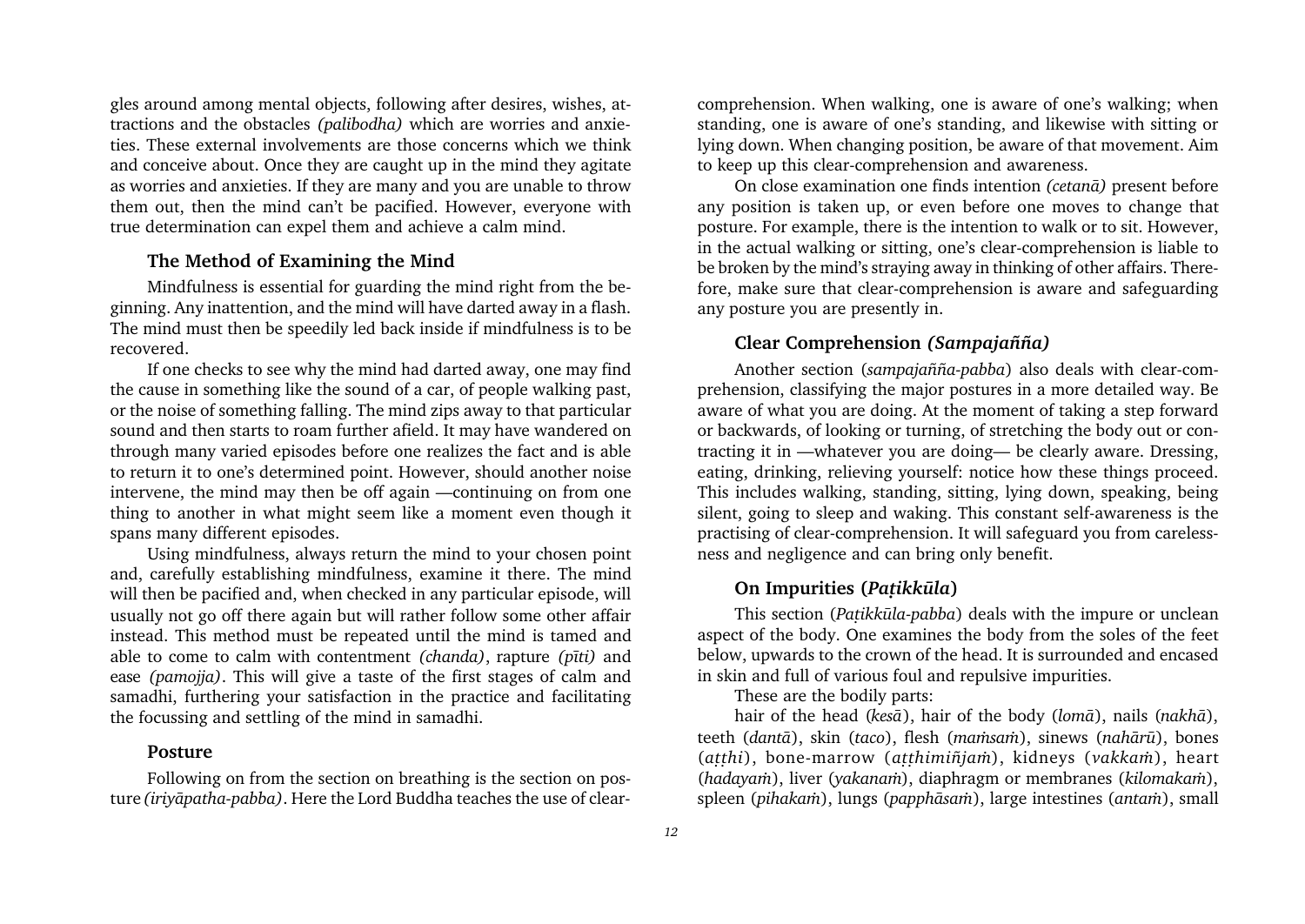<span id="page-13-0"></span>intestines (antagunam), undigested food (udarivam), excrement (karīsam), bile (pittam), phlegm (semham), pus (pubbo), blood (lohitam), sweat (sedo), fat (medo), tears (assu), skin grease (vasā), spittle (khelo), nasal mucous (singhānikā), oil of the joints (lasikā) and urine (muttam).

These number thirty-one but the Lord Buddha also pointed to the brain-in-the-skull (matthake matthalungam), which makes thirty-two bodily parts in all.

Even though the Lord Buddha actually intended this teaching for the monks (bhikkhu saṅgha), it still remains very much the truth concerning the various parts of this body, and lay people might therefore adapt this manner of examination for themselves. He pointed out that this body is so compounded that it must become rotten and putrid, as is seen when it becomes a corpse. But when it can still be nurtured and supported then one can also manage to depend on its support. This impure aspect is not usually observed unless one examines it to see for oneself —when it's always ready to manifest.

All of this is concerned with calming and assuaging the mind from its satisfaction and passionate attachment for one's own and other people's bodies. If you wish to realize this calm then use the method of this section for examination and contemplation. It is especially important in your samadhi practice, when the abating of such attachment for both your own and other people's bodies becomes vital. This, then, is one strategy to help in the firm establishing of your mind in calm and tranquillity.

12th August 2504 B.E. (1961)

## Talk 5

#### Two Methods of Calm (Samatha)

I have already explained two methods for making the mind calm and stable. There is mindfulness of breathing, which centres the mind in one-pointedness through awareness set on the in-and-out breaths; and mindfulness of the body (kàyagatà-sati) which uses examination of the various bodily components to penetrate to their impure nature.

#### The Elements (Dhātu-kammatthāna)

Another method is the examination of the elements. 'Element' (dhàtu) here refers to having similar characteristics rather than to coming from the same root. Thus those body parts that are hard are referred to as the earth element (pathavī-dhātu); those parts that are fluid are referred to as the water element (àpo-dhàtu); those that are warming are the fire element (tejo-dhàtu); and those that are in motion, the wind element (vàyo-dhàtu).

We previously analysed the body into thirty-one or thirty-two internal and external components, whereas for the elements we analyse them in the following manner:

1. The earth element is the head hair, body hair, nails, teeth, skin, flesh, sinews, bones, bone marrow, kidneys, heart, liver, membranes, spleen, lungs, large gut, small gut, undigested food and excrement.

All of these and any other bodily parts that are hard are designated as the earth element.

2. The water element is the bile, phlegm, pus, blood, sweat, fat, tears, skin grease, spittle, mucous, oil of the joints and urine. Any other component parts that are fluid can be designated as the water element.

3. The fire element is that heat which warms the body (yena santappati); the heat which causes the body to decline and deteriorate (yena jiriyati); the heat which makes the body feverish (yena paridayhati); and digestive-heat for whatever we eat, drink, chew or taste (yena asitapītakhāyitasāyitam sammāparināmam gacchati). Any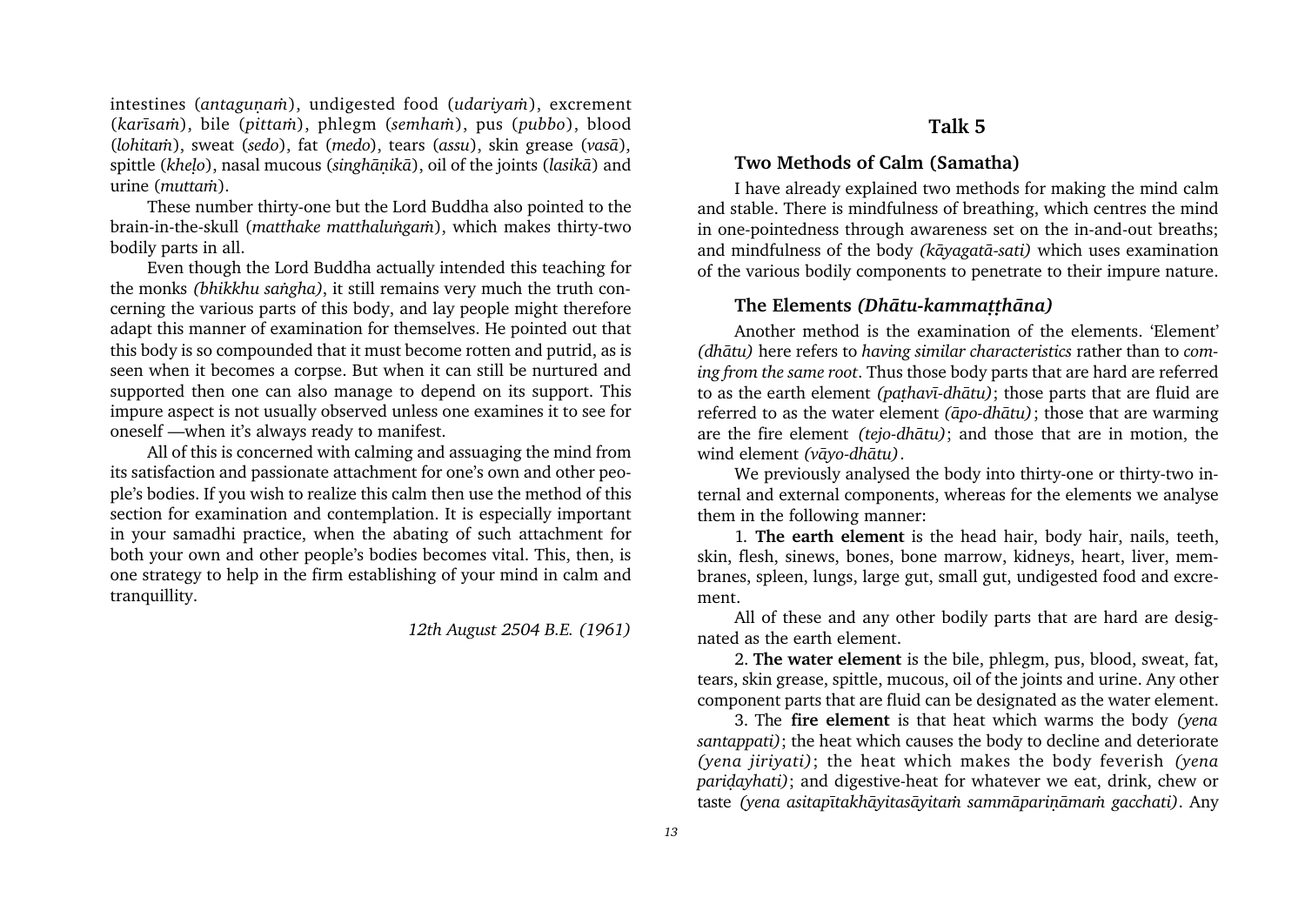thing else in the body that has a heating characteristic is designated as the fire element.

4. The wind element is the upward-blowing wind (uddhangama)  $v\bar{a}t\bar{a}$ ); the downward-blowing wind (adhogam $\bar{a}$  v $\bar{a}t\bar{a}$ ); the wind in the abdomen (kucchisayā vātā); the wind in the bowels (kothasayā vātā); the wind that courses through all the limbs (angamanganusarino vata) and the in-and-out breathing (assàsopassàso). Any other part which has a moving or blowing quality is designated the wind element.

5. The space element. In other discourses the space element ( $\bar{a}$ kāsa dhàtu) is presented as the fifth element, this being the empty spaces and cavities of the body: the ear canals ( $kannacchidd$ am); the sinuses  $(n\bar{a}sacchiddam)$ ; the mouth orifice  $(mukhadv\bar{a}ram)$ ; the gullet (yena ca asitapītakhāyitasāyitam ajjhoharati); the space where the food remains  $(i.e.$  the stomach) (yattha ca... ...santitthiti); the orifice from where the food is expelled (i.e. the rectum) (yena ca ....adhobhàgà nikkhamati). Any other empty space or cavity in this body are also designated as the space element.

#### Separating-out One's Elements

It is quite normal for each one of us to be attached to his or her body, thinking of it as myself. Now we must examine it in terms of elements, separating all the hard parts out as earth element, the fluid parts as water element, the warm parts as the fire element, the airy parts as the wind element and the empty spaces as the space element. That which we adhered to as me and mine will then be seen as elements.

Analyse your body and take out each element, one at a time. Take out all the hard parts, leaving the other elements together. Now remove the water and then the fire element, and you are left with the wind element. And when that is taken out then all that remains is empty space.

#### Methods of Separating the Elements

One can examine the elements following the Lord Buddha's Way (as above) or one might use a modern scientific analysis reducing everything to molecules and atoms. After removing each of the elements, one finally finds that of all that which one had been attached to and thought of as me and mine, the only thing remaining is the space element. Just empty space with no me and mine or self.

This analysis of elements is one strategy to use in curbing attachment to this body which manifests as me and mine, and as myself. The situation is just the same with external things where other people and other things have the same nature and properties. One can then release one's attachment for people and things and abandon one's thinking in terms of self. The mind then calms and is firmly settled.

This is one method in the practice of calm. However, both mindfulness of the body (which we have already dealt with) and this analysis of elements is calm mixed with insight. This insight will arise, without any pretension, out of the analysis when the elements are clearly seen for what they really are  $-$ no creature, no person, no myself or their self. The mind previously absorbed and suffering in its me-ness and mine-ness will allow everything to come to calm. This is the factor leading to a calm and cool mind.

#### Stillness and Peace — or Thinking

The examination of the bodily parts and elements does not bring one-pointedness of mind because it requires an active analysis and investigation. In mindfulness of breathing however, the aim is for onepointedness, so one does not use investigation. Use whichever method seems most appropriate to you at the time. Sometimes your mind might be content with stillness and at other times it will want to think. When your mind tends to stillness, use mindfulness of breathing. However, if it likes to go out, thinking of this and that, then instead of giving it a free rein arrange a tour for it in your own body. Keep it within these bounds: From the soles of your feet up to the tips of the hair on your head, circumscribed within the skin. As it travels there, examine the bodily parts or the elements.

#### This Body as a Work Book

The study of calm and insight is in fact the study of this body. It's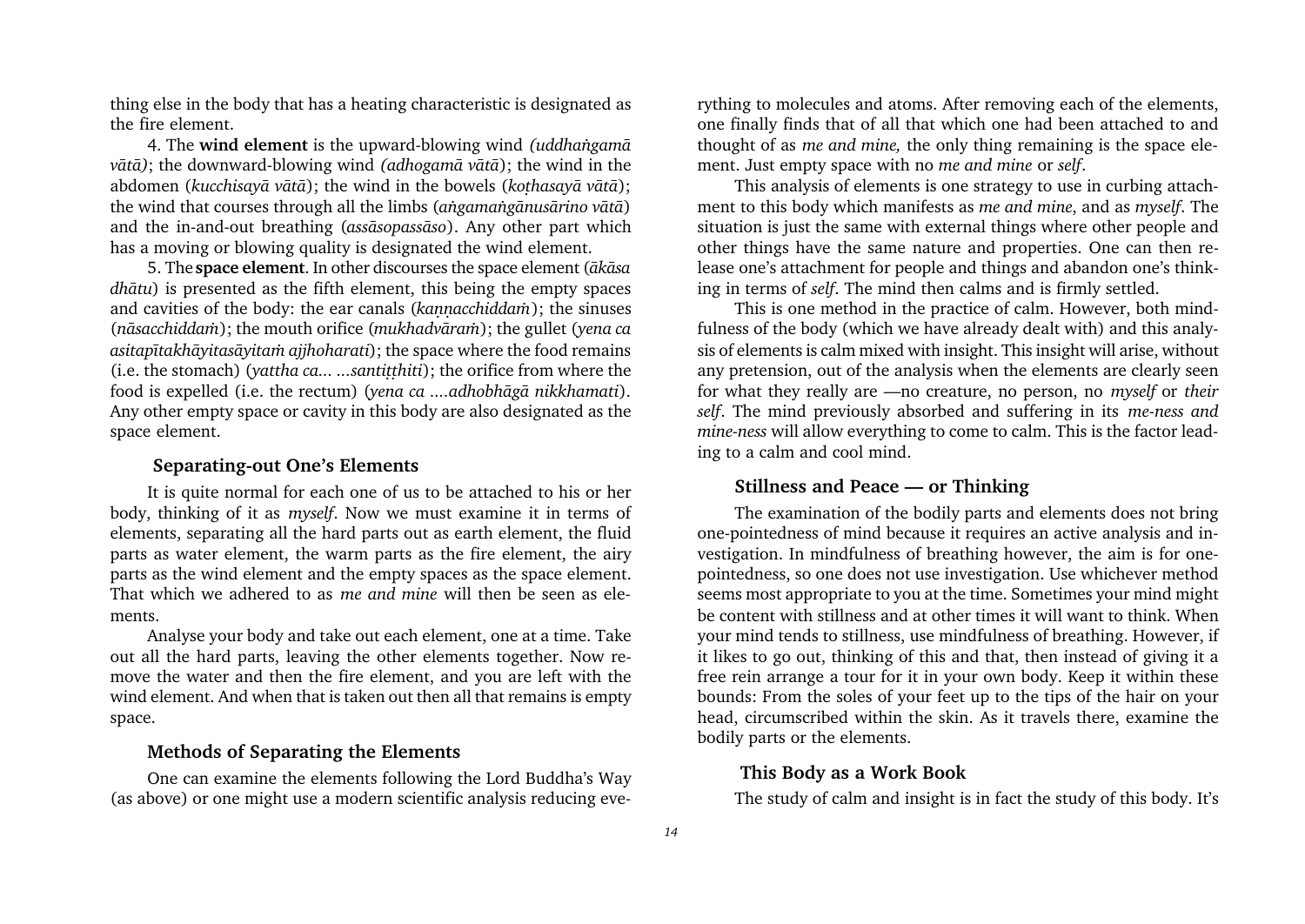<span id="page-15-0"></span>much like the student doctor with his big text book— which is just this very body. All his studies are contained here. The practice of calm and insight is similar to this, but with the objective being a firmly established, calm mind together with a clear seeing and true insight. And a final letting-go.

19th August 2504 B.E. (1961)

## Talk 6

#### Concentrating on a Single Object

I have already explained about stabilizing the mind by way of calm using various techniques: mindfulness of breathing, mindfulness of the body and examination of the elements. The choice rests with the practitioner. When one decides to establish the wandering mind in onepointedness, mindfulness of breathing can be used. Should the mind wish to go roaming, let it explore the body or elements. However, mindfulness should focus and remain with each object until it is clearly discerned. For example, moving one's concentration through the body, one examines the hair of the head and body, nails, teeth, skin, flesh, sinews or bones. One might take bones as a single object and through fixing one's mindfulness see them as one's own skeleton. This is centring the mind in one place.

#### Reflection on a Corpse

Previously, I have been referring to the scrutiny of the living body, but the lifeless body or corpse can also be examined. Compare this body with the corpse abandoned in the cemetery for one, two or three days —bloated and festering until only mouldering bones remain. One's contemplation of this will give rise to a weariness, a disenchantment and then bring calm to the mind. With practice one then becomes accustomed to corpses and unafraid of them. This is another method which uses reflection or examination.

### Two Types of Samadhi

Briefly speaking, there are two types of concentration: threshold or neighbourhood concentration (upacàra samàdhi) and absorption concentration (appanà samàdhi). The type of samadhi where the mind explores and examines brings one only to the threshold because the mind is not yet one-pointed, whereas the type that centres in one-pointedness as absorption samadhi is firm and unwavering. Concentrating on the in-and-out breathing, even the establishing of mindfulness on one specific part in the body, can also lead to absorption samadhi.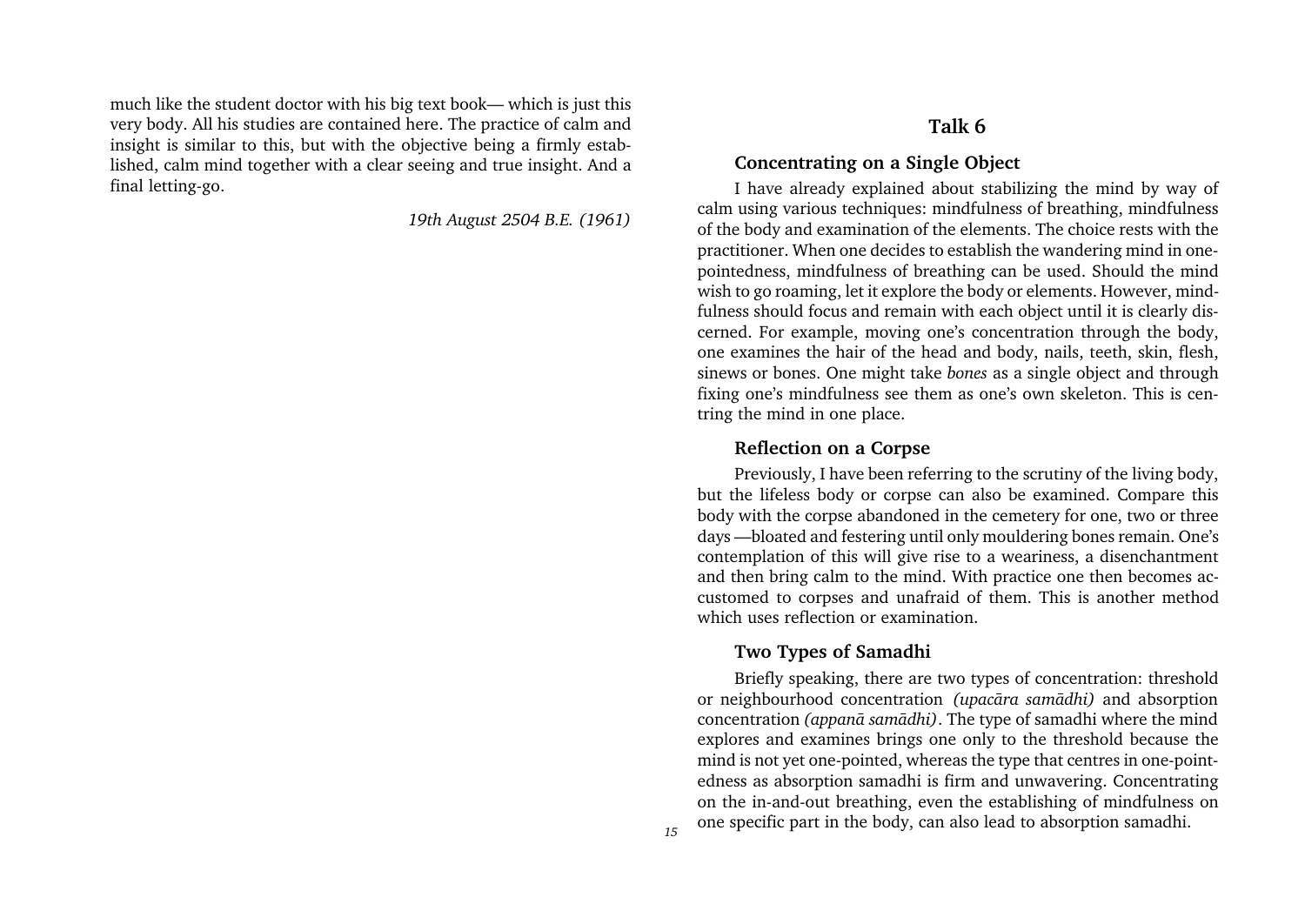## The Instruments for Practice

The instruments for one's practice must include applied-thought (vitakka) and sustained-thought (vicàra). Applied-thought is the capability of applying the mind to the meditation object of samadhi, while sustained-thought is the sustaining and engaging of the mind together with the meditation object.

When concentrating on the breath, one must direct and apply the mind at the nostrils or upper lip, where the air enters and leaves. Sustained-thought is then used to keep the mind firmly engaged on that single point. Whenever one is careless in one's practice and mindfulness is lost, the mind will dash away. Applied-thought must then be used again to catch and return the mind to its former station, engaging and sustaining it there without allowing it to fall away to another object.

The Lord Buddha compared applied-thought with the sound of a bell when first struck, while sustained-thought was likened to the reverberations of the bell. Both of these are always necessary in one's practice. Applied and sustained thought are essential because the mind is continually liable to slip away from the meditation object, requiring applied-thought to lift it back and sustained-thought to sustain and engage it there. When this is constantly practised, the mind becomes pacified and stationary so that the fruits of samadhi can start to appear: a pervading rapture ( $p\bar{t}t$ ) and, even more than that, when ease (sukha) arises throughout one's whole body and mind. With contentment of both body and mind the mind becomes unwaveringly centred on one single object: This is one-pointedness (ekaggatà).

When one has yet to experience the rewards of rapture and happiness, then one's practice will tend to feel frustrating and tiresome. However, with the continued development of applied and sustained thought, rapture and happiness will arise and then the one-pointedness of samadhi will be born as the first fruits of one's samadhi practice. This by itself will give satisfaction in one's practice and enable it to develop and flourish.

The points to note in my talk today are as follows: Applied-thought lifts and directs the mind to the samadhi object. Sustained thought engages and sustains the mind together with the meditation object. Then rapture and ease of body and mind will arise followed by the onepointedness of mind which is samadhi.

20th August 2504 B.E. (1961)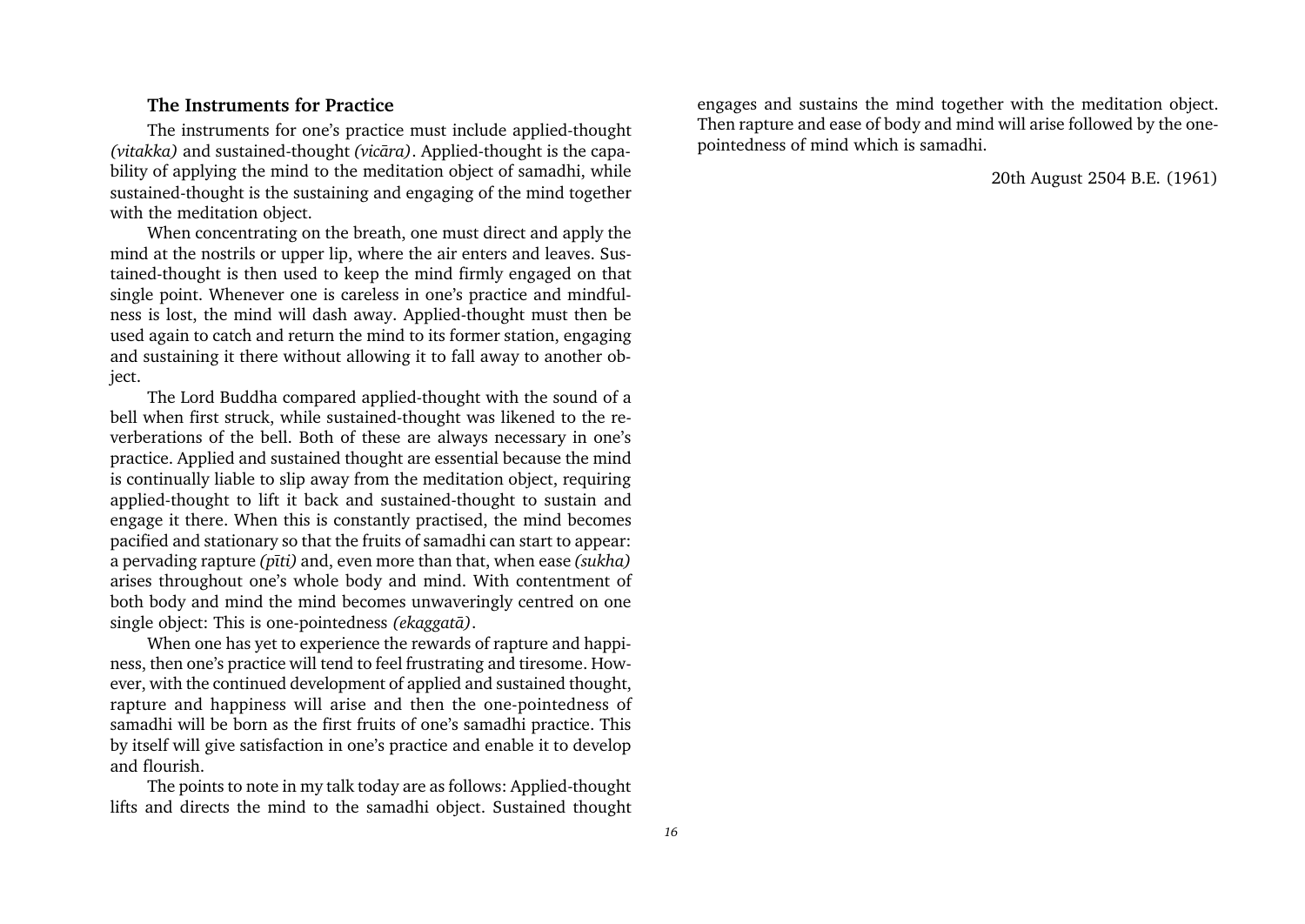## Talk 7

#### Summarizing the Body Section

<span id="page-17-0"></span>Today, I will complete my explanation concerning the section on the body in the Discourse on the Foundations of Mindfulness. I would therefore like briefly to summarize some of the main points in review. Even though the Lord Buddha actually taught this Discourse to monks, those lay people proposing to calm their minds may also use this practice to advantage and receive the resultant happiness.

The Lord Buddha taught that one must first establish mindfulness inside one's own body. As there are so many different organs and parts, the examination takes up one part at a time. On establishing mindfulness inside the body one recognizes that breathing is a natural experience common to everyone. He therefore taught to breathe in-and-out mindfully. One should be aware of the breath's length, but concentrate on just one point (at the nostrils or upper lip) rather than following the breath along. The mind, the body and the breath will all become calmer and more refined; yet even though you may feel that the breathing has actually stopped, do not release your concentration from its established point.

There are two ways of taking up another part of the body for examination. One way is to leave the breathing and turn to concentrate on some other part. Another way is to retain mindfulness of breathing as an anchor and then couple it with the contemplation of a part of the body. This combined contemplation can only be used while the mind has yet to reach one-pointedness. At this stage one can use thinking as a helper in restraining the mind from going outside. When it wants to go out then let it go into this body.

You should also be aware of other areas. Note your posture and inspect your body to see how it is positioned. Notice the present posture, if you are sitting for example, and then the various sub-positions, such as how the feet and hands are placed. Being clearly aware of all of this is clear-comprehension (sampajañña).

After being aware of the body's posture, one can then scrutinize

the body itself more closely by examining its component parts and organs. Some parts are directly discernible to the eyes (such as the hair, nails, teeth, and skin) and some cannot be seen (such as the flesh, sinews, bones and the various internal organs.) One can start off by examining them all in general or go straight in to pick out and closely inspect each part. This depends on your own preference.

After examining the body's component parts, one can view them to a deeper level by analysing them in terms of elements. Extract out the hard parts as earth element, the fluid parts as water element, the warming parts as fire element, and the blowing parts as the wind element. The remaining empty spaces are the space element.

If the body and its elements were actually separated in this way then this assemblage or body would be no more and life would be lost. However, when the elements associate together then this assemblage is present and alive. It is breathing, it changes its posture, and its various external and internal parts are in order and working together. This, then, is the body we have here now.

One can further investigate and see that when the elements dissociate, the wind element will expire and with it the in-and-out breath. After the wind element, the fire element extinguishes, leaving the oncewarm body cold. Then the water and earth element will gradually disperse until nothing remains except the empty spaces of the space element. Before each one of us was born this body did not exist, and eventually it must also return to nothingness.

#### The Nine Cemetery Contemplations

Carrying one's investigation on to another level, one finds that once the wind and fire elements are lost, the body ends up being called a corpse. That corpse isn't anything other than this body. When the elements are assembled together, it's a living body, when they have dispersed, it's a corpse.

Although the Lord Buddha taught us to examine this body, actually to see the corpse within it is difficult. He therefore explained the use of a real corpse so as to be able to compare the two. Everyone has, at one time or another, had to come across someone dying or a corpse.8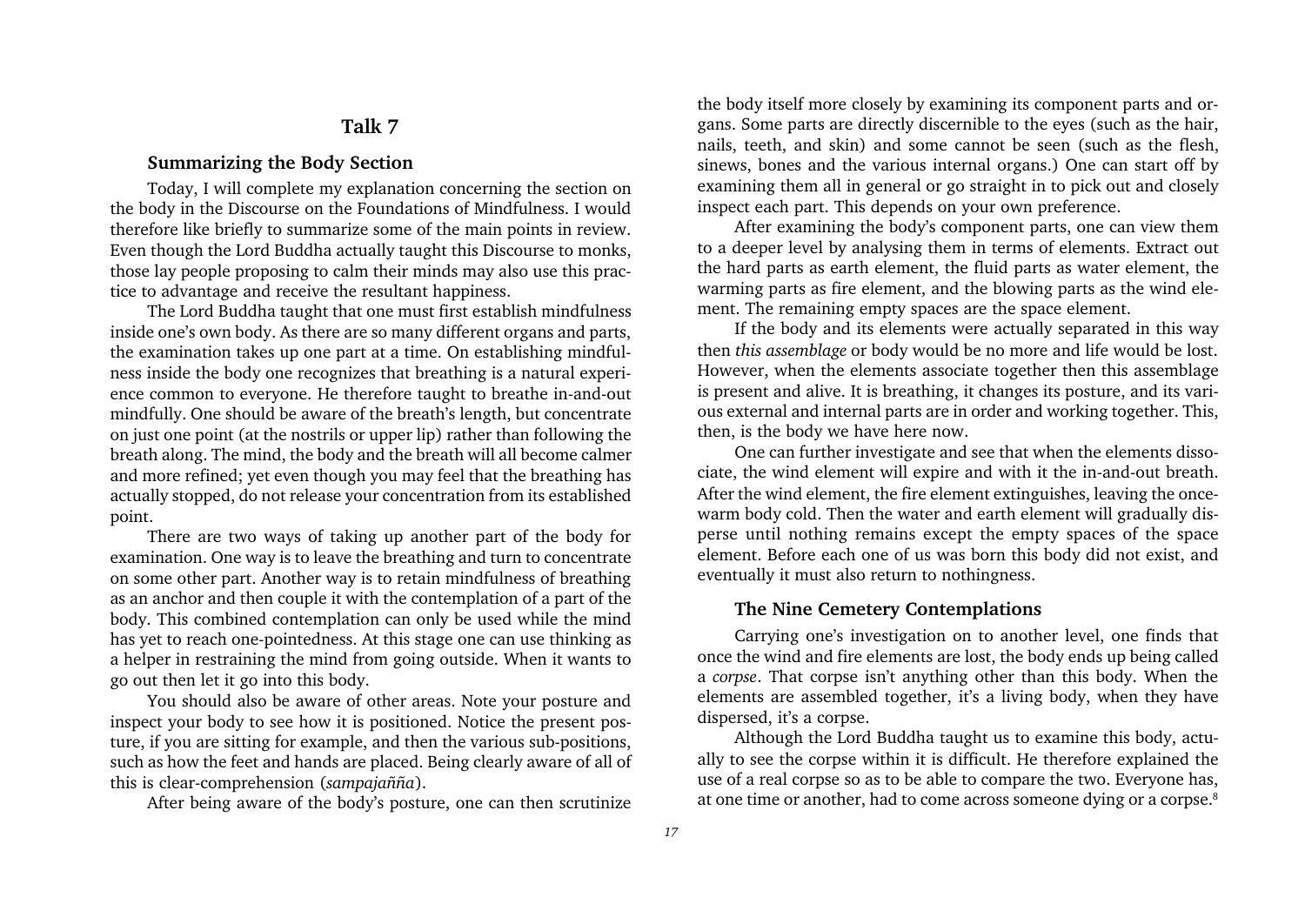Nowadays, however, the corpse goes through so much dressing and making-up that its true nature does not appear. Therefore, we have to rely on these guidelines:

1. Reflect on a corpse dead for one, two or three days: bloated, turned an ugly green colour and festering.

2. Next contemplate on the corpse thrown away (in a charnel ground) being devoured by many animals: the crows, vultures and ravens, dogs and jackals tearing at and eating the corpse.

3. From there consider the corpse stripped of its flesh by the animals but with the skeleton still smeared with blood and flesh and held together by the tendons.

4. And further consider the skeletal corpse devoid of flesh yet still spotted with blood and held together by the tendons.

5. From there consider the skeletal corpse devoid of flesh and blood, yet held together by the tendons.

6. Then consider that skeletal corpse with all its holding tendons gone, the former skeleton now scattered here and there. The bones of the feet have gone one way, the bones of the hands another. The thigh bones, pelvis, spinal vertebrae, ribs, breast bone, arm bones, the shoulder blades, the neck vertebrae, the jaw, the teeth and finally the skull have all come apart in different directions. They are now just bare bones.

7. ...yet those bones are recent and therefore still white...

8. ... and after a year passes they are reduced to being just heaps of old bones.

9. Then the bones rot and decay and become dust; blown and scattered by the wind so that they cannot even be called bones anymore.

The examination as taught by the Lord Buddha takes this body up part by part. Examine a living body and foresee how it too must inevitably be without life. The fear that may sometimes arise in this contemplation usually comes from lack of knowledge. This ignorance and lonesomeness makes one imagine that there is harm or danger lurking. But when one discerns what it is all about —and that in truth there's no danger involved— then that fear will fall away. Once you have mastered your timidity then you will be someone eager and brave for the truth, no longer afraid of ghosts and the like.

#### Inspecting the House

My explanation of the investigation of the body requires the mind to make an inspection tour. This is much like moving to a new house which also needs an initial inspection. One tours the whole house to check out where everything is. However, this does not mean one must always be on the move, continually inspecting as if one did not need to rest. When one really needs to rest, to sit or lie down, then one must stop in one place. The complete inspection of the house finished allows one to choose, according to one's preferences, exactly where to place the chair or bed so one can rest. The Lord Buddha, therefore, offered many different methods which I have been explaining here. He pointed out the way to enter into this body and inspect it in its entirety. When in need of rest, one can then sit or lie down where one is comfortable. One can repose on the breath by settling mindfulness on a single point there, or rest in any one of the thirty-two parts of the body. One establishes a single focus, for example, in the bones until the skeleton manifests. Otherwise, you can contemplate the corpse. Whatever aspect appeals to you  $\rightarrow$  be it living or dead  $\rightarrow$  that is up to you.

If you are satisfied with the breath as the mark, then centre your mind unwaveringly on just one single point there. If the mind wants to move around then let it tour through the other parts —but make sure it stays within the body. Otherwise you can use both together, but this is not yet samadhi, for that requires a centring, a gathering together at one point.

26th August 2504 B.E. (1961)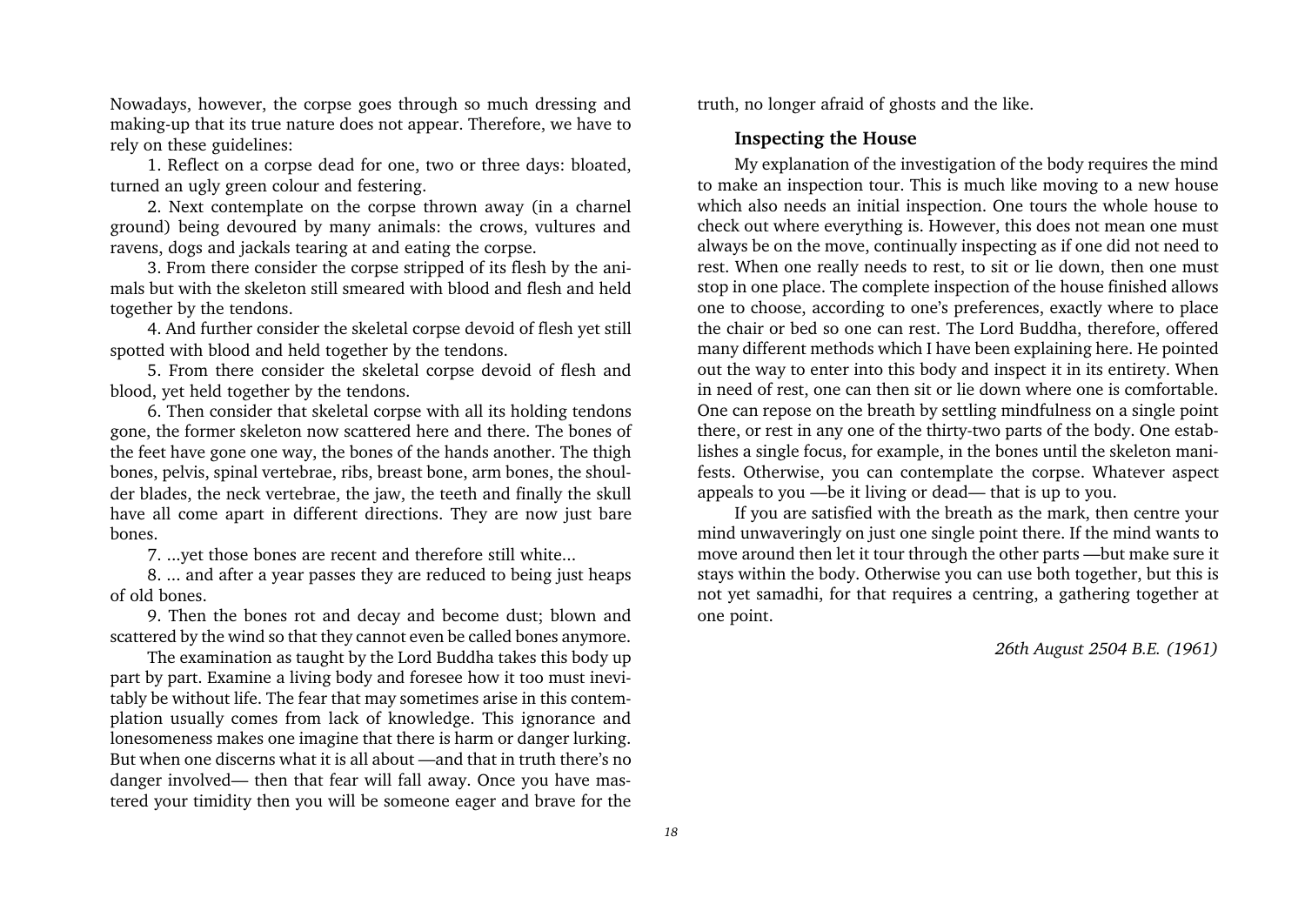## Talk 8

#### <span id="page-19-0"></span>The Body: Inside and Outside Arising and Disappearing

Would you all now centre mindfulness inside your own body. The mind may now try to escape, going out and involving itself in various worries. This happens because everyone tends to have concerns about his or her work, family, home or other areas. Use mindfulness and clear-comprehension. Be determined to set your worries aside and lead the mind to collectedness inside your own body.

You may fix your concentration at the nostrils or upper lip or on any of the other objects which I have explained previously. According to the Discourse (Satipaṭṭhāna Sutta), being aware of the breath is concerned with knowing the internal and the external, and knowing the arising and the disappearing.

Observing the external according to the conventional understanding means knowing the breath's contact point at the nostrils or upper lip. This conventional frame of reference is one which everyone who watches that point will experience and this is called seeing the external.

Looking at the internal with the ultimate understanding is the seeing that the very breath is made up of the four elements. Hold your hand near your nose so that the exhalation strikes it. You will then feel some hardness in the contact, some blowing, some moistness and some warmth. The experience of hardness is the earth element; moistness is the water element; blowing, the wind element; and warmth, the fire element. Though this is just the breath, from a more profound viewpoint it is composed of the four elements. This is called seeing the internal. Looking at the external with conventional understanding (sammati) one sees the breath. Looking at the internal with ultimate (paramattha) understanding there are the four elements.

Taking this now onto another level where the seeing of the breath is the external, whereas the seeing of the mind is the internal. This latter is the concentrating of the mind, fixing it so that the mark or sign

arises. It is similar to a photograph: the object filmed being external, and the image on the lens or on the film being internal. Focus your mind to see the external and the internal.

When you concentrate in this way, you will see arising and disappearing. Breathing-in is the arising. Breathing-out is the disappearing. The inhalation is also actually the bringing in of the four elements and the exhalation is the removing of them. This then, is an arising and a disappearing every time you breathe.

While people are still breathing, they are attached to the various things, but when that breathing ends so does their conscious recognition of clinging to anything. The aim of the Lord Buddha's Teaching about seeing the body in the body is therefore to see and be aware of the internal and the external, the arising and the disappearing. Be aware of the existence of your body, especially of the breathing, but only to the extent necessary for knowledge and to establish mindfulness. Let go and do not grasp at anything. Be aware that this body exists and this breath exists and at the same time release everything. Let go. Empty your mind and make it clear and at ease. Firmly establish your mindfulness on the object you have fixed upon.

#### Feeling (Vedanà)

Sitting here in practice you may experience some discomfort or pain. You may ache or feel stiff or you are being bitten by mosquitos, or else you may feel restless and fidgety. Even though you may have physical pain and mental pain, just be aware of whatever is painful. Bodily discomfort, mental discomfort —why is there distress? One can find the cause in the material or carnal things, the baited hooks or āmisa. Realize that these are the things which cause the various forms of suffering. If you feel some mental discomfort - perhaps a stifled or oppressed feeling— and your mind won't settle down, then examine to find its cause. You may find that your mind is concerned with numerous anxieties and is unable to come to collectedness. Or the cause may be in that you have never practised tranquillity meditation before and the mind still runs off here and there. It has never been still before and therefore is not satisfied with such a state. Be aware that there is al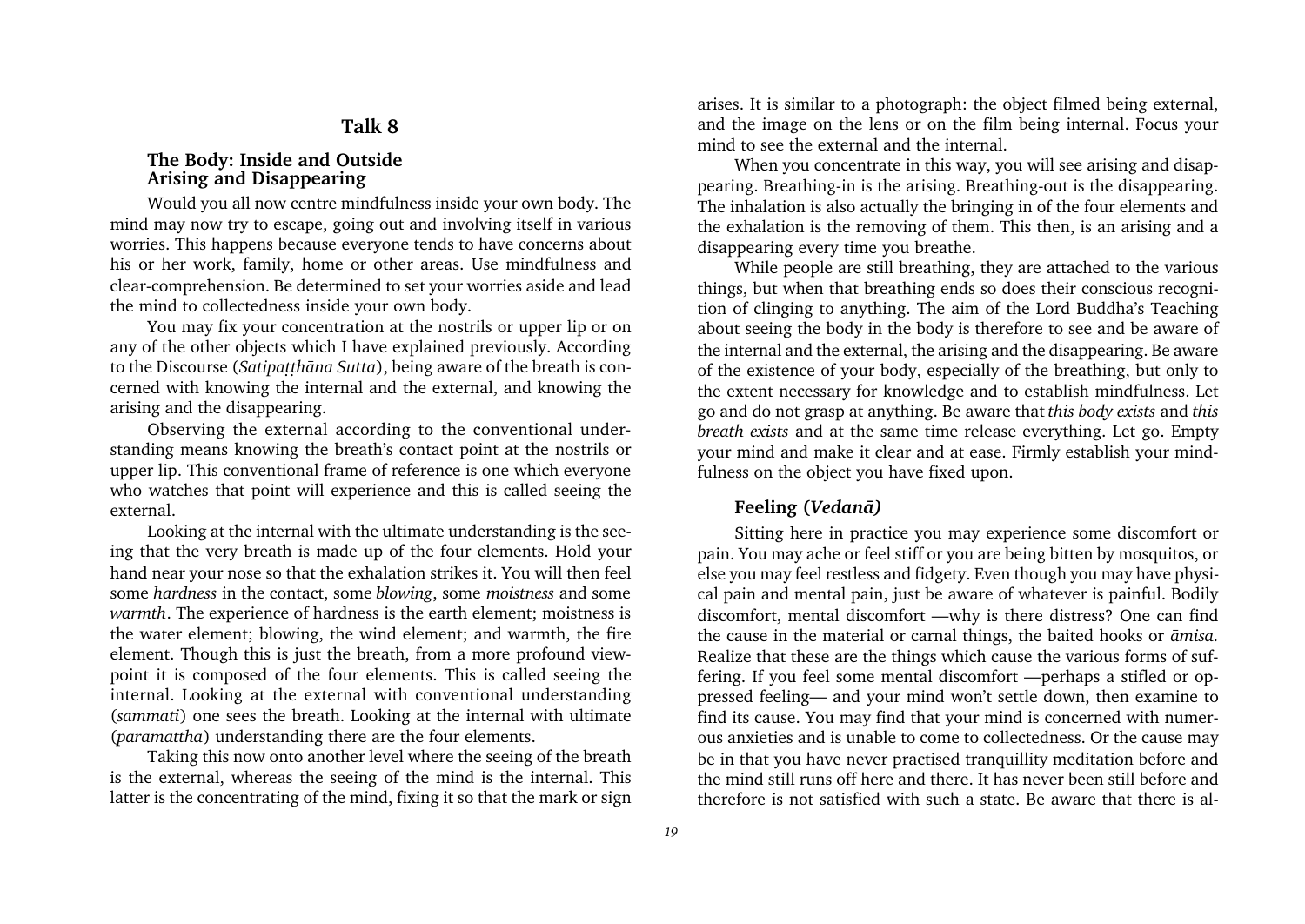ways a cause, a baited-hook, present in the things that come in and bring suffering. When you are settled into your practice and experience bodily and mental pain, look to see where it originates. Do not submit to the pain but keep up the practice according to one's original intention. That pain will then gradually fade and the mind's foundation will be established more firmly so that such stability brings forth happiness.

When you experience a pleasant feeling of either body or mind, then be aware of it as such. You may experience a cooling breeze which refreshes your body, and no ache or stiffness is present. Consider what caused this pleasant bodily feeling. If it came from the environment, the weather and such like, or your aches left when you changed your posture, then realize that this is still material, baited-hook pleasure. It is all dependant on external things.

Be aware of the cause of any pleasant mental feeling. Sometimes it may arise when the mind dashes out to some pleasurable involvement outside and is lost therein. You can then see its dependence on external things: This is baited-hook pleasure. However, when the mind is steady and centred in calm with rapture, with ease and bodily and mental happiness present, then this is a nonmaterial happiness (niràmisa). This is pleasure independent of external baited attractions. That bodily ease should also be seen as arising from the mind's state of calm and not from external material things.

As the mind steadily stabilizes, that pleasure will become more and more stilled and refined until it is experienced as neither-painfulnor-pleasant. The mind is then firmly centred. This neither-painfulnor-pleasant feeling is independent of external things.

When using mindfulness of breathing in your samadhi practice you must also note the feelings that arise. At first they will be painful and then they will subside and pleasant feeling will be experienced. When this becomes more and more refined, pleasant feeling will fade, and intermediate, neither-painful-nor-pleasant, feeling will arise. At this level of practice the mind is established and firm, but there is still a need to check that the baited, externally fed, feelings of either pain or pleasure do not arise. One's level of calm will then bring a nonmaterial

happiness which should be used to encourage one's contentment in practice. However, do not also become attached to that happiness. Just aim for one-pointedness of mind.

27th August 2504 B.E. (1961)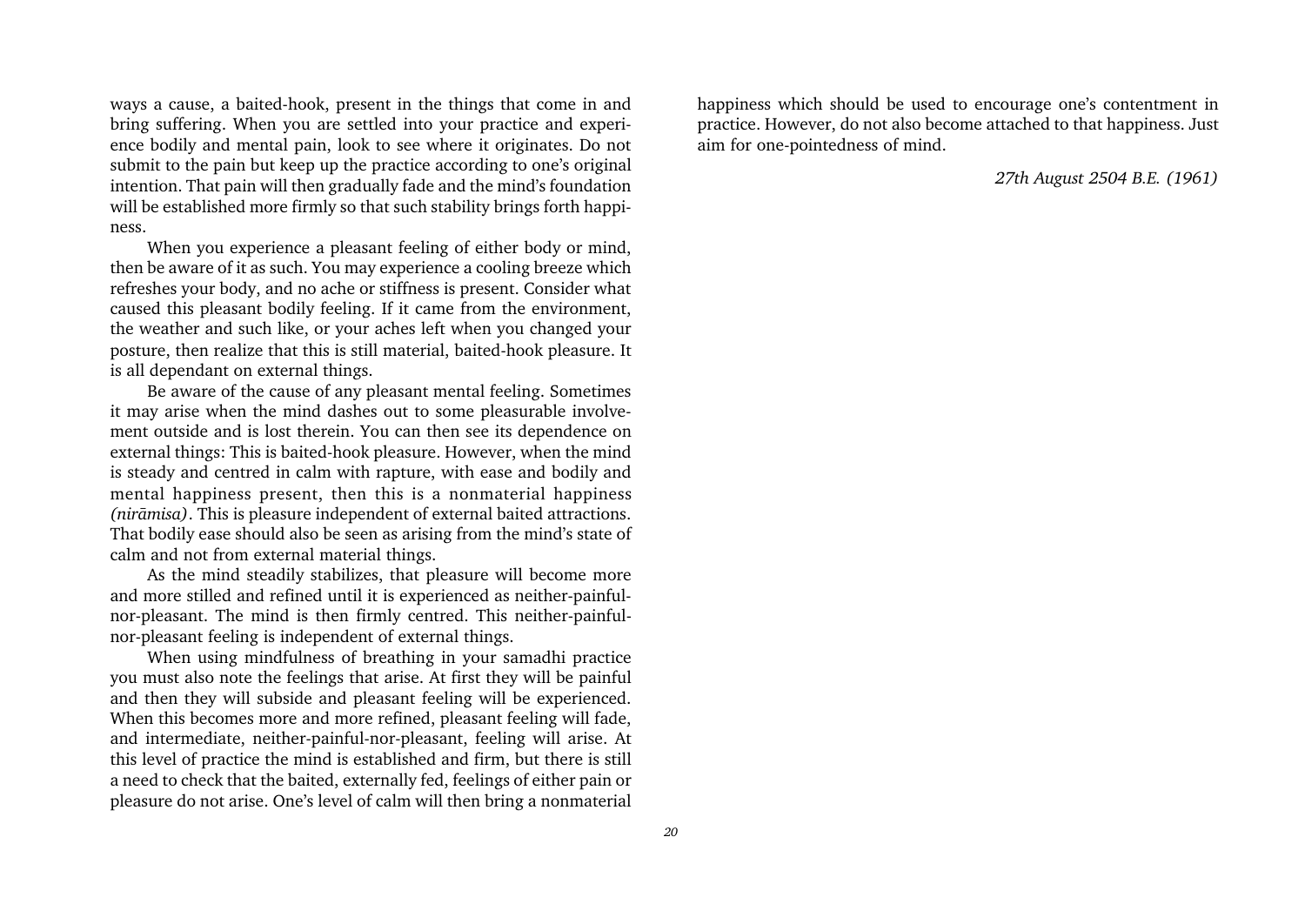## Talk 9

#### The Body and Feeling: Together in Review

<span id="page-21-0"></span>The cultivation of the mind aims for a steady, calm mind and a penetrative insight into the truth. I have explained this, stage by stage, following the Lord Buddha's Way set forth in the Great Discourse on the Foundations of Mindfulness, this being the only way to realize one's aim. Even His other Teachings can be summarized into this form. Therefore, we shall reconsider this way of practice right from the beginning. Centre the mind and focus on your own body and feelings.

Seeing the whole body concerns: mindfulness of breathing; knowing the whole body, both the mental group and the corporeal group; calming the mind, body and breath; being aware of one's present posture; examining the external and internal bodily parts and organs; reducing those to their elements; seeing that with the dispersal of the elements what remains is a corpse in its varying stages of decomposition, until there in nothing left to assume as body. This examination of one's body is a wide-ranging, overall inspection, while the practice of samadhi requires the resting of the mind in any one particular bodily part. For example, if one finds that mindfulness of breathing suits one then concentrate on that one point.

In the initial stages of practice there will be pain in both body and mind. There are the aches from sitting in unaccustomed positions and the mind's discomfort from being forced to be still and calm when it has never practised before. Realize that this is painful feeling arising in outside attractions with their baited hook. Past bodily comfort and that feeling of pleasure are then used to lure it into pain. The mind habitually-thinking-as-it-likes is distressed when it is forced to gather into calm. However, with patience, persistence and unwavering determination, such pain will fade away and happiness will arise. The body will then be at ease and the mind serene.

But on no account can mindfulness be allowed to lapse. If it is lost then the mind will race out and grab hold of external objects. Whenever you catch the mind engrossed in such pleasures then fully realize that this is baited-hook pleasure and based in external attractions. Be similarly aware of that bodily pleasure based on an external lure. These things that induce the mind to dodge outside are of critical importance because on going out it does not stop at just one excursion. The sound of someone walking or speaking, or of a car or some other noise, may immediately lead the mind away, and then it will continue on into myriad involvements. Do not allow the mind to become engrossed in these external attractions with their baited hooks. Should you catch the mind in such pleasures, then realize their origin and bring it back to the object of your samadhi, to one-pointedness.

Sometimes a neither-painful-nor-pleasant feeling may similarly arise from the mind's excursion into external involvements. So make yourself aware of this.

Always be watchful and lead the mind back to its samadhi object so that it becomes stilled and free from sensuality and all unwholesome states. You can then be confident that the happiness which you experience is completely untainted by external lures and is born from tranquillity. This happiness gives a taste of the initial stage of practice. However, do not lose yourself in it, but continue to steady the mind in the samadhi object.

#### Focussing and Setting the Mind

After understanding feeling as I have explained, now turn inwards to the mind itself. Look and note its condition, its state and disposition. As you focus there you will experience that the feeling shifts into the mind as well —but only if you watch carefully. You will find that any bodily distress runs into the mind, while any mental distress is already directly concerned with the mind. This gives rise to dislike which is also known as hatred or aversion (dosa). However, I feel that this word seems a little too strong so we will use 'dislike'. It has a broad meaning because everyone dislikes suffering. Suffering, once present, leads to the arising of dislike and as it intensifies so the aversion arises more sharply. Therefore this dislike, or what can be called aversion, arises through painful bodily and mental feeling (dukkha vedanà). When something is contacted, then bodily and mental pain must arise before it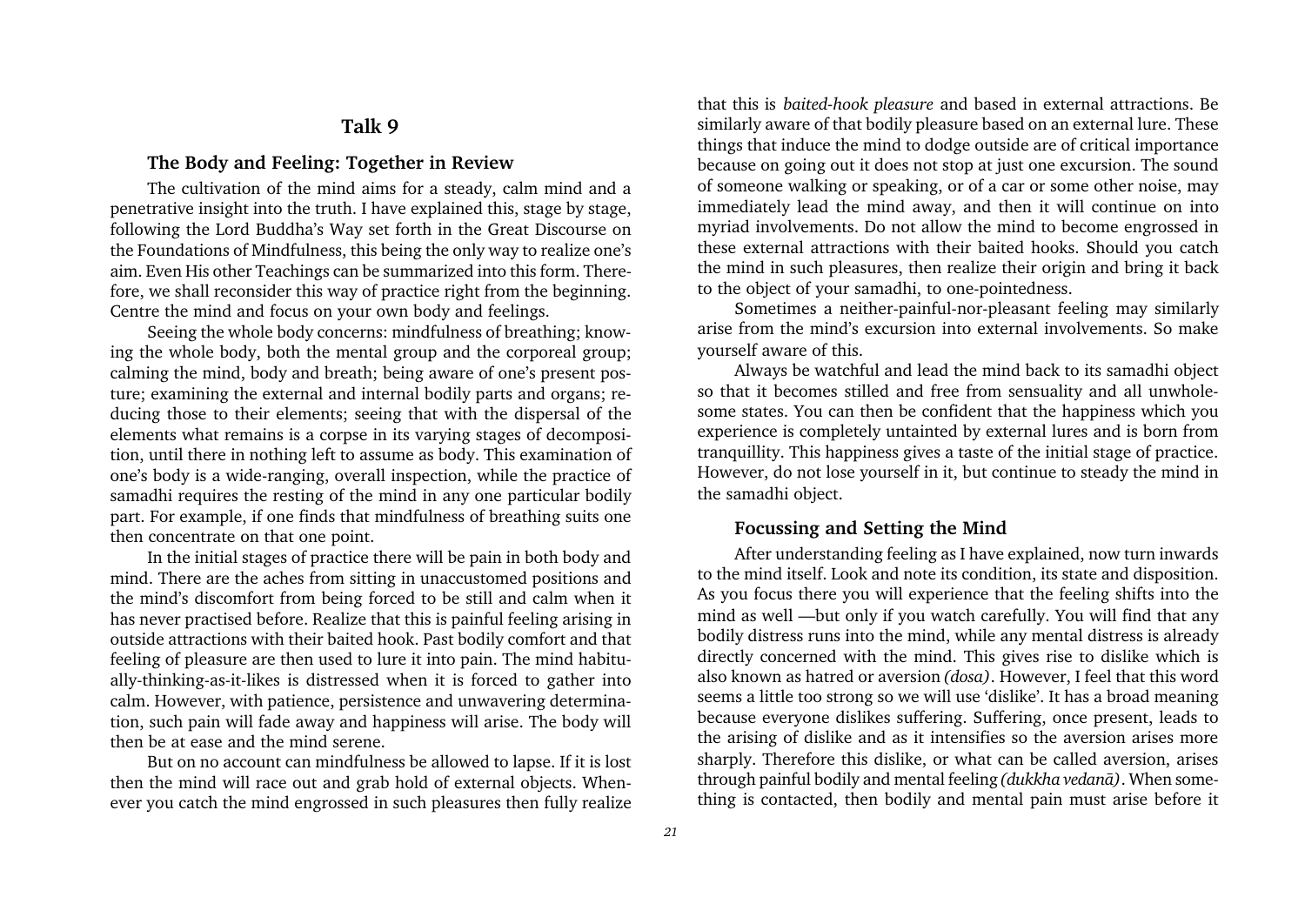becomes a matter for aversion. Painful feeling is therefore the fuse for aversion and dislike. When this is the case, be aware that the mind is possessed with hatred or aversion, that dislike has already arisen in the mind.

In the opposite case, pleasant bodily and mental feeling (sukha vedanà) will lead to liking. One might also call this lust (ràga) but again it seems rather too strong a word. 'Liking' may seem too general a term but just understand that it refers to the beginning of lust. Lust here starts with the subtle forms of attachment and hankering, everything which involves liking. Every type of fondness, or one may call it lust, therefore first springs from pleasant feeling. The contact that brings bodily and mental comfort and ease immediately leads on to hankering, attachment and lust. Therefore be aware whenever these have arisen in your mind.

That feeling which is intermediate —neither-painful-nor-pleasant (adukkha-m-asukha vedanā) – refers to the experiencing of whatever is already familiar. At the experience of something new, a pleasant feeling may arise, as when one acquires something one hankers for. However, after the initial excitement has faded, one may begin to feel quite indifferent towards it and this is neutral feeling. This feeling then shifts into the mind where it creates an attachment to that thing. Such attachment, developing from an initial excitement into an indifferent feeling, is really a type of deception because the object is still not released. This grasping, which is a stinginess and jealous guarding makes that object impossible to relinquish. Even though the object no longer thrills and excites, it can still not be given up. It's like all those other things we own and have squirrelled away. This attachment is a form of deception. When it arises in your mind be aware that delusion (moha) is present.

Pleasant and painful feelings flash to and fro, inciting the springing forth of liking or disliking, but this intermediate feeling is discernible only if one carefully examines the underlying ground. One will then come to appreciate its great extent. The mind is, in fact, deceived and attached to many of these intermediate experiences which lack any of the flashing back and forth of pleasure-and-fondness and painand-dislike. See the truth of all of this in your own mind.

At the opposite pole also be aware when the mind is free and unstained by lust, hatred and deceiving attachment. When the mind cannot be established in the samadhi practice of mindfulness of breathing, this is because of its wandering out with liking, hating, and deceiving. It's therefore always necessary to keep a watch on your mind and to realize when it has wandered away. That awareness will allow the mind to return to calmness.

At this stage in your practice, discouragement or restless and fretful thoughts may arise. Be aware of such feelings and steadily lift the mind so that it brightens and takes heart. Otherwise realize that such dejection arises only because one has yet to receive the happiness resulting from tranquillity. Do not, therefore, give up on the practice. Do not indulge in those restless whirling thoughts, but use mindfulness to bring everything back.

On some occasions your mind may be expansive and broad. Be aware of it. Also be aware should the mind ever become narrow and cramped. The expansive mind has high spirits which must be moderated with mindfulness if they should go to excess. If the mind becomes too narrow and cramped then it will make for suffering so one must carefully not let this happen. A lot of happiness may make the mind over-expansive and too high spirited, whereas too little may make it narrow and cramped. Such extremes must therefore be avoided for the sake of what is just right and most suitable.

Sometimes the mind will feel unsurpassable —when, for example, one wants to work and practise as hard as possible—whereas sometimes the mind appears clearly surpassable, even rather slack. This can lead to negligence. In these cases one must also adjust, with a giveand-take attitude, so that they balance out just right. Do not think that you can be extra-superior, for you will thereby also become overhasty. Similarly, do not allow too much slackness and negligence. Carefully balance them together and as one's practice progresses then take it steadily, stage by stage.

Sometimes the mind will be steady and established, and at other times it will lack this quality. Be aware of this. The well-established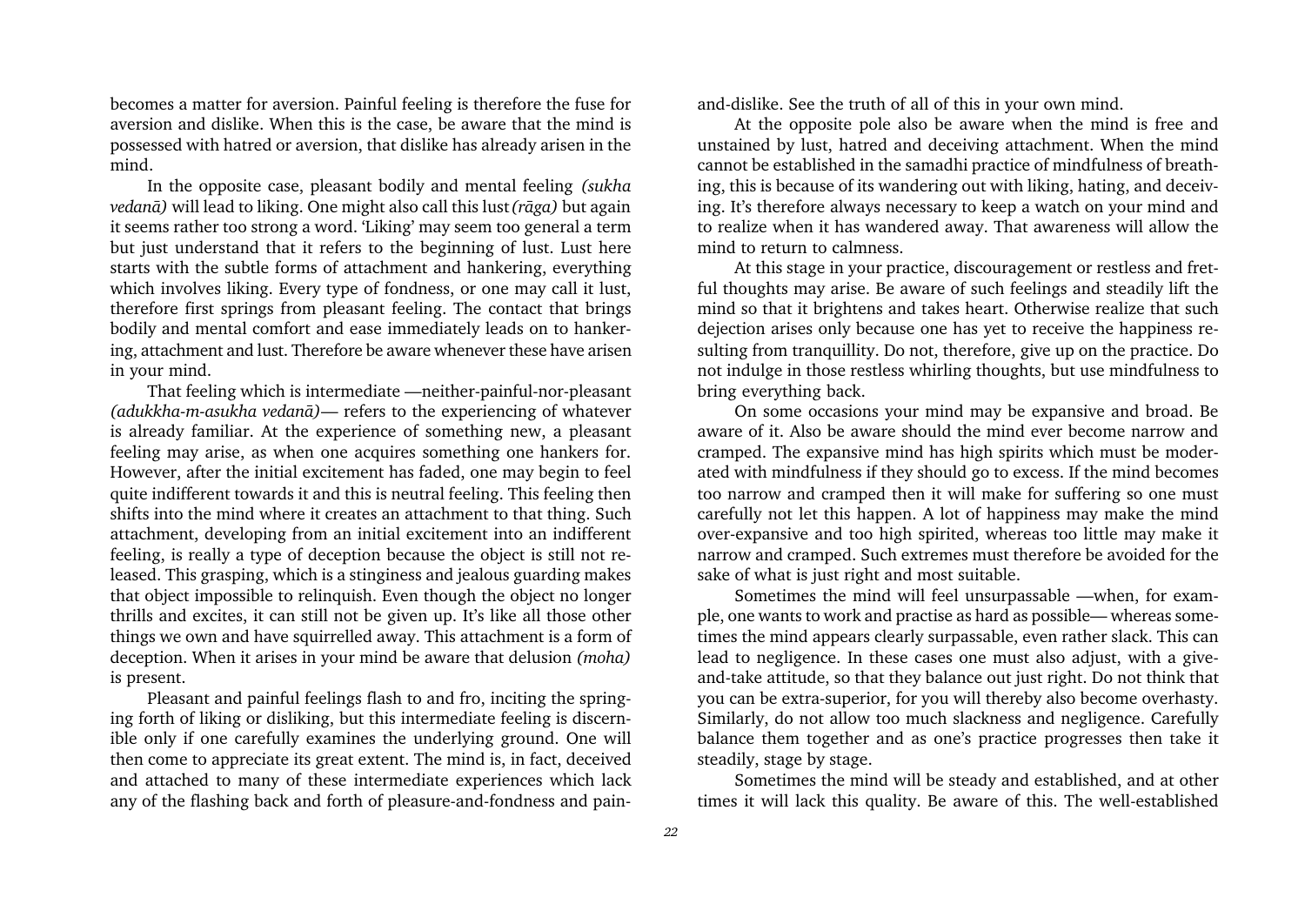<span id="page-23-0"></span>mind is right and good, but you must examine to see the reason if it should waver and wander away. There must be something lacking, some omissions in your practice which stop it from stabilizing. You must find the causes and bring the mind back to stability.

Sometimes the mind is liberated, and at other times it is unliberated. At the mundane level this refers to releasing, letting go of something and achieving calm in one's practice. When the mind cannot pass beyond, it means one cannot relinquish, and the mind keeps returning to outside involvements, been concerned about one's work, for example. If you allow the mind to go on in this way, then your practice won't be productive. When sitting in practice you must therefore always succeed in your efforts to release yourself from those external entanglements and worries, and bring the mind back to calm. This can then be called the mind gone beyond. This state of mind free from external preoccupations will then smooth the way for your sitting practice. You must therefore maintain a constant vigilance concerning the state of your mind.

Understanding the way of practice expounded by the Lord Buddha means being aware of the body, being aware of feeling and being aware of the mind. Establish one of them —such as mindfulness of breathing—as a basis for the practice of samadhi. But for that practice to progress, an awareness of feeling and mind will also on occasion be required. You must be able to focus on feeling and the mind with its involvements in order to steady the mind and firmly establish it in the chosen object.

3rd September 2504 B.E. (1961)

## Talk 10

#### The Section on Mental Objects (dhammà) The Five Hindrances (Nīvarana)

Our cultivation of the mind is aimed both at firmly establishing calm and at developing the arising of true wisdom and insight. We depend on the practice as laid down by the Lord Buddha which I have been explaining in stages.

We begin by developing calm and firmly establishing the mind. If you are happy with mindfulness of breathing then focus on the in-andout breath, as I have already explained. While practising, you must also note feeling and mind because if the mind has not yet reached onepointedness, the various sense-bases are still active. The ear hears sounds, the body receives the touch of objects and because the mind is still not firmly centred, mental objects will arise. The feelings which arise go immediately to the mind where the painful feeling brings disliking, the pleasant feeling brings liking; and the intermediate feeling brings delusion and attachment. Constant mindfulness is needed to watch over all of this to make one's concentration firm and centred.

When your effort to help establish and centre the mind fails or else does not progress in developing samadhi, then you must see where the obstruction lies. The Lord Buddha called these obstacles the hindrances (nīvarana). They bar the mind from samadhi and you should be aware of their features. There are five hindrances:

 1. Sensual desire (kàmacchanda): Satisfaction in external objects as being worth desiring and wishing for. When such desire is present, it leads the mind out and prevents its concentrating, thereby thwarting samadhi.

2. Ill-will (byàpàda): Dislike for the practice or for external objects. When the mind is darkened by ill-will or dislike then it is a danger to samadhi.

 3. Sloth and torpor (thãna-middha): Drowsiness and discouragement which dull the mind and make the body sluggish and lethargic. When this hindrance arises it is a danger to samadhi.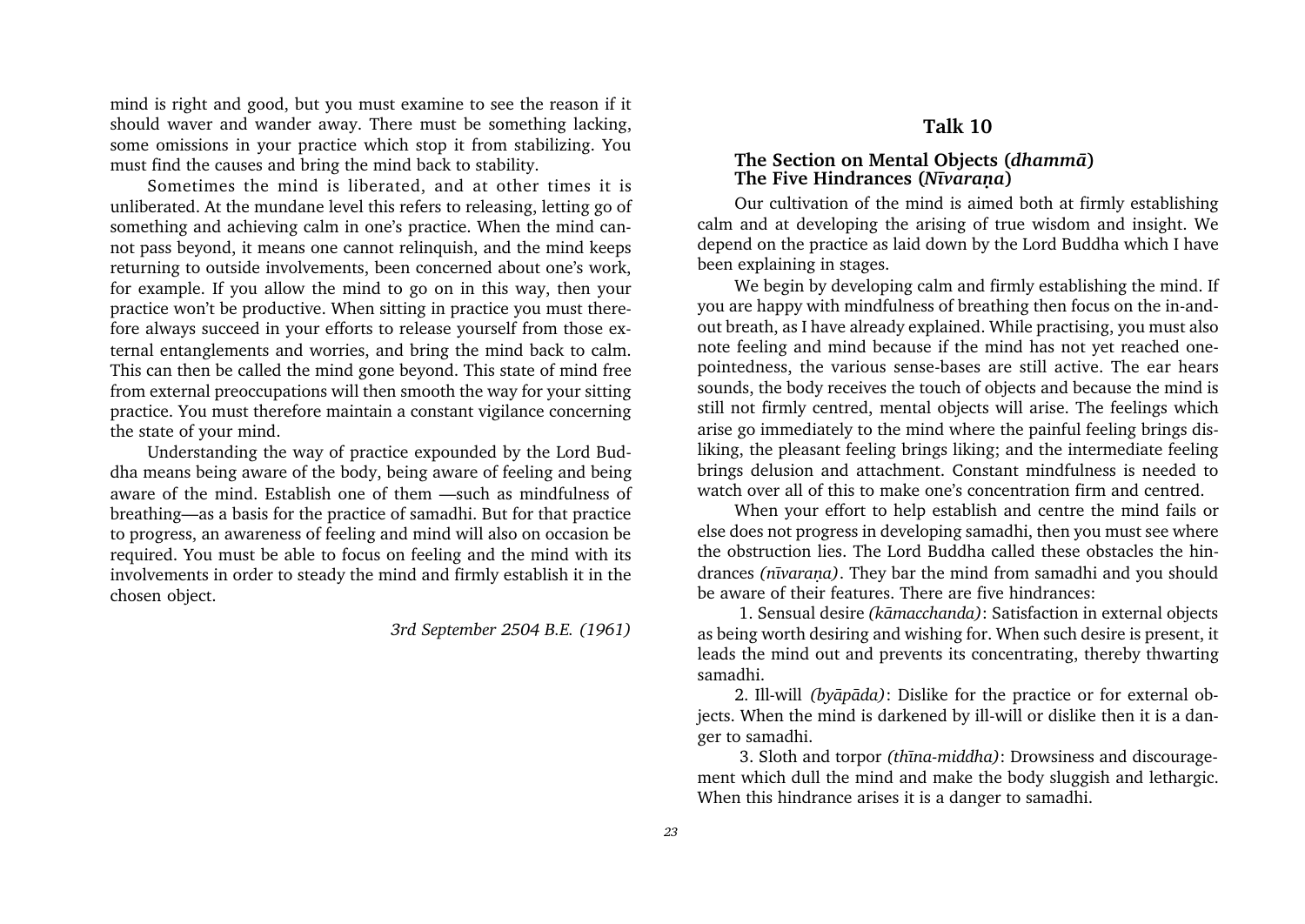4. Restlessness and worry (uddhaccakukkucca): Fretfulness and agitation concerning external objects or caused by rapture arising from the practice. This annoyance mixed with dislike makes one feel fretful and makes samadhi impossible.

5. Sceptical doubt (vicikicchà): Wavering and uncertainty concerning one's motivations for practising and concerning the method and fruits of practice. For example, one has misgivings about whether one should practise at all, or one questions why one is doing it, for what advantage. The danger to one's immediate practice is the vacillation about which of the various methods I have explained; whether one should adopt one from the section concerning the body, or feeling or mind. To be uncertain about choosing the right way displays a doubt about the way of practice. This makes the mind vacillate and samadhi becomes impossible. One may also be unsure about the benefits of practice or about whether certain things will appear. These anticipations and expectations about future results, or about seeing various things, are a danger to samadhi.

You must therefore look at your mind: What state is it in at this moment? Is the inclination (chanda) towards external things or is there already some towards the object of samadhi? If the inclination is still mostly towards the external, then there won't be any for the internal and samadhi will be difficult to achieve. One must therefore arrest such zeal for externals and endeavour instead towards the object of samadhi. It does not matter so much that zeal towards the samadhiobject has not yet arisen, for that will come of itself once some of the fruits of samadhi are gained.

 Examine your mind for the darkness of dislike. Is it all caught up in those external objects which cause dislike? Is it starting to build up dislike towards the practice? If you indeed find that such is the case, then endeavour to restrain those disturbing objects and reject the dislike for the practice. The putting down of such dislike avoids the subsequent prejudice and bias to the point where you can experience the merits of samadhi when such dislike subsides. This is similar to disliking a person or thing because one has noticed only their faults and bad points. Whenever one manages to see their good qualities then that dislike will be stilled. Your reluctance and dislike for the practice will therefore disappear when you have actually experienced samadhi.

Now, when the impulse and aversion towards external objects subside and reluctance about the samadhi object diminishes, the mind will come to calm. Another antagonist to that calm will then appear: drowsiness. The state of calm and this drowsiness are very similar. This becomes evident when one calms the mind —listening to a Dhamma talk, for instance— and one also feels drowsy. The untrained mind is usually characterized by restlessness, or if it's not restless, it's drowsy. Thus there is a need to take great care that one doesn't doze-off, which would effectively extinguish any mindfulness. Mindfulness, recollection and awareness are always essential for the development of samadhi. As the samadhi becomes more refined, one's clear-comprehension and mindfulness must be clearer and more subtle. The greater clarity of one's awareness promotes an equally greater steadfastness of samadhi. The practice of samadhi does not therefore aim to obtain a sort of deadened-unconsciousness. The way to solve this problem of drowsiness is by realizing its causes. It arises because one has let mindfulness and awareness slip in trying to calm the mind. When going to sleep it is much the same: One lets go of awareness and, in turn, one falls asleep. In practice, therefore, mindfulness cannot be given up otherwise sleepiness will descend. You must fully deploy awareness and mindfulness, which will prevent such drowsiness from occurring.

As soon as you feel sleepy, use this method together with a fixing on the arising of bright light. This means that it is as bright as noon in the mind through the vividness and brilliance of awareness and mindfulness. The mind is radiant with full, clear comprehension and mindfulness. There can be no dimming of this —as if one were trimming down a lantern's flame— because that can lead only to sleep.

Also, do not allow any wild and unsettling thoughts concerning the way of practice because this will abort any development of samadhi. Be sure to focus on the meditation object. If you decide on mindfulness of breathing then concentrate fully there. However, also be aware of the ways of feeling and mind, as I have already explained. This allows you to correct anything that might spoil the samadhi and also avoids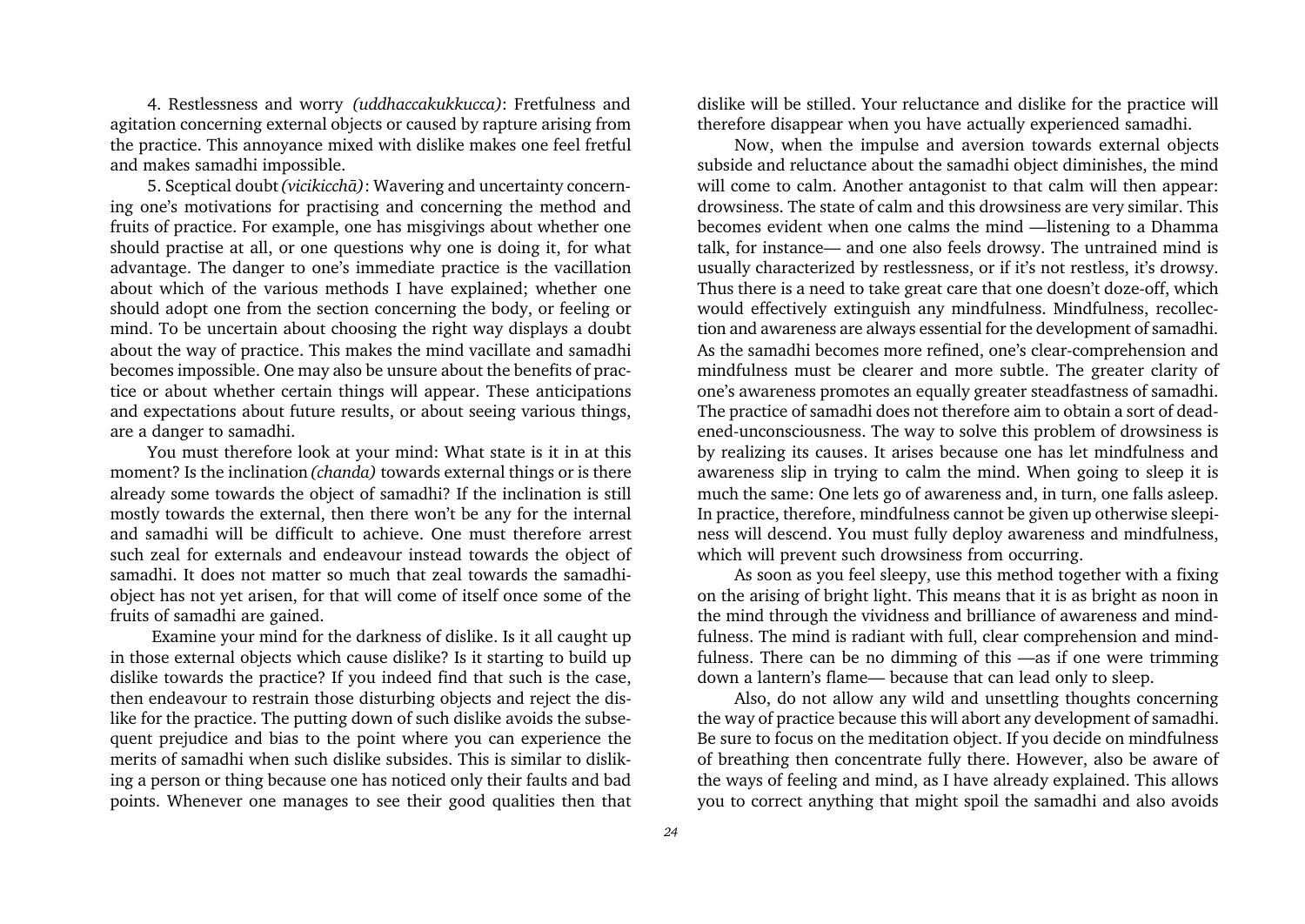<span id="page-25-0"></span>any oppression of the mind. In mindfulness of breathing this will stop any irregularity which would cause restlessness or irritation. If you give free rein for the mind to enjoy the rapture and happiness of the early fruits of samadhi, then that excitement will lead to restlessness. Such restless and proliferating thoughts need to be constantly guarded against, as I have mentioned before.

Sceptical doubt and conjecture also need putting down. Be clear and certain in your practice without speculating on any future effects, or thinking, "What will I see? What will appear? What will it be?" Aim only to establish the mind firmly in the object of samadhi, with awareness and mindfulness full and clear. The more refined the samadhi becomes, the more sophisticated and comprehensive the mindfulness and awareness must be.

By getting to know the features and characteristics of these hindrances which bar the mind from samadhi you can prevent their occurrence. If they have already arisen, you must endeavour to wipe them out. The effort to prevent and eliminate these hindrances is what leads to progress and success in your samadhi practice.

4th September 2504 B.E. (1961)

## Talk 11

## Summarizing the Stages of Practice

This Dhamma Teaching is a training aid in the cultivation of the mind. It is directly concerned with you and therefore in listening to what the Lord Buddha taught, you must aim to bring it into yourself and focus on it there. When you can see the truth in yourself, then you will also be able to see Dhamma.

The practice is aimed both at calming the mind and at attaining to clear knowledge and true insight. I have been explaining this practice of calm stage by stage, but have yet to start on the way of insight. The following sections will now begin to explain the practice of insight which leads to wisdom and true knowledge. First, however, I will summarize and lead in from my earlier teaching.

Centring the mind in oneself aims at calming the mind through concentrating, for instance, on the in-and-out breath together with an awareness of the mind. In your practice have clear comprehension about posture — your sitting here now, for example— and examine the thirtyone or thirty-two parts of the body, finally analysing them as elements. When the elements disperse, the living body becomes a corpse and decomposes until only the bones remain. Eventually even those bones will completely disintegrate.

While the body is still alive, it has pleasant, painful and intermediate feelings. One must be aware that some of these feelings arise dependant on external attractions (with their baited hooks) and some are born from the practice itself. As such feelings quickly shift into the mind, one must also be fully aware of the mind. When pleasant feeling arises it brings hankering to the mind. Painful feeling will bring dejection and intermediate feeling a state of deluded attachment.

The danger of the hindrances lies in that they prevent the mind from making progress or becoming established in samadhi. Sensual desire, ill-will, sloth and torpor, restlessness and worry, and sceptical doubt are the culprits here. The root of these hindrances lies in various external anxieties and concerns which have not yet been shaken off, or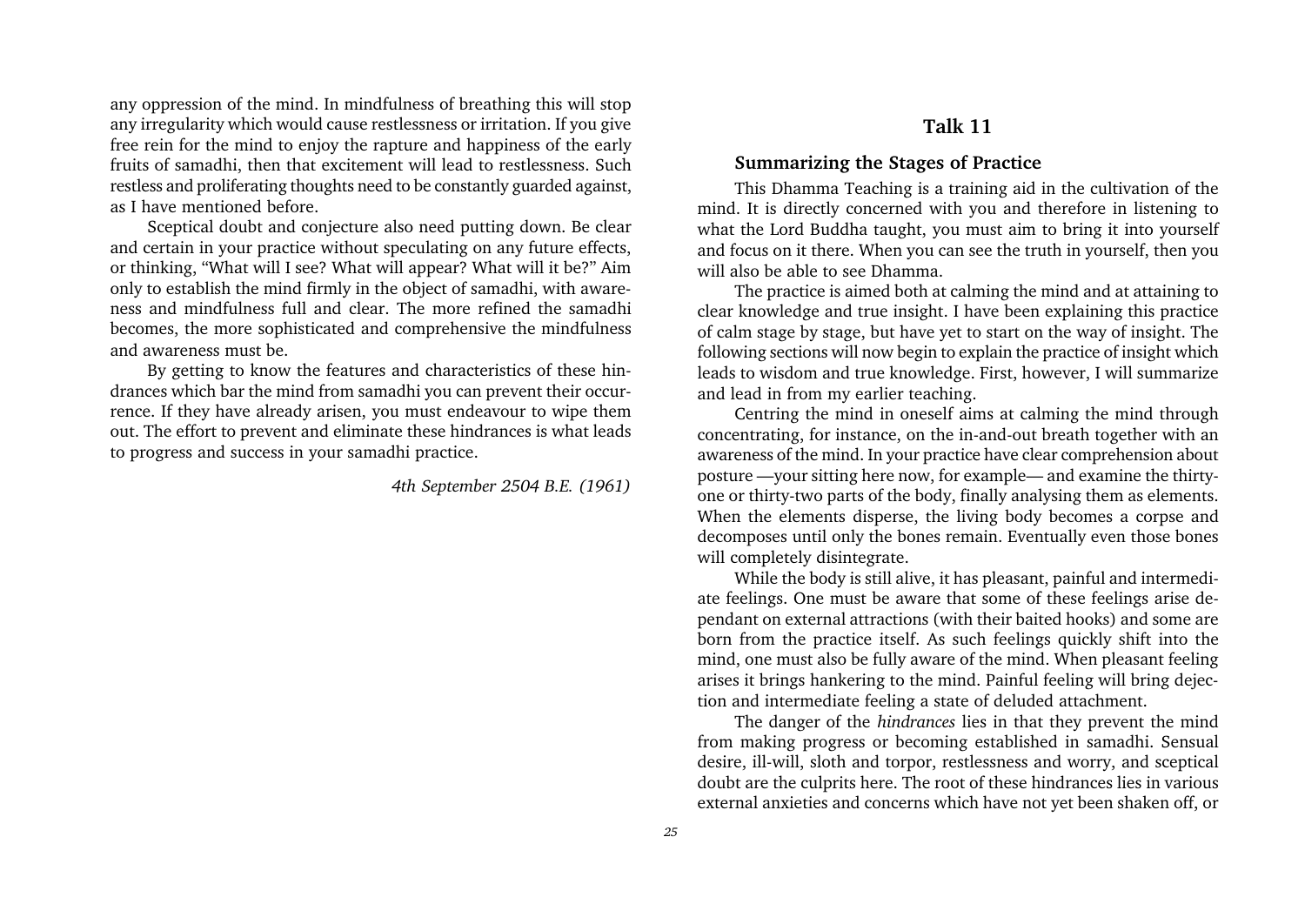else in feeling itself. The pleasant feeling with its baited hook in external attractions goes into the mind where liking arises and this sways the mind away into those pleasing external objects. The samadhi is thus ruined. The same is true with painful feeling, which deflects the mind away through aversion, and intermediate feeling, which can bring drowsiness, restlessness and doubt. You must therefore be ever watchful and aware lest any of these hindrances start to arise.

In the beginning one must constantly be on guard, examining and combatting all the various obstacles to samadhi. One's samadhi may not yet be firmly established but such self-examination is still much better than giving the mind free rein to wander outside. It's like inspecting and surveying one's own house. At this level of practice, concentration on breathing must be combined with an examination of feeling, mind and any hindrances that might arise. It is therefore a twofold practice. Inspecting the mind in the ordinary way will often lead to one's original aim being overtaken by other, proliferating thoughts. In the beginning, thinking has to be used —but keep it inside (for instance, by using counting or reciting  $Bud-dho'$  together with the breath). Such thinking is a preventive inspection to forestall any threat to the developing samadhi. When one's concentration succeeds in overcoming such dangers, one's practice of mindfulness of breathing (for example) will strengthen and become steady and sure.

## The Method of Practice for Attainment Concentration (Appanà Samadhi)

At this level of practice one depends on applied and sustained thought or reflection. However, reflection here means applying the mind to the samadhi object —to the (long or short) in-and-out breaths for instance. This applied-thought can be compared to the first striking of a bell, whereas sustained-thought is the following reverberation. This sustained-thought is the supporting of the mind close to the object of samadhi without allowing it to fall away.

In practice though, the mind often tends to slip away from the samadhi object, and mindfulness must then lead it back. Applied and sustained thought will therefore be constantly needed until the mind

becomes steady and established enough for rapture to pervade both mind and body. However, you should not then get carried away with this rapture. Instead, continue concentrating steadily on the samadhi object, and ease of body and mind will arise. This ease is still more refined and the mind will then be firmly centred in a single object. This is one-pointedness free of intrusive concerns and is born from detachment and peace.

The mind, having progressed this far, is at the first stage of attainment concentration: samadhi which has become fixed and established. Previous to this it was still neighbourhood concentration. This first level of attainment samadhi requires: applied thought lifting the mind to the meditation object; sustained thought supporting the mind there; rapture pervading body and mind; ease of body and mind; and one-pointedness focussed firmly on a single object. This is the happiness arising from one's samadhi practice.

In the beginning of one's practice, when one has yet to experience rapture and ease the mind cannot be firmly established in samadhi. But with the arising of rapture and ease, the samadhi becomes steadfast and one is said to experience the flavour of samadhi. One will then come to see the benefits and advantages in samadhi practice of which one was ignorant before.

 Even in the activities of the world, a type of rapture and ease is needed. If they are lacking then one won't be able to continue such (external) activities, as watching a film or a play. It is similar in Dhamma practice, where the fruits of rapture and ease are necessary for the establishing of samadhi, and for further progress. This rapture and ease of samadhi is far more refined and rare than other kinds, and brings a much greater happiness and coolness to the mind.

The achieving of this rapture and ease rest with a constant developing of applied and sustained thought. Whenever you resolve to practise, try to keep it up every day. For instance, you may decide to practise each day just before retiring to sleep or on awakening each morning. Such a consistency of practice makes the mind easier to control and when it has progressed sufficiently, the fruits of rapture and ease will arise. This is followed by the first stage of samadhi, which is known as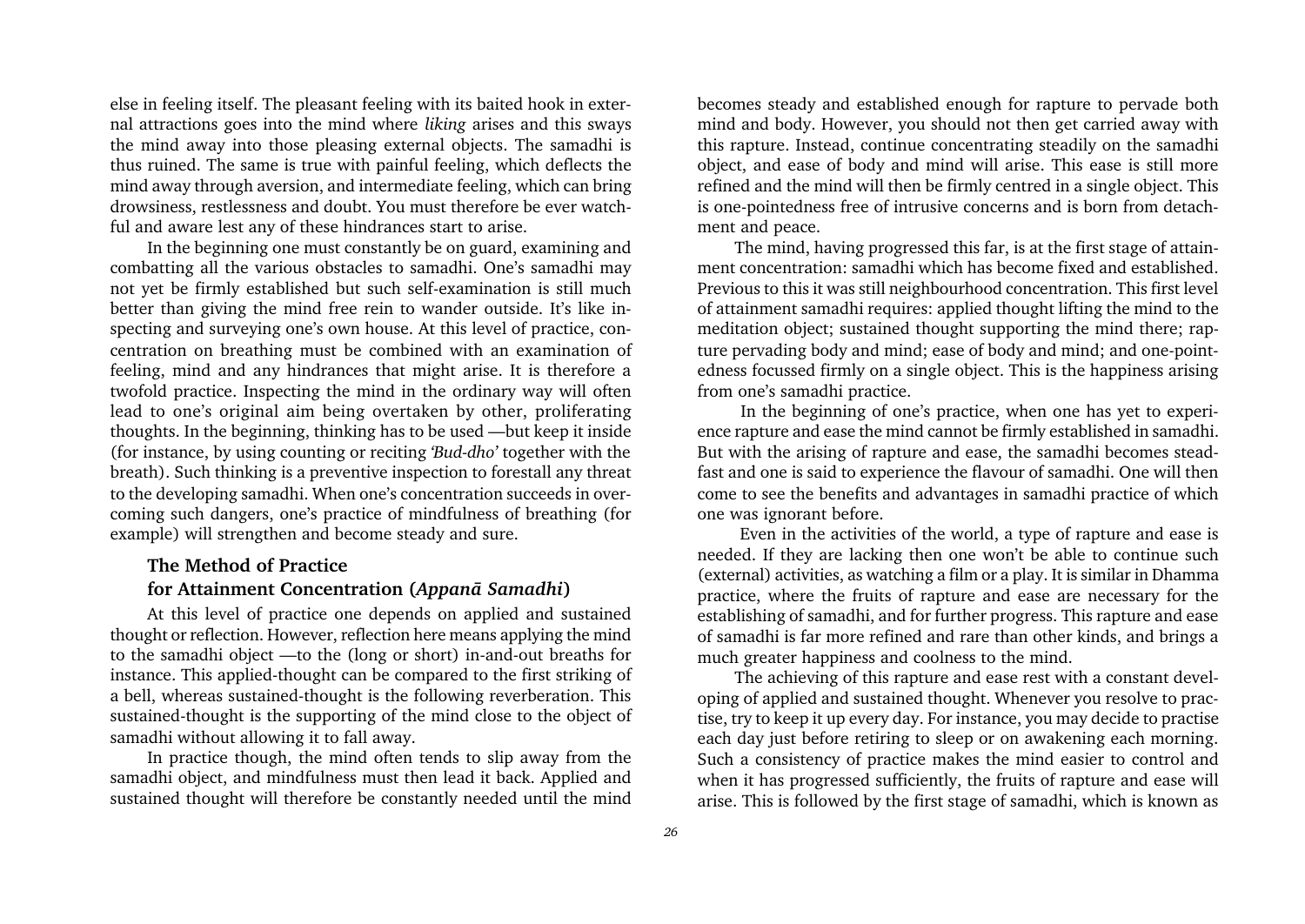one-pointedness. The firmly established one-pointed mind no longer needs applied and sustained thought because it is now stable in itself. Applied and sustained thought can therefore be left behind and you need not tire yourself with them. All that now remains is rapture, ease, and one-pointedness of mind.

When rapture pervades body and mind, there is still some exhilaration present. However, as the mind becomes more refined, rapture fades and is left behind, and only ease and one-pointedness remain.

As the mind continues to become more and more refined, that ease is also left behind and one then experiences one-pointedness and equanimity (upekkhà) which is neutral, neither painful nor pleasant. The mind is now fully established in this high level of samadhi.

However, it is not necessary for you to attain this high state of samadhi. You can consider achieving the level of applied and sustained thought, rapture, ease and one-pointedness, as doing quite well with your samadhi practice. The mind will then be able to stay in that state for as long as you want. However, as soon as you exit from that samadhi you will have to come into contact and be disturbed by various external objects and concerns until you next rest in that peaceful state. The role of samadhi is only to establish a comfortable resting place for the mind. The Lord Buddha then offered a training in the development of insight which is the wisdom clearly to see and to know the truth.

#### The Beginnings of Insight (Vipassanà)

In developing insight it is first necessary to base the mind in samadhi. Otherwise wisdom will arise only with difficulty. One follows the methods of samadhi which the Lord Buddha laid down and which I have already explained, stage by stage. Once the mind is sufficiently concentrated, one turns to investigate within oneself. One examines this myself: this one sitting here with such and such a name, as is commonly accepted by the world for each person. Search out: what is this thing so designated by that name? Really, it is all a summing and assembling into parts and groups from the soles of the feet up to the hair on the head, all encased by skin. It is right here, within this area, where what we understand as *I-myself* appears. So search it out —Where is this I-myself?

#### The First Section Concerning the Aggregates

The Lord Buddha taught at this stage to separate out the corporeal aggregate. This comprises the whole of the body made up from the elements of earth, water, fire, wind and space together with the sensory apparatus. These can be put aside and called the physical or rūpa aggregate (råpa khandha).

We can now go on to inspecting the aggregate of feeling. There are painful or pleasant or intermediate (neither-painful-nor-pleasant) feelings. For example, bodily and mental feelings of contentment, bodily and mental feelings of distress, or intermediate feelings. These can be put aside and called the aggregate of feeling (vedanà-khandha).

Inspect the perception aggregate, with its recognition of this and that, recalling someone's name and voice and various other subjects. These can be put aside and called the aggregate of perception (saññakhandha).

Inspect the aggregate of mental formations, thinking of this issue and that concern. These can be put aside as the aggregate of mental formations (sankhāra-khandha).

Inspect the aggregate of consciousness which is the knowing and experiencing through the visual apparatus, auditory organ, olfactory organ, tactile organ and the mind (mano) which variously knows. This can be put aside and called the aggregate of consciousness (viññanakhandha).

The *rūpa* aggregate is one portion, the feeling aggregate is another, that of mental formations (which is this thinking) is another, and the aggregate of consciousness is another portion. Or one separates them all into the rūpa, vedanā, saññā, sankhāra, and viññāna groups. What is called me-myself is made up from these various aggregates. They are assembled into groups, conglomerations and into one piece. Yet separating them into different parts forms the beginning of the practice of insight. This requires a focussed examination and realization of the characteristics of each of the aggregates and you will have to come to clearly know them all.

9th September 2504 B.E. (1961)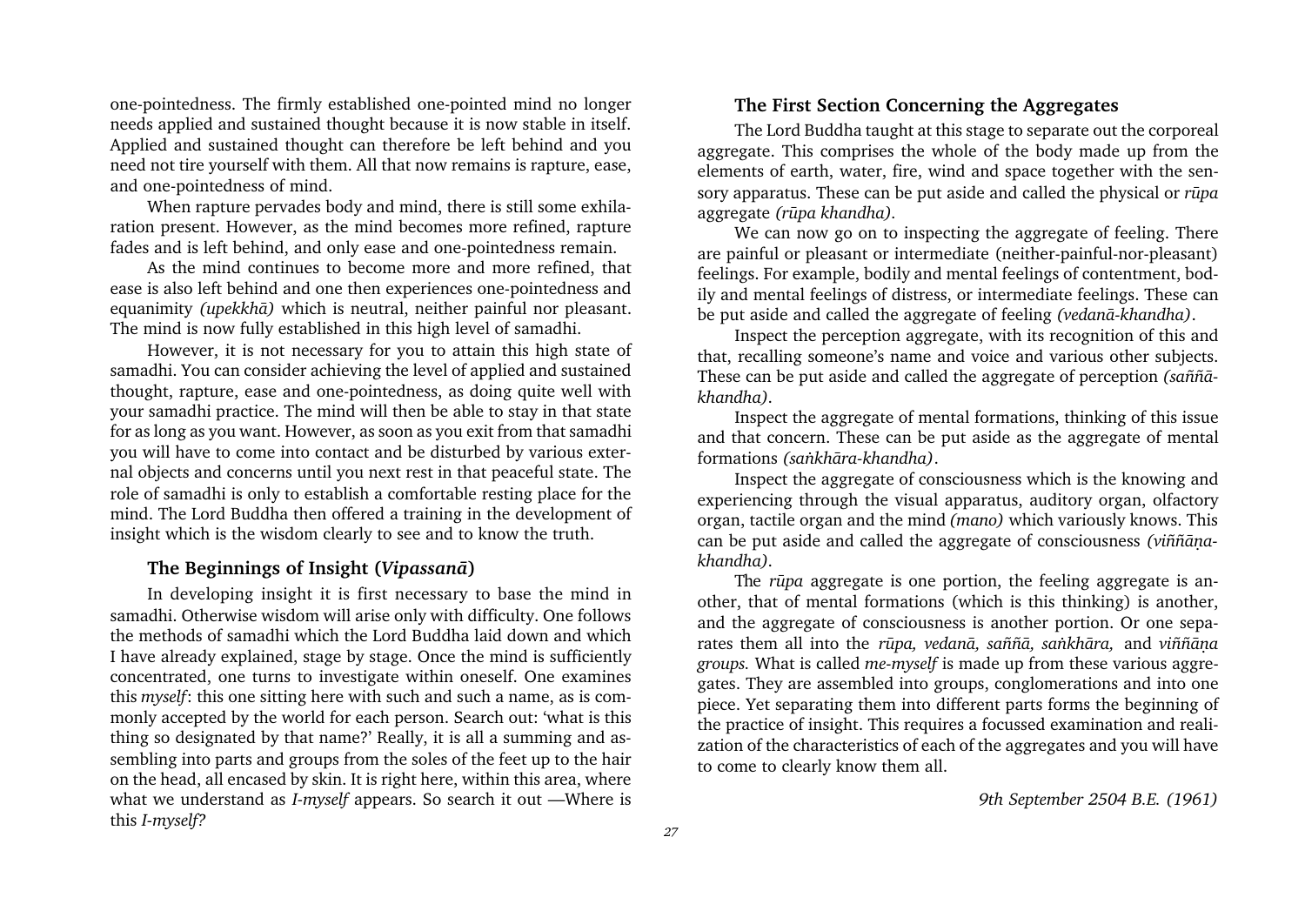## Talk 12

#### Explaining the Five Aggregates

<span id="page-28-0"></span>In this practice of calm and insight, the way of insight begins with an investigation into the five aggregates (pañca-khandha). I will recapitulate these for you. Please centre your mind, looking inwards to see these five aggregates in yourself.

Focus so as to know about the råpa aggregate or group, which are the great-entities and primary qualities of matter (mahà-bhåta-råpa). The hard portion being the earth element, the fluid portion being the water element, the heating portion being the fire element, the moving and blowing portion being the wind element, and the empty spaces being the space element. See that your physical body (rūpa-kāya) is solid because of the earth element, is moistened through the water element, is warmed by the fire element; is aired and has breath because of the wind element and has various cavities which are the space element. The properties and qualities of the physical body are called the great entities.

This body also has a sensory system. There are the visual organs, the auditory organs, the olfactory organ, the gustatory organ and the tactile sense organs. There is the condition of femininity or masculinity. There is softness and suppleness, not being stiff like a corpse. There is the display of different mannerisms of body and speech. All these various properties and qualities are termed the derivatives (upàdàyaråpa) or secondary properties dependent on the great-entities. The physical body made up from both the great-entities and their derivatives is together known as the corporeal or råpa aggregate (råpakhandha). It is that which we grasp and hold to as me-and-mine, as self, and it is therefore called the grasping aggregate (upàdàna-khandha).

Originating as an embryo in the mother's womb, this physical body grows and develops with food as its nutriment. This food is none other than the four elements (earth, water, fire and wind) which need to be consumed so that the body can grow and flourish. The corporeal or råpa aggregate therefore arises dependant on food (or the four greatentities) and the body ceases when its food is ended, or through various other causes which come together to destroy it.

After examining the råpa aggregate and understanding its properties, its arising and its disappearing, we now look into the feeling aggregate. This consists of pleasant, painful and neither-painful-nor-pleasant feelings. Ill give some examples: Should a cooling, refreshing breeze flow by while you are sitting here, this is pleasant feeling. However, if a mosquito bites or you feel an ache, this is painful feeling. Whatever feeling is left after disregarding painful and pleasant feeling is what is called intermediate, neutral or neitherpainful-nor-pleasant feeling. This intermediate feeling is usually the most basic one and as such is commonly present but unnoticed if one does not investigate. People normally only show interest when a painful or pleasant feeling intrudes.

Look to see exactly how feeling manifests. Examine throughout your body and you will find it in most parts. It arises because of contact (phassa). That breeze touching the body and the biting mosquito are examples of contact. There must also be consciousness (viññana) for contact to be complete. Feeling arises dependant on this completed contact which must include both the sense impression and consciousness. Lacking such contact, the feeling will disappear and this arising and disappearing is, in fact, the natural course of things. Set yourself to see the properties of feeling (vedanà); how it arises and disappears.

Now move to look at perception ( $sañña$ ). This is the perceiving and recognition of sights, sounds, odours, tastes, tangibles (which touch the body) and of the affairs which the mind thinks about. See these in yourself and note how perception arises. It arises dependant on contact together with feeling, and disappears through lack of contact or according to the natural course of things. Look to see these properties of perception, its arising and its disappearing.

Now move to look at the mental formations *(sankhāra)*. This is the thinking about sights, sounds, odours, tastes, tangibles and mental objects. See into your own thinking and realize that mental formations arise dependant on contact together with perception. They disappear according to their natural course, or because there is no more contact.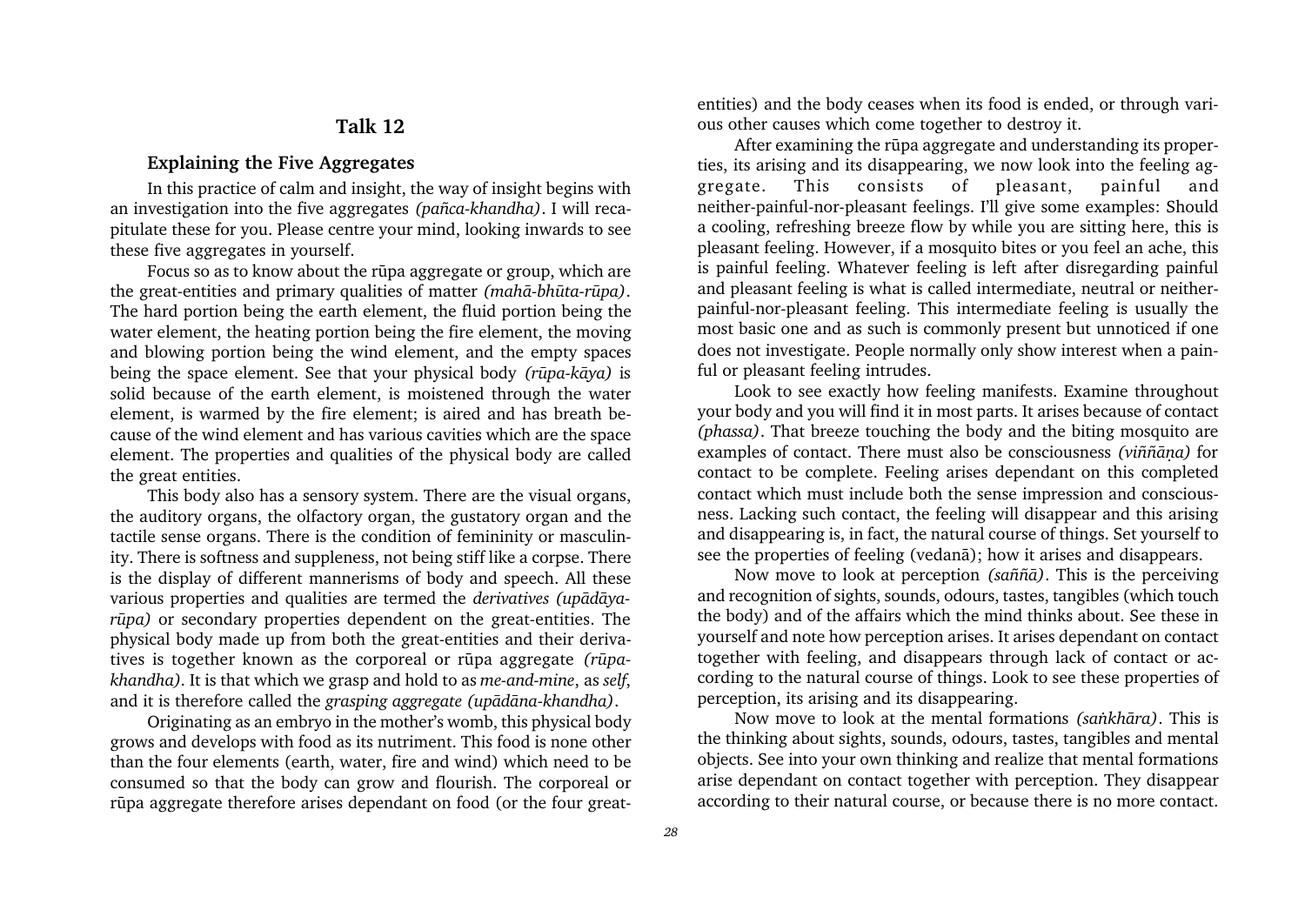Now move on to look at consciousness *(viññāna)* which is the knowing of seeing sights or of hearing sounds (etc.). If the sense organs (which I mentioned before) are whole and functioning, consciousness is required actually to see a form (for example) in order to know that form. The auditory organ needs consciousness to know the hearing of a sound; the olfactory organ needs consciousness to know the smelling of an odour; the gustatory organ needs consciousness to know the tasting of a flavour; the mind base (mano) needs consciousness to know about the mental images and ideas (dhammà). Consciousness is therefore overseeing all the sense bases (àyatana).

If consciousness is lacking then even though the visual and auditory senses organs be whole, no form will be seen or sound heard. It's similar to a corpse: however newly-dead it may be, the visual and auditory senses will still not be able to see and hear. Consciousness is therefore what knows throughout all the senses: the eyes, ears, nose, tongue, body and the mind.

Consciousness arises dependant on mind-and-body or nàma-råpa. Thus the body (rūpa-kāya) is complete and the mental group (nāmakàya), which is feeling, perception, mental formations, together with consciousness, are present and supporting each other. The body needs to be living —as it is for us here now— for consciousness to arise. If there is no nàma-råpa or if it has already dispersed, then consciousness also cannot arise. Be aware of the properties of consciousness, its arising and disappearing, right here in your own self.

Feeling, perception, mental formations and consciousness are known as the grasping aggregates because we grasp and hold to each of them as mine, as me-myself.

#### Concerning the Sense Bases (âyatana)

The normal state of affairs is for the mind to be supported in the råpa aggregate, while for the mental aggregates (nàma-khandha) to arise firstly requires consciousness, that knowing of the sense-experience. The condition of contact together with consciousness then leads to the arising of feeling, perception and mental formations (or thinking). One thinks about something and the knowing about that is consciousness. Then, in circular fashion, feeling (for example) arises. Therefore the condition for the arising of the mental aggregates lies with nàma-råpa or mind-and-body which conditions the arising of consciousness. By nàma-råpa here I mean this corporeal or råpa group complete with the mental group (as I have explained before). They are not defective. They have life, a nervous system and functioning sense bases. You must therefore focus on these sense bases because this is the avenue by which the mental factors arise. The sense bases (àyatana) comprise:

Internally the eye (cakkhu) or visual organ, and externally the visible form (rūpa) which is seen, this forms one pair.

Internally the ear (sota) or auditory organ, and externally the sound (sadda) heard, this forms one pair.

Internally the nose (ghàna) or olfactory organ, and externally the odour (gandha) smelt, this forms one pair.

Internally the tongue (jivhà) or gustatory organ, and externally the flavour (rasa) tasted, this forms one pair.

Internally the body (kàya) and its tactile organ, and externally whatever touches as a tangible object (photthabba), this forms one pair.

Internally the mind (mano or mana), and externally the mentalobject (dhamma), this forms one pair. These mental objects consist of various past sensory impressions (sights and sounds, for example) picked up by the mind as a subject to think upon.

These are called the sense bases, being that which connects and joins the internal connection to the external connection. For example, the eye (as internal connection) joins to the visual object (as the external connection).

These various sense bases are active in their connecting and joining in everyone from their awakening in the morning until their going back to sleep. For example, if you should open your eyes now,<sup>9</sup> then eyes and visual form must come together. Similarly, with one's ears and sounds. Some of the sounds here now will come from this Dhamma talk and some from the cars outside and various other noises. The nose and odours, the tongue and tastes, the body and tactile sensations, and the mind and thoughts (as mind objects) are each connecting up to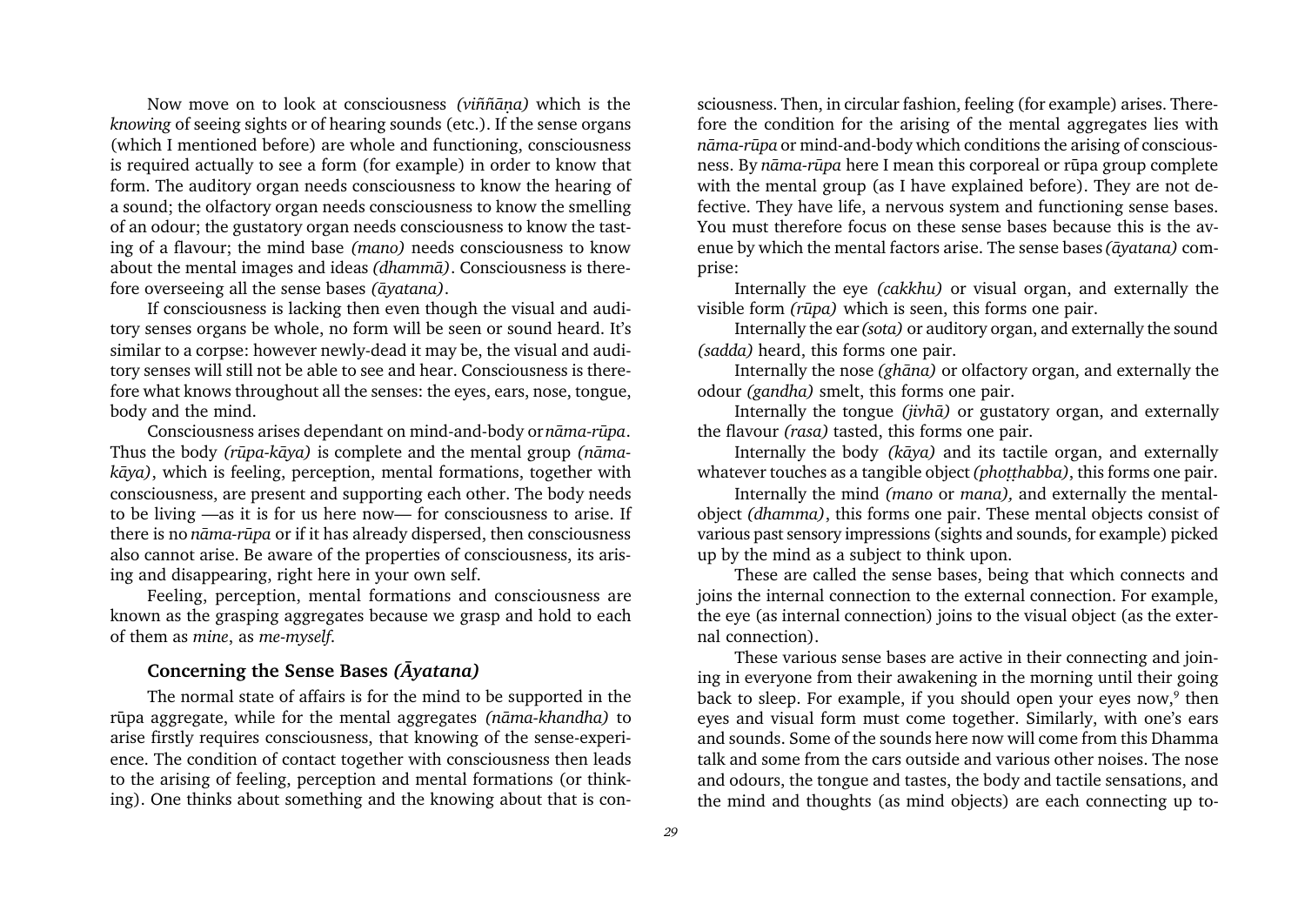gether all the time.

At the same moment there may be many different conjunctions of the sense bases. For instance, the ear may connect with many different sounds occurring at the same time. The wind may touch the body body and tangible object in correlation— or waft some odour to the nose. Summarizing, one may say that these six pairs of sense bases are connecting up all the time and they not only join each pair together but also tie the mind in and involve that as well.

When the eye and a visual form come together, then the mind is tied in as well, bound to think and consider concerning that form. Similarly, the mind is bound into considering a sound when ear and sound join, and bound to follow after an odour when nose and smell join. On examination, one finds that everyone's mind is pulled and bound into involvements with visual forms, sounds, odours, tastes, tangibles and mental-objects —such as thoughts of past sights and sounds. The mind is thus pulled into involvements by six ways and so can't help but be restless and without peace.

Even while you sit here trying to bring the mind together in samadhi, the various sense bases still bind and pull the mind astray in myriad ways. This is what blocks any samadhi from developing. Therefore you must focus to see the characteristics of these six sense bases and realize that when they connect up in their six ways, they bind and lead the mind off on a wild race into various involvements.

Why are they able to tie the mind down? Because of heedlessness, a lapse of mindfulness, and a deficiency in true and penetrating knowledge (ñāna). With sufficient mindfulness and knowledge, the mind cannot possibly be overcome and bound up with the sense bases. But there must be enough mindfulness and knowledge. In the beginning neither mindfulness nor knowledge is quick enough, but with practice and training they become strong and quick enough to guard against straying into the ways of the six sense bases. This is the way that calm and samadhi can be established. The mind with samadhi is then capable of seeing into the characteristics of these activities, seeing their way of operation. When you yourself can steadily inspect this racing back and forth between the sense bases and have realized their nature, they will then be unable to bind the mind into going with them. And they will then just continue on past following their own way.

10th September 2504 B.E. (1961)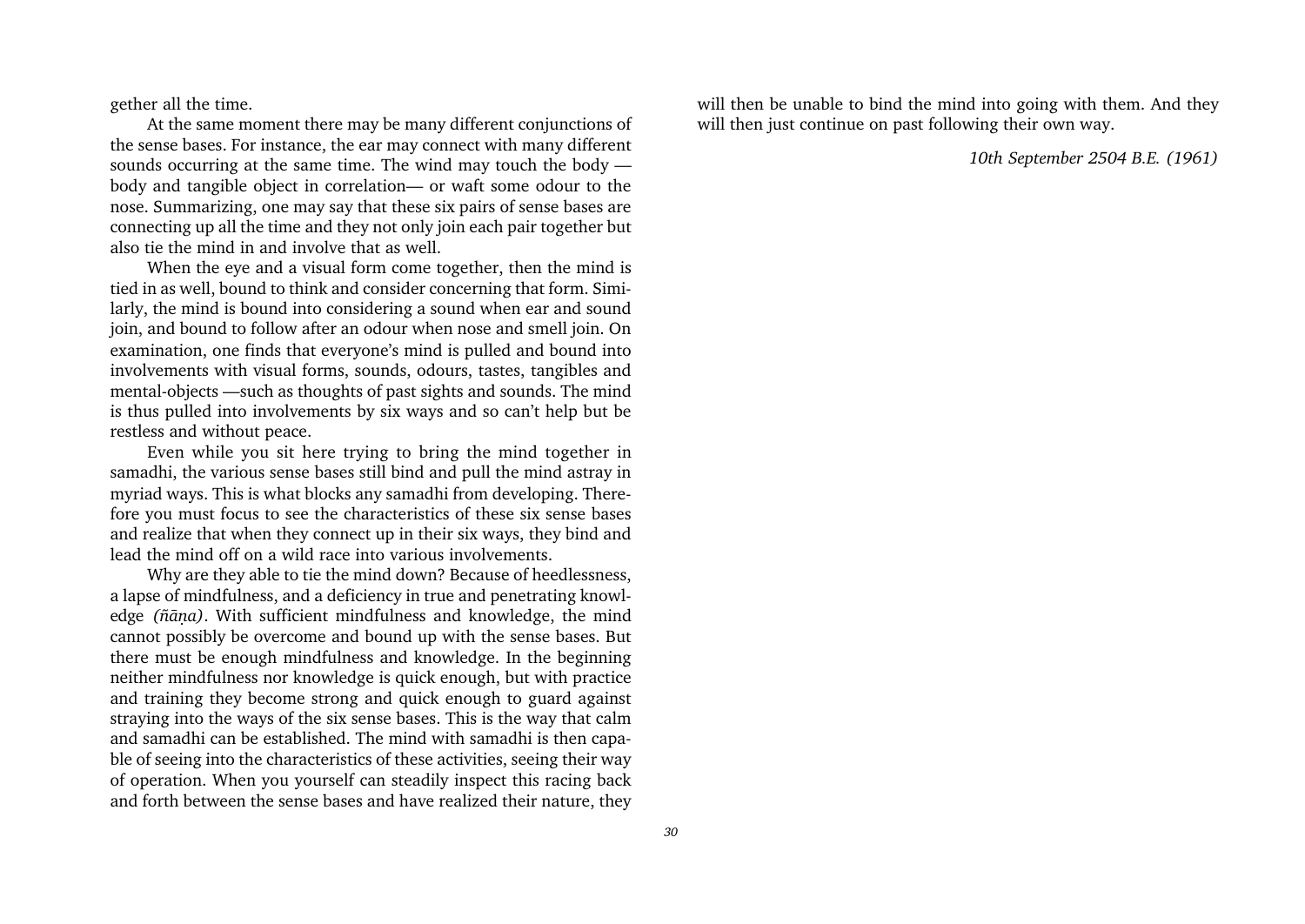### Talk 13

#### <span id="page-31-0"></span>Recapitulation of the Four Foundations of Mindfulness Internally and Externally

Firstly, will all of you centre your mind inwards to examine yourself and see what really is true at this time. This means setting the mind on your breathing and being aware of the ongoing inhalation and exhalation. It means being aware of your posture sitting with your hands and feet arranged in whatever way. Now bring the mind into examining the actual parts and organs of your body: up from the soles of the feet and down from the crown of one's head, all encased by skin. Focus and analyse those parts into elements: the hard as earth element, the fluid as water element, the heating as fire, the moving as wind and the cavities as space element. Contemplate a corpse as seen outside and then compare it with your own body —which eventually must likewise reach such a state and end finally as rotting bones. Focus into your own body in this way, both externally and internally, seeing both the arising and the disappearing.

In examining the external, one uses mindfulness to see various characteristics in their conventional appearance. Knowledge (ñāna), which can penetrate through such appearances, is used to clearly discern the internal. Standing outside, looking at the exterior shape and characteristics of one's house is similar to the external examination, while the internal examination is more like the actual entering inside. Once inside, knowledge will be able to see through conventional appearances without being held by their superficiality.

Inside the body, this means seeing in terms of its arising and disappearing. For example, the in-breath is counted as the arising, and the out-breath as the disappearing. You must see that in every portion of this body there is a continual arising and disappearing. Look until you can actually see this right here and now. Everyone normally can see only the arising and persisting without being aware of the disappearing. For instance, we all experience being alive, and though we know that there must be a passing away, it cannot be seen here and now. Our investigation must proceed with knowledge, seeing arising followed by disappearing in the present. Being able to see this indicates we are discerning the body with knowledge and seeing the internal. In the beginning we must use mindfulness to see the external, and then we turn to the internal, the arising and the disappearing.

Whatever feeling you are experiencing at this present moment, look at it now. Is it pleasant, painful or neither-pleasant-nor-painful? Does it arise from external attractions (with their baited hooks)? If it does, then it is termed worldly, being hooked by carnal attractions (àmisa) but if it develops from the mind in samadhi, then it is called unworldly or spiritual (niràmisa). It is then free from those attractions with their baited hook. Therefore see the present feeling for what it really is. Looking with mindfulness sees the exterior feeling, whereas seeing with knowledge penetrates to the interior feeling or the arising and disappearing.

Look further into the mind, because feeling itself also stirs the mind. Pleasure stirs up hankering, pain stirs up dejection while neither-pleasure-nor-pain stirs up and fixes the mind in attachment, which is a condition of delusion. Seeing with mindfulness the outer mind and comprehending its properties, one then penetrates with knowledge to the inner mind to see the continual arising and disappearing.

Look at the affairs and concerns of the mind or see what conditions of mind have developed. These are what hold the mind back from samadhi and stop knowledge. They are the hindrances which block samadhi and knowledge from arising. Be aware of sensual desire if it is now present in your mind. If there is ill will, sloth and torpor, restlessness and worries or sceptical doubt - be aware of that.

Those things which become objects to draw the hindrances out into one's mind are *rūpa*. When the mind has inclined out to know them and a hindrance has arisen, then that is nāma. If no object comes to draw away the mind or the mind does not incline out to know about an object, then it is as if råpa or nàma are not present, and the hindrances do not arise. It is therefore necessary in examining the hindrances to focus on råpa and nàma to see the object and the mind inclining out to receive that object. Where does the object enter in? It enters by way of the eye, ear, nose, tongue, body and mind (mano) and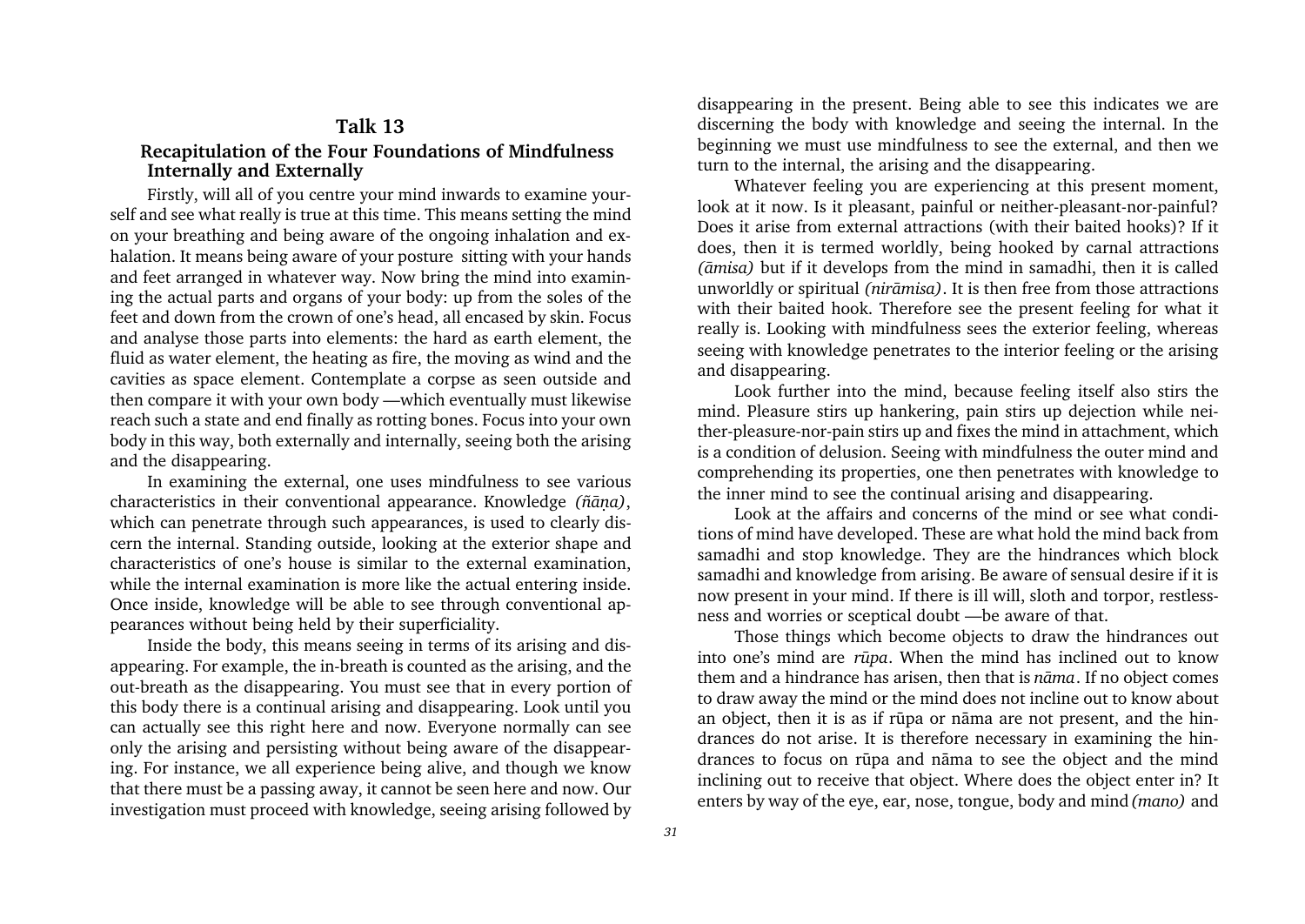the mind (citta) goes out to receive that object through, those same six sense doors. Whichever avenue the mind inclines out through it is always in a state of breaking out. This characteristic of this ordinary or commonplace mind is therefore like a fire work shooting up with streams of sparks. These latter are the restless, proliferating processes. However, they can't be seen unless the mind is concentrated. One therefore must know both about the entering of objects and about the mind's inclining out to receive them. Why should the mind be like this? Because when it goes to receive them it becomes bound up with the object, for that object is also coming in to tie-up with the mind. This is what we call the fetters (samvojana).

If the mind does not go and tie-in, then the object will pass on its way without involvement. This can be compared to water droplets falling onto a lotus leaf. They roll off without sticking or adhering. The hindrances arise in one's mind because the incoming object sticks and attaches. When it becomes bound into the mind then it is known as a fetter. You must therefore look and see these fetters for what they are in your own mind.

#### The Factors of Enlightenment (Bojihanga)

When mindfulness is set, watchful and aware, it will steadily become stronger and swift enough to catch up with the mind. It normally cannot keep up, which is what gives the fetters and hindrances an opportunity to arise. This swift mindfulness is instantly aware of the sight's or the sound's entry through the eyes or ears, of the mind's involvement and tie-in and of the subsequent liking or despising. If mindfulness is prompt enough to know this sequence, then there won't be much of a problem. It will be aware from the first contact with a sight or sound that they have come to provoke and incite the arising of liking or despising. However, the sight or sound is really nothing more than that, whereas the seed of liking and despising is found right here in ourselves, in the mind. This mind brings such a predilection out with it to receive the sight or sound it likes, and takes the despising out to meet one it doesn't. It can be compared to when a safety match and its striking surface meet and a flame is produced. The fires of lust, hatred

and delusion flare up. However, even when the match is present if there is no striking surface, it won't ignite. Therefore that which comes in and that which goes out to receive it must accord with each other. The fire (the fetters and the hindrances) will therefore not ignite when mindfulness is up to the mark. This mindfulness is the enlightenment factor of mindfulness *(sati-bojihanga)*.

When the enlightenment factor of mindfulness has been born one can then start to investigate things (dhammà) correctly by selecting and sifting. This means a discrimination of what is wholesome and good, and of what is unwholesome and bad; what is detrimental and harmful, and what is harmless; what is evil and gross, and what is rare and refined; the dark side and the light side. This ability to sift through and discriminate concerning these things is called the enlightenment factor of the investigation of phenomena (dhamma-vicāya-bojjhaṅga). $^{\rm 10}$ 

This is about the things inside our mind: the wholesome and unwholesome, the harmful and the harmless, the good and the bad, all within this mind. One's discrimination is not quick enough when one recollects and becomes mindful of an affair only after it has arisen and died away and when the action, whether good or bad, has already been carried through. This indicates a sluggish mindfulness that is not abreast of events and only knows after it is all over whether anything good or bad was said or done. But when mindfulness is abreast of whatever is happening, one is able to discern what is skilful or not, what is good or not and in what way. One will then hold only to the good side and refrain from the bad.

The effort and energy which arise from one's investigation and holding to the good and rejecting the bad is called the enlightenment factor of energy (viriya-bojjhanga). The hindrances which then arise can be ejected and the samadhi can be fostered and safeguarded. When an object enters through any of the six sense doors, one just lets it pass on through, without sticking or tying in as a fetter. Whatever is not good can then be gradually abandoned, and the good safeguarded.

When this is the case, rapture will arise  $-a$  spiritual (nirāmisa) rapture without baited hook, and therefore an inner rapture or the enlightenment factor of rapture (pīti-bojjhanga).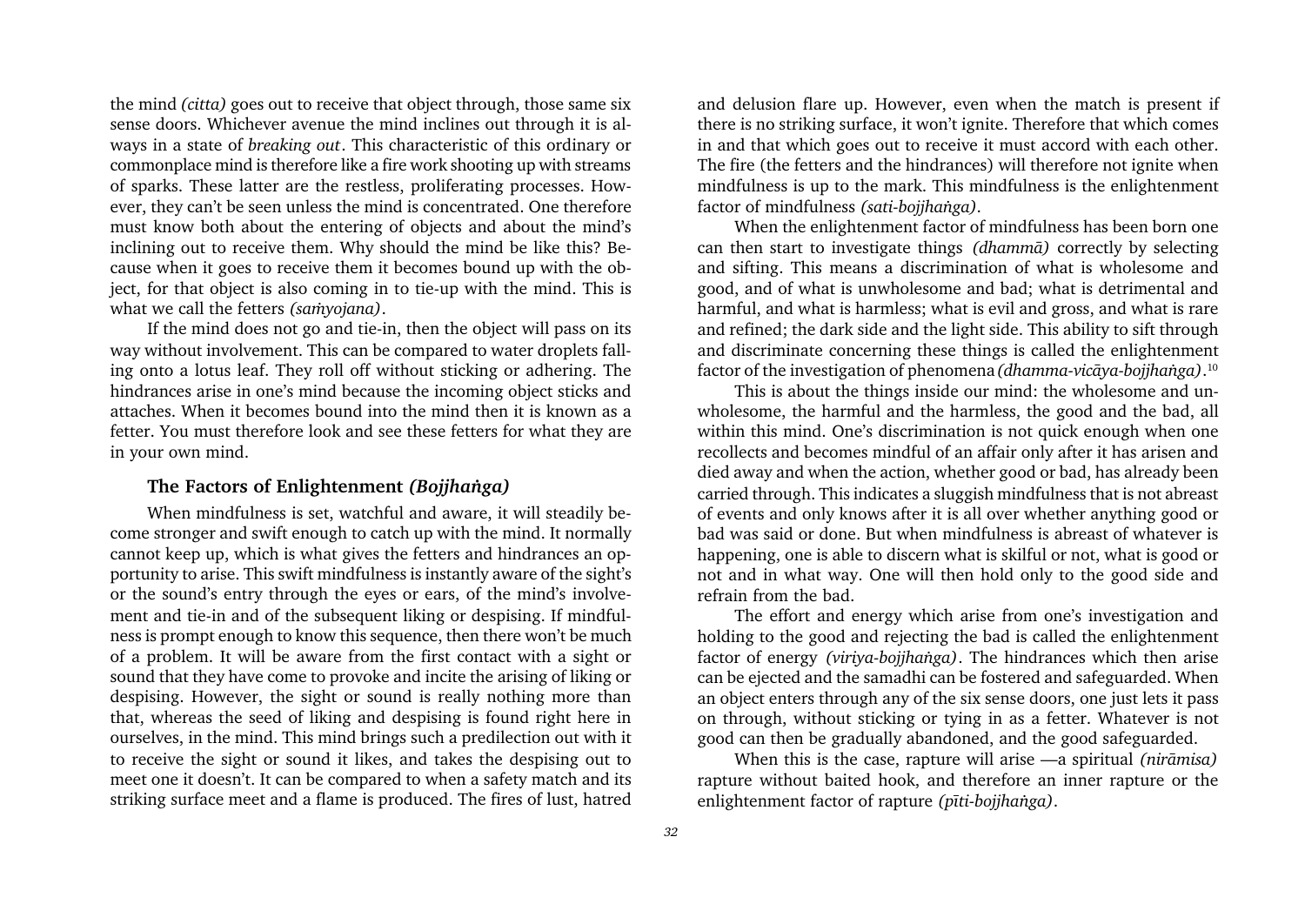<span id="page-33-0"></span>With the enlightenment factor of rapture, both body and mind grow calm. This is the enlightenment factor of tranquillity (passaddhibojjhanga), which is imbued with an inner happiness.

With such inner happiness the mind will become composed and steady. This is the enlightenment factor of samādhi (samādhi-bojjhanga).

When one fixes on this samadhi to make it steadfast then this becomes the enlightenment factor of equanimity (upekkhā-bojjhaṅga).

These seven factors of enlightenment arise step by step. But for them to be born at all one must rely on one's practice right from the beginning. If you set your mindfulness on breathing in and out, then make sure it's firmly based and steady. Eventually, it will be alert to the objects that come-in and to the mind's inclination to go out to them. When mindfulness and attention are constant, the object will be unable to tie-in and bind the mind, giving rise to fetters and hindrances. All of this means that at this level of practice the mindfulness and investigative powers must be highly refined. Focus on this. Come to know for yourself the truth of things as they really are.

17th September 2504 B.E.(1961)

## Talk 14

#### Integrating into the Noble Truth of Suffering

Will you all please compose and focus your mind within. See the body, the feeling and the mind (citta). See the mental objects, which means examining the hindrances, the sense bases and the factors of enlightenment. I have already explained all of this, stage by stage, so this time Ill just offer these few headings. There are many and various subjects but they can't yet be correctly brought together into a single way of practice —especially when the mind is still so agitated and restless. Therefore, I will now present an integrated and correct way of practice so that you won't lose your way through uncertainty.

Firstly, centre the mind and set mindfulness on the single point at the nostrils or upper lip (as the nimitta) for mindfulness of breathing. Be aware of the breath's contact at this single point, right here and now.

At this moment, is there bodily and mental pleasure, pain or an intermediate feeling? Set the mind to see this and then look in at the mind. Is it agitated or calm? If you are comfortable in body and mind, then it should be calm. Otherwise, it will be unquiet and restive. Focus so as to know the actual situation at this moment. Examine yourself. If there is still restlessness, then that restlessness itself will be a hindrance which blocks the mind from samadhi. See if such hindrances are present.

Examine this nàma-råpa. This is the assembled (physical-) body (råpa-kàya) sitting here. However, it is not just an inanimate doll, for it is living matter together with mind. It has avenues by which the mind receives objects and various concerns and affairs sometimes via the eyes, or ears, or nose, or tongue, or body and sometimes via the mind (mano). If you were to open your eyes now, you would immediately see something or other, while your ears may hear the noise of a car or the sound of speaking —including this Dhamma talk been given here now. Meanwhile, the nose smells, the tongue tastes, the body has sensations from the cool breeze or from the heat, and the mind thinks of various things.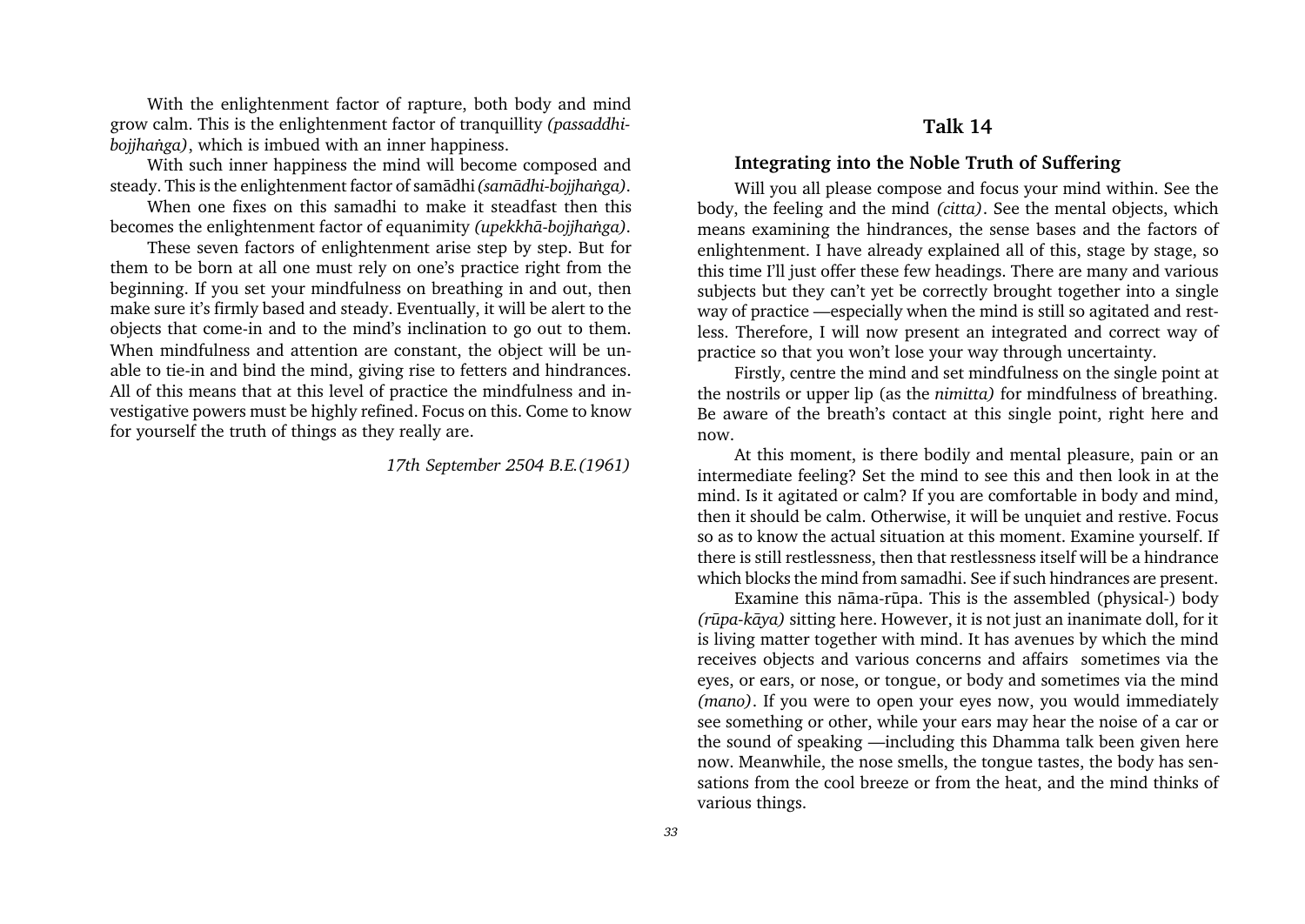If the mind is not composed and concentrated, it will go off thinking of this issue and that affair. However, once it is centred, it will think only of one single thing. The sound of this talk contacts your ears: If you determine to listen, then your mind will incline out to know and you hear that sound. This 'hearing' is termed consciousness. Upon listening whatever pleasure, pain or neither-pleasure-nor-pain is present is termed feeling. The mind inclines out to know, and to note and perceive; it can recollect the sounds and words spoken and is therefore able to bring them together and one can then get the idea. If you hear and can't remember one word or the next, then you can't possibly put together any idea. This 'remembering' can also be termed perception. When you have got the idea or percept together, then the thoughts that follow straight on from there are the mental-formations. The mind then inclines out to know about that thinking and keeps with it all the way; this is consciousness again.

The pain, pleasure or indifference that arises when consciousness knows, following thinking, is feeling. The 'remembering' of whatever we are thinking about is perception, while the thought-fabricating on top of that is mental formations. And all of this because the mind inclines out to know. It's this very condition which is known as nāma. Every person at every moment when awake and not sleeping is therefore made up of råpa-and-nàma, continually arising and intricately involved together.

Set yourself, therefore, to see rūpa. Where is one to look? The eyes, the ears, the nose, the tongue, the body —this is where to look. Setting mindfulness there, realize that whatever form the eye sees together with the physical eye is called råpa. Similarly, whatever sound is heard and the ears themselves, whatever odour is smelled and the nose itself, whatever touch the body contacts and the body itself and whatever flavour is tasted and the tongue itself, are all called rūpa.

We are now taking the affairs of sights and sounds (for example) as an object for the mind to think about. However, if there were mere råpa without a mind inclining-out to know, then even though there might be eyes they would be as if blind, the ears would be as if deaf, the nose without smelling, the tongue without tasting and the body insensible and numb. The reason why the eyes see, the ears hear, the nose smells, the tongue tastes and the body feels is because the mind inclines-out to know —and this condition is what is termed nāma.

After you have focussed on rūpa, set your attention on nāma. This means seeing into your mind when you experience it constantly inclining-out to receive various affairs via the eyes or ears (for example). The condition of consciousness is then apparent as 'seeing' or 'hearing', and that of feeling as pain or pleasure or indifference. Perception manifests as marking and remembering and mental-formations as thinking and fabricating. Therefore the knowing about nàma is the looking into the mind to see when it inclines-out to acknowledge various things.

Fixing one's attention so as to clearly see nāma-rūpa will bring forth the enlightenment factor of a sure-footed and steadfast mindfulness. An unsteady mindfulness can't catch up with nāma-rūpa and needs further training. However, once it can keep up with them, it will clearly discern the mind, as it inclines out, in terms of various conditions. It will then see that consciousness has arisen, feeling, perception and mental-formations have all arisen. This is the foundation and base of mindfulness *(satipatthāna)* and with even greater clarity it becomes the enlightenment factor of mindfulness.

From this mindfulness with its clear-seeing of nāma-rūpa an investigation and discrimination of phenomena will be born. In the beginning this will be a sorting out right here within, distinguishing that 'this is rūpa,' 'this is feeling,' 'this is perception,' 'these are mental formations' and 'this is consciousness.' While still uninstructed one considers them all to be assembled together as a unit or entity and indistinguishable. The mature and fully fledged mindfulness, however, will be able to discriminate what is what. This is an enlightenmentfactor and thus energy, rapture, tranquillity of mind and body, a composed and firm samadhi and equanimity will be born.

This fixing of the mind on nàma-råpa, as I have explained, means a focussing on the concentrated and established mind. Look at the mind inclining-out to know various things and distinguish which processes depend on the avenues of the eyes or ears (and which are themselves råpa). You will there find the truth of nàma-råpa.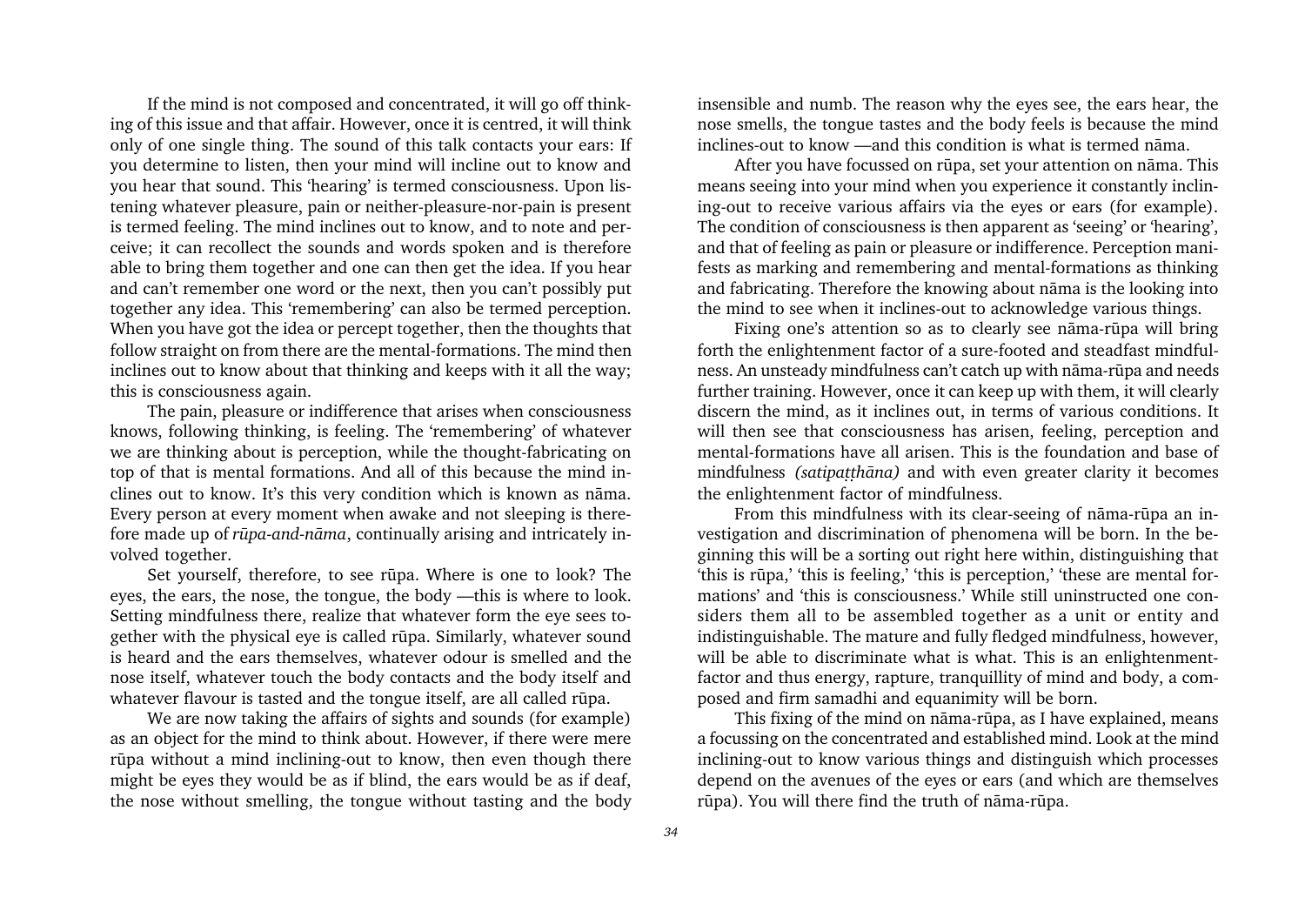#### The Noble Truth of Suffering

The truth of nàma-råpa is, conventionally speaking, one of birth as beginning, ageing as middle and death at the end. Consider the origin of the physical body and the mind joining it as the mental group to form this living body which all of us possess. This period of origination is known as birth *(jāti)*. There is then the process of change and development: the body grows and matures through the various ages and reaches the present one, of old age (jarà). This is a process which will continue right up until the final episode, which is death.

However, such thinking may give rise to some apprehension and alarm. We have all passed through birth, are at present ageing and in the future lies death. So why should we be only afraid of old age and death? It's because we feel that we are mixed up and involved in all this too; that *'I am born,' 'I grow old'* and *'I die.'* To experience oneself as participating in this way is indeed likely to cause apprehension.

Whenever one comes up against bodily pain or mental suffering -one is ill for example, or mentally distressed— then one detests and doesn't want anything to do with it. It is completely unwished for. Generally speaking, everyone hates suffering and when 'growing old' is seen as suffering one therefore hates old age. Similarly, one hates death, sickness and ill health as all being suffering. Everyone has had to experience some such suffering, either much or little. We have all felt bodily pain, we are in the midst of ageing and though we have not yet died we fear death and don't want to die. Therefore, it can't be said that we haven't seen suffering, for everyone of us has come up against it. But because this brings only upset and anxiety, dislike and loathing, it cannot be what is called the Noble Truth of Suffering. The Lord Buddha wished for us to see the Noble Truth of Suffering (Dukkha Ariya Sacca) which on experiencing does not bring hatred, old age, sickness or death. The worldly understanding of suffering brings only loathing, ageing, illness and death, which are all unwished for and unwanted. This certainly is not the Noble Truth of the Lord Buddha which on realization means a going beyond ageing, sickness and death.

Now then, how should we go about seeing this? According to the Lord Buddha's way as expounded in the Great Discourse on the Foundations of Mindfulness, one must establish mindfulness to keep up with the arising of nàma-råpa. Look and see these in your mind until you know their arising and disappearing every moment without break. The inclining-out of the mind (which is nàma) as consciousness, for example, after arising and knowing a certain affair, then disappears. It then arises again with another affair and again disappears. During a single hour the mind inclines-out as consciousness (for example) to receive and know of countless affairs.

Råpa which is the connection or communicating channel for the outward inclining of the mind is much the same. One moment it's a form for the eyes to see, the next it's a sound for the ears to hear all coming together in a complex unremitting concatenation. Nàma-råpa is therefore always arising and disappearing. It arises in birth, develops and changes with age and finally passes away in death. The person who is looking —namely oneself— at this arising and disappearing can't say that he also arises and disappears together with them because he is there seeing them in their constant arising and disappearing. This being the case, one can practise separating what is seen from that which sees. Separate inside yourself. Practise this separation until you know those things which must arise and cease. That which sees this knows according to the truth of their arising and ceasing, yet does not itself arise and cease. When this knowledge arises then one has certainly practised realizing the Noble Truth of Suffering of the Lord Buddha. Seeing this Truth, one has happiness and comfort, without suffering along with those things that must arise and disappear. One need not age, nor be ill or die because that which is born, ages and dies is in the nàma-råpa, which is seen, whereas that which sees is something else.

This much alone will bring a happiness without any feeling of suffering and there will be a letting-go and a release within. The Noble Truth of Suffering of the Lord Buddha is not therefore anything to be detested or feared as is sometimes thought. It is something which when realized —or even only examined as to its condition— brings happiness.

18th September 2504 B.E. (1961)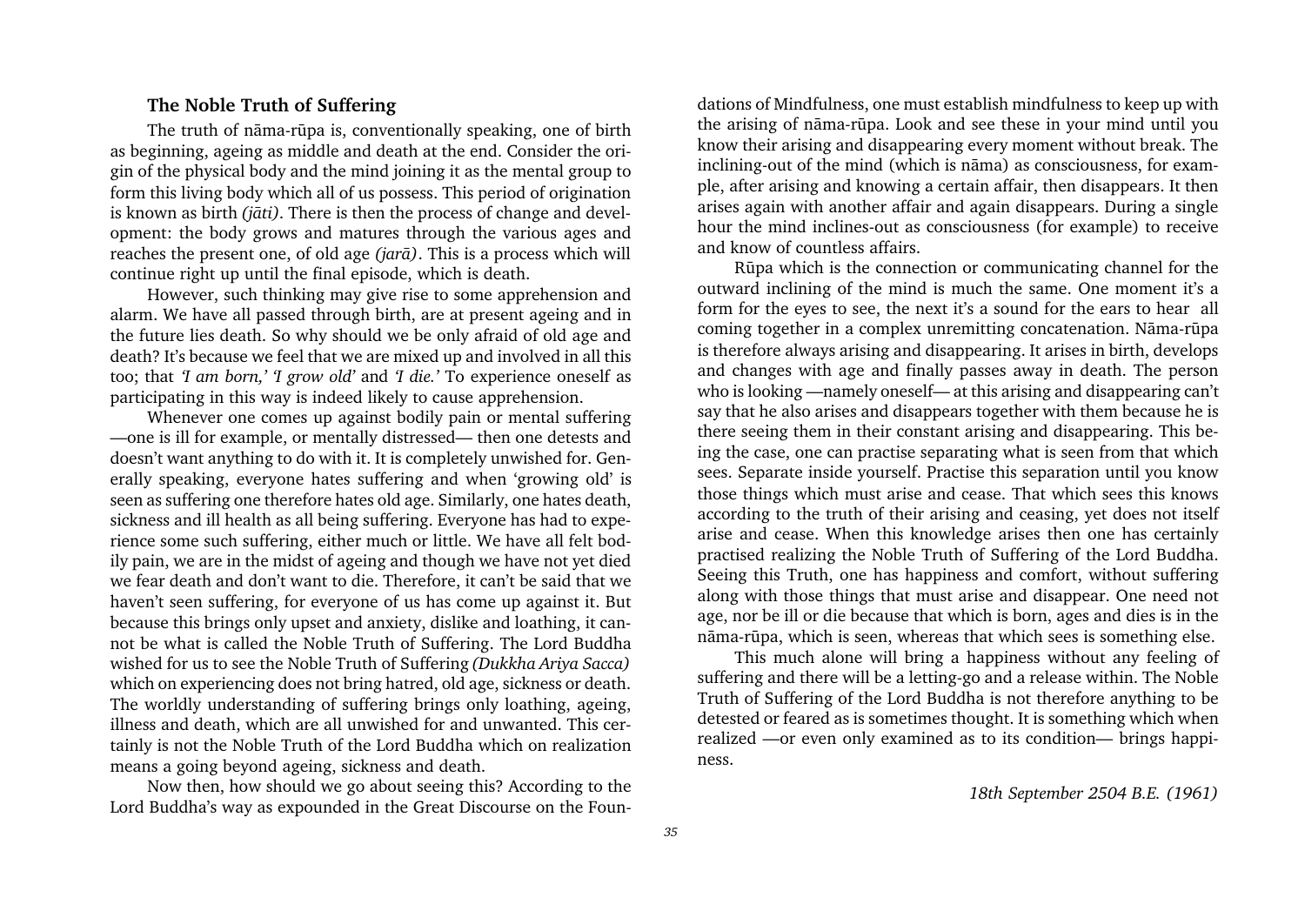## Talk 15

#### Ordinary Suffering and Mind-made Suffering

<span id="page-36-0"></span>I will now present some Dhamma which comes from the section on the Truth of Suffering (Dukkha-Sacca). May all of you focus and centre your minds on your own nàma-råpa. This fathom-long and spanwide body sitting here now is the rūpa or bodily group (rūpa-kāya). Nàma is the condition of the mind as it inclines-out to know sights and sounds (for example), which is called consciousness; to feel pleasure, pain or intermediate feeling; to perceive; and to think and process, which is mental-formations. With such concocting goes an experiencing or 'knowing' which is back to consciousness again. Set up the seeing into this nàma-råpa so as to see their properties inside you and especially to discern the mind's outward-inclining to know about various affairs. The sound of my speaking and your ear make contact and the mind inclines-out to know hearing. The mind inclines-out to the noise outside and there is consciousness and then feeling, perception and mental formations. Notice and be quick to catch all of this.

## 'Ordinary' Suffering

After clearly seeing the nàma-råpa within you, think back into the past to its conception in the very beginning, which is called birth (jāti). This is termed 'knowing the past'. There is then the continuing process of growth and change. That development and change up until now is called 'the past part' while that which is currently taking place is called the present part. Future change will carry on until finally this nàmaråpa breaks up and disperses. This continuing change is ageing (jarà) while the ultimate breaking up is death (marana). This death ahead is called 'the future'. Reflect upon and see death, the final end, and know the future.

This seeing of the past and future is still only a thought process and not yet (true) knowledge *(ñāna)*. Thinking in this way may also give rise to aversion and apprehension about these inevitable events. One must therefore consider birth, death and the present (old-) ageing as 'ordinary<sup>11</sup> and inevitable. However much aversion and fear of ageing and death one has indicates the extent of one's misapprehension of this truth. But properly seeing this inevitable norm will stop such negative feeling.

An appreciation of the inevitable course of things allows the truths of birth, ageing and death to be integrated into one truth. This truth can be seen in the present by an inward-seeing to the 'beginning', the 'middle' and the 'end' —much as on opening one's eyes one views the whole of a certain thing. One sees that thing in its entirety; one views the whole course of events from the beginning at birth, the middle in ageing to the end in death. The seeing-in-the-present of all of this is knowledge which penetrates to the whole truth of the inevitable course of things.

The seeing here and now of nàma-råpa in its entirety will stop the arising of any aversion or fear concerning these conditions, because one knows them to be normal and inevitable. They aren't anything strange or extraordinary, nor are they anything to be liked or despised. This is one type of suffering, that of the 'Ordinary'.

#### Suffering Which the Outward-inclining Mind Contrives

To see another type of suffering, focus on your mind incliningout, becoming nàma, as Ive already explained. Reflect and think back to the time just before its inclining-out to know a sight or sound (for example). Seeing that form or hearing that sound is consciousness, followed by feeling pleasant, painful or intermediate.

#### Sorrow (Soka)

Suffering manifests on some occasions as sorrow (soka). For example, separating from a loved one, either by going far away or through death, or hearing of such a separation will, with consciousness, lead to painful feeling and appears as sorrow (soka).

#### Lamentation (Parideva)

Sometimes one's thought-processes proliferate under the power of that sorrow and fill the mind with lamentation. If it is strong then it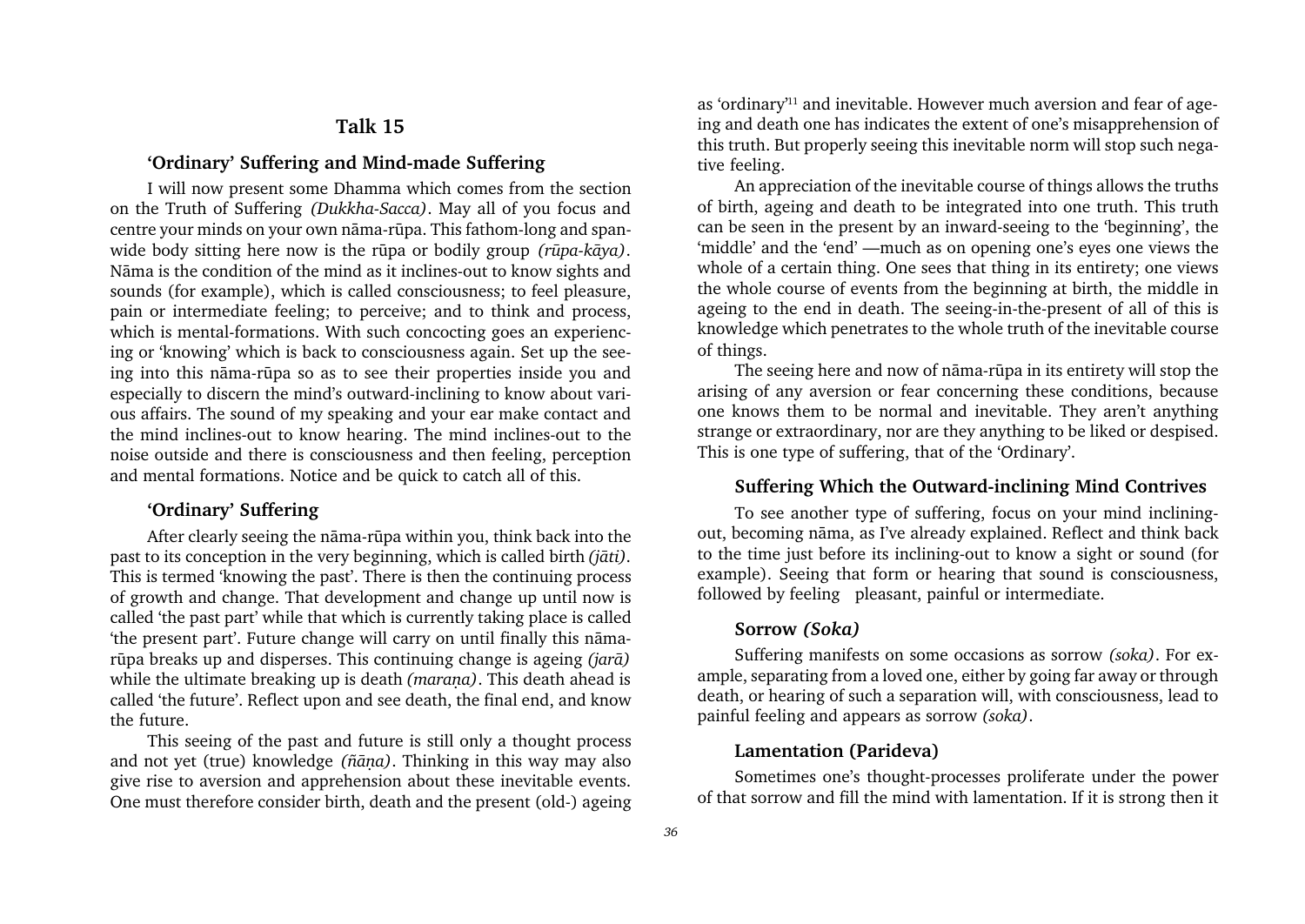will appear as crying and bewailing one thing or another. This is called lamentation (parideva).

#### Pain (dukkha): Mental Suffering (Domanassa)

Some suffering does not directly concern the mind, for instance, when the body is ill and in pain. This is called bodily pain. However, such bodily pain can also force suffering onto the mind. On being ill, one may worry about its severity and one's chances of recovery. There are also many other ways for the mind to be afflicted, including mental distress and regret, and these can all be summarized as mental suffering.

## Despair (Upāyāsa)

On some occasions one may encounter difficult and needy circumstances; feeling stifled and oppressed which will preclude any happiness. Wherever one feels such oppression one will struggle to escape. Thus we have the saying, 'A confined body is bearable, but not a stifled mind.'

All these forms of suffering - sorrow, lamentation, bodily-pain, mental suffering and despair— are each a condition of painful feeling (dukkha vedanà) and arise when the mind inclines-out to see a form, or hear a sound (for example). That form and sound are the seed for the subsequent arising of feeling and various forms of suffering. Perception is then a perceiving or remembering of suffering, and mental formations are the processing and fabricating of suffering.

Thinking back, one should be able to see that all this suffering originated from the mind's inclining-out as nāma. Sorrow, for example, is also a type of nāma for it is painful feeling. By considering one's past experience one knows that suffering arose dependant on nàmarūpa. Now examine the present situation —how is the mind? Is it inclining-out to see forms and to hear sounds or to consider about all those issues stored away? Is there any suffering present? Any sorrow, lamentation, pain, distress or despair?

If you do find suffering, then see and understand that it all arose from some issue or other —and that such issues can only come in through the eyes or ears (etc.) as I have already explained, and not from anywhere else. The mind's inclining-out to know which is nāma, or consciousness, feeling, perception and mental-formations, then puts together suffering, sorrow, and lamentation (etc.). Should the mind not incline-out to receive and process the sights and sounds, then suffering cannot arise. You must set yourself to see and understand how such suffering —this second type of suffering— can arise in your mind.

This presentation about suffering is in two parts. Firstly, there is the 'ordinary and inevitable' type of suffering and then there is the suffering arising dependant on the mind's inclining-out to receive and process. In coming to understand these two parts you must initially focus on and understand the nàma-råpa within yourself, Seeing its natural and inevitable course, with its beginning, middle and end all seen together at one point. Look at nàma as the mind inclines-out to receive and process various issues.

Will you all now please apply yourselves to listen<sup>12</sup> and investigate so as to know about this suffering which the mind receives and processes, as I have been explaining.

24th September 2504 B.E. (1961)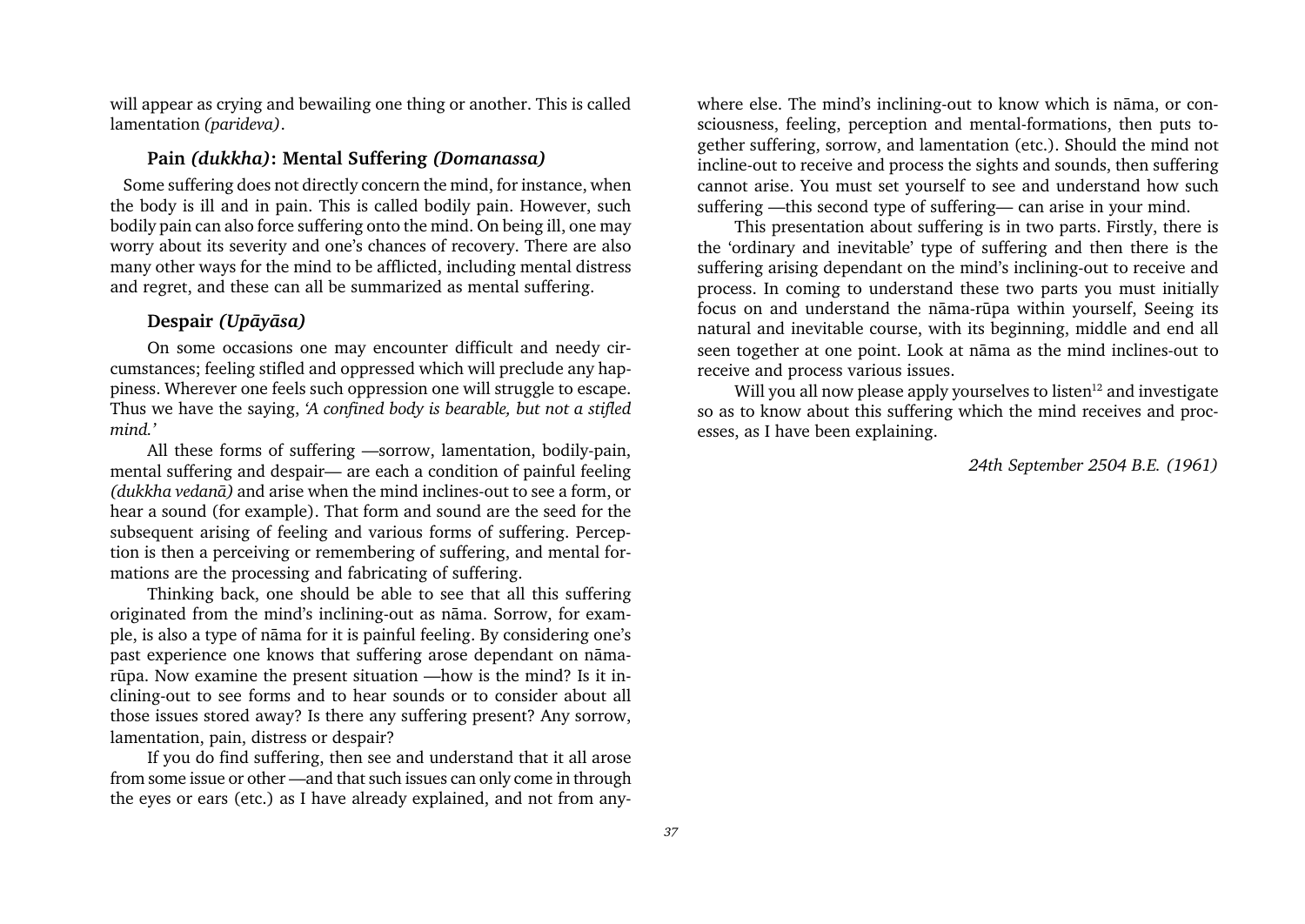## Talk 16

#### Suffering because of Association and Separation

<span id="page-38-0"></span>Firstly, will you all please centre your mind within yourself. Focus into nàma-råpa: råpa being this living body with its various functioning senses, while nāma is the condition of the mind —which also depends on rūpa— as it inclines out to know sights and sounds (etc.).

See the birth of this nàma-råpa, its end or death and in between its constant changing which is ageing. See this whole sequence in the present moment and the inevitable condition (dhammatà) of nàmarūpa will manifest. This is the Truth of Suffering, the true state of 'ordinary suffering' and is not something to be afraid of. Any fear and aversion or, going to the opposite extreme, any enjoyment can only arise because one has not yet realized its true nature.

After seeing and understanding the 'ordinary suffering' we turn to focus on the mind's inclining-out to receive and process suffering. We can then see that this very mind is what contrives the arising of mental suffering from bodily pain, and mental distress from various external affairs. If the mind did not receive and process, then suffering could not arise in its various manifestations, as I have explained previously.

These various properties of mind-contrived suffering can be reduced to two: association with all things and people which are disliked and unwelcome and, secondly, separation from all those things and people which are loved.

This association and separation are also 'normal and inevitable' and become suffering because of the mind. The storing away of appreciative wishes and fondness in the mind can be classified as hankering, while any holding to disfavour and displeasure is dejection. In short, one can say that this 'disliking-and-liking' is usually submerged deeply in the mind. It is not until one encounters something or someone that they will display themselves. When this happens and dislike emerges  $-$ as when one sees a form, hears a sound or even just thinks of some such disagreeable sight or sound —then it is termed coming into association with unwelcome things. One sees or hears something about some disagreeable person and such association leads to the arising of suffering.

Contrariwise, being separated from something or someone liked also leads to suffering. This suffering is sometimes characterized by sorrow or lamentation, by bodily pain which also distresses the mind, by grief or by despair. Therefore, these can all be reduced to just two causes: Association with any person or thing which one dislikes and separation from that which one likes.

In truth though, this disliking-or-liking does not originate from anyone or anything but from our own mind which has stored it away. It is therefore this mind with its likes and dislikes that contrives the various forms of suffering. As this suffering is painful feeling it is part of nāma and there is also therefore perception of suffering  $(dukkha-saññ\bar{a})$ , and mental-formations of suffering (dukkha-sankhàra). Just as someone lights a fire and constantly adds fuel to prevent its going out, so our own mind starts up suffering and contrives to maintain it there in the mind. On coming to see the outward-inclining mind as it processes suffering —at the same time seeing the roots of liking and aversion buried there— one realizes, from close in, these two causes. One's discernment into the suffering of the mind has thus come to quite a profound level.

One may look at the external or the internal. Here the external means being aware of the association and separation in one's nāmaråpa. Think back as far as your memory goes and examine your experience in terms of this. Throughout your life, from the child's body growing into an adult's and then on into this present stage, you can see the continuing association and separation from the physical body. The childhood period is in association with one's being a child. With growth and maturity, one becomes separated from childhood by association with being adult. As life's stages pass, so one separates from the preceding stage and associates with the next on up to the present. This association may be agreeable at some stages along the way and disagreeable at others. But it cannot always be the way we want it to be. Disagreeable stages will have to be associated with and agreeable stages separated from and left behind.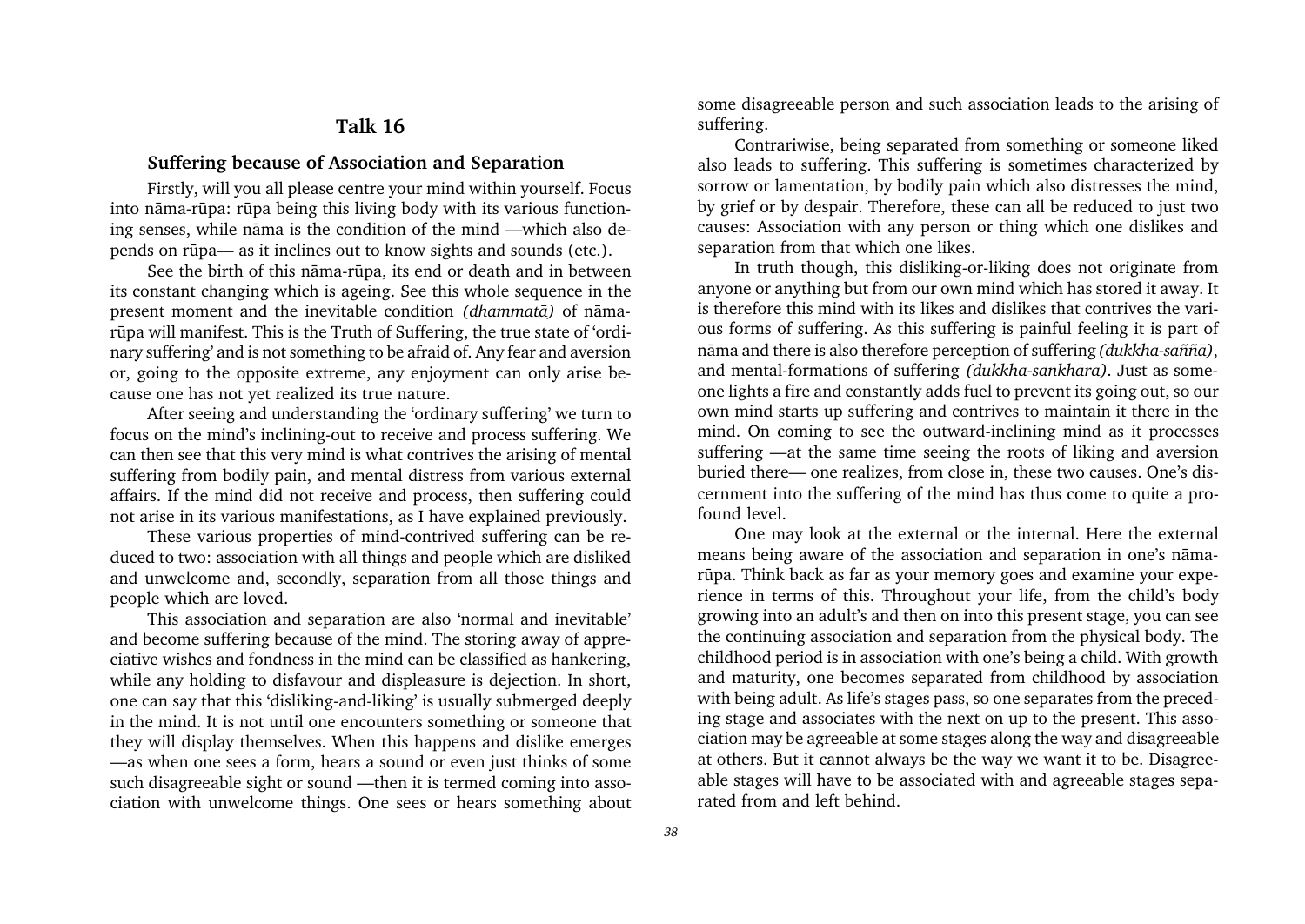Consciousness is much the same. The mind inclines-out to receive an object and initially consciousness arises. If it inclines-out to see a form then it is eye-consciousness (cakkhu-viññāna); to hear a sound is ear-consciousness (sota-viññana). However, for the mind to see or hear, it must always depend on the visual and auditory organs, even though those eyes and ears are variable and mutable. The eyes will dim and become blurry; the ears will eventually be hard of hearing. Then the mind's inclining-out won't be able to see or hear as distinctly or effectively as before. The other sense-doors are similar. The body when aged and decrepit is no longer as serviceable or adaptable as before. So again one must be separated from that agreeable consciousness with its distinct hearing and clear vision and associate with less effective sight and hearing.

Feeling is also the same. Even though the inclining-out mind finds the pleasant feeling agreeable, it cannot have it that way all the time. Painful feeling is found disagreeable but it is not always present. Intermediate feelings may appear either agreeable or dull and disagreeable, yet even so we cannot have them always like that. Thus, we must continually associate with feelings which we do not like and be separated from those we do.

Perception follows after feeling in the same way. Sometimes one's memory and perception are bright and clear, and at other times they are not so good. And that is not all, for whenever we recollect things we like, then things we do not care for are remembered too. If we see or hear something disagreeable but then cannot remember it, there's nothing to be taken up and thought and concocted about. However, when we can remember it will quickly be taken up and processed in thought. It's just not possible not to want to remember: Sometimes those things we dislike intensely will be remembered more clearly than the things we like. Therefore, we must associate with percepts that we find disagreeable and be separated from those we like.

The thinking processes of mental-formations are also the same. The various forms of suffering must all come through the stage of thought processing. Otherwise, they won't arise. Sometimes a touch of sadness is processed and, perhaps because of concern or apprehension, becomes blown up into major distress. These mental-formations are therefore of vital importance and form a basis for the uprising of suffering. If you do not like suffering why do you concoct and think it up? Whom does this thinking? Your own mind! No one else can come and think it up for you. Even though you do not wish for suffering, you always —without ceasing — go on and process those thoughts that lead to suffering. You may not like suffering yet you indulge in such thinking! How can you ever escape suffering when it is like this.

These mental formations are also always coming into association and separating away. On occasion one must associate with disagreeable proliferating thoughts and at other times one is separated from agreeable thought processes. But it is always oneself who originates these thought concoctions leading to association, separation and suffering. One will not stop the processing and therefore one must continue to encounter mental-formations which breed suffering. One must suffer and cannot find a way out.

Examine and see these conditions of 'associating with' and 'separating away in your own nàma-råpa. Make sure you discern that the root cause of it all lies submerged as likes-and-dislikes in one's mind. Penetrate to see and comprehend this liking-and-disliking which leads and draws the mind away into the path of suffering. It turns consciousness into suffering-consciousness (dukkha-viññāna), feeling into suffering-feeling, perception into suffering-perception and mental formations into suffering-mental formations. When we penetrate to the truth of this, the liking-and-disliking will subside and be stilled. That mind proceeding down the path of suffering will now come to peace, and consciousness will cease to be suffering-consciousness, feeling will cease to be suffering-feeling, perception will cease to be suffering-perception and mental formations will cease to be suffering-mental formations. This means to say that the mind has stopped concocting suffering for itself and so suffering will subside.

This, then, is the strategy to halt the processing of suffering for oneself. You must practise to comprehend suffering and its way of operating within this nàma-råpa. This is the only way to remedy the suffering of your mind.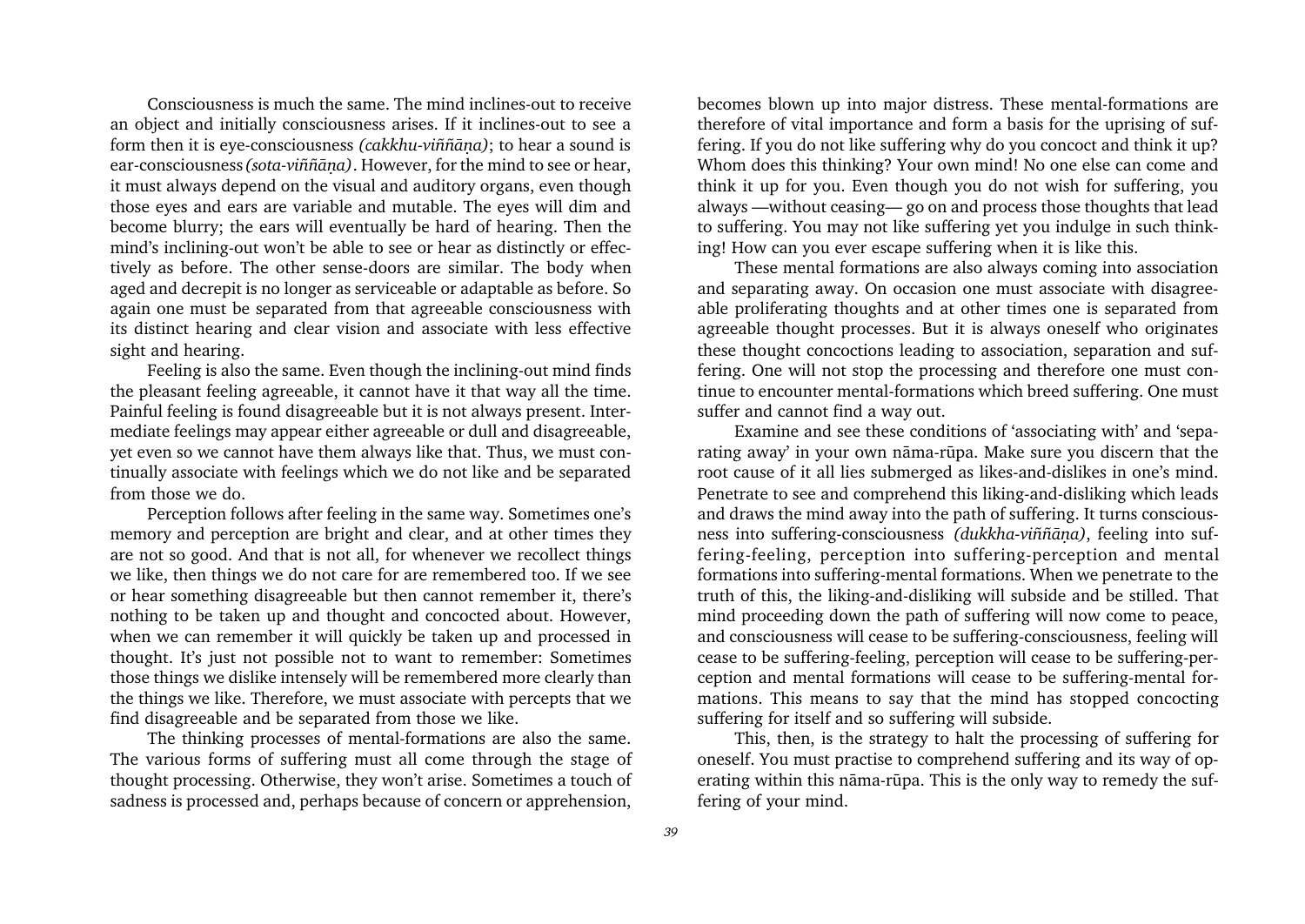<span id="page-40-0"></span>Will you pay close attention while listening to what will be chanted now, and reflect upon that Truth of Suffering contained in these lines of the Lord Buddha Teaching, taken from the Great Discourse on the Foundations of Mindfulness:

Appiyasampayoga  $\equiv$  association with the disliked. **Piyavippayoga**  $-$  separation from the liked.

25th September 2504 B.E. (1961)

## Talk 17

## Suffering Through Non-fulfilment of One's Hopes and Desires

I will now present Dhamma on the Noble Truth of Suffering (Dukkha Sacca) in the section; 'the non-fulfilment of one's wishes is suffering.

First of all, gather your mind together within yourself for this is where the Lord Buddha directed his teaching. Other people, following him, have similarly explained his teaching as pointing within. In listening to Dhamma you must therefore turn to see inside yourself. You will need to search out the five aggregates or the nàma-råpa. When one encounters them one must also come to the true state of being which is the Truth of Suffering (Dukkha Sacca). This is because this Truth manifests in the five aggregates or nàma-råpa, which form a basis for it. Anyone aspiring to comprehend suffering must therefore focus investigation on the plane of wisdom and insight. The wisdom and insight of the Lord Buddha's Teaching manifest in nāma-rūpa. Without that nāmaråpa, wisdom and insight cannot arise. It is similar to a person wanting to stand: If there is no ground, then there is nowhere to stand. Therefore, will each one of you now incline your mind inward to examine your own nàma-råpa.

Inspect your fathom-long, span-wide body. Examine nàma as the mind is inclining-out to know: What is it knowing about? At the present time you are listening to this talk so the mind should incline-out to hear, as consciousness of sound. The pleasure, pain or indifference arising from this hearing is feeling; the marking and remembering about this hearing is perception; and the processing mind following the issue is mental-formations. This condition of the mind inclining-out is nàma and when it inclines-out to know outside sounds then it is nàma-inexternal-sounds.

Each person therefore, exists only together with nàma-råpa. If this is transcended, then 'person' does not appear. It is here in this nāmarūpa that this '*I*, me-and-mine' appears and is grasped hold of. This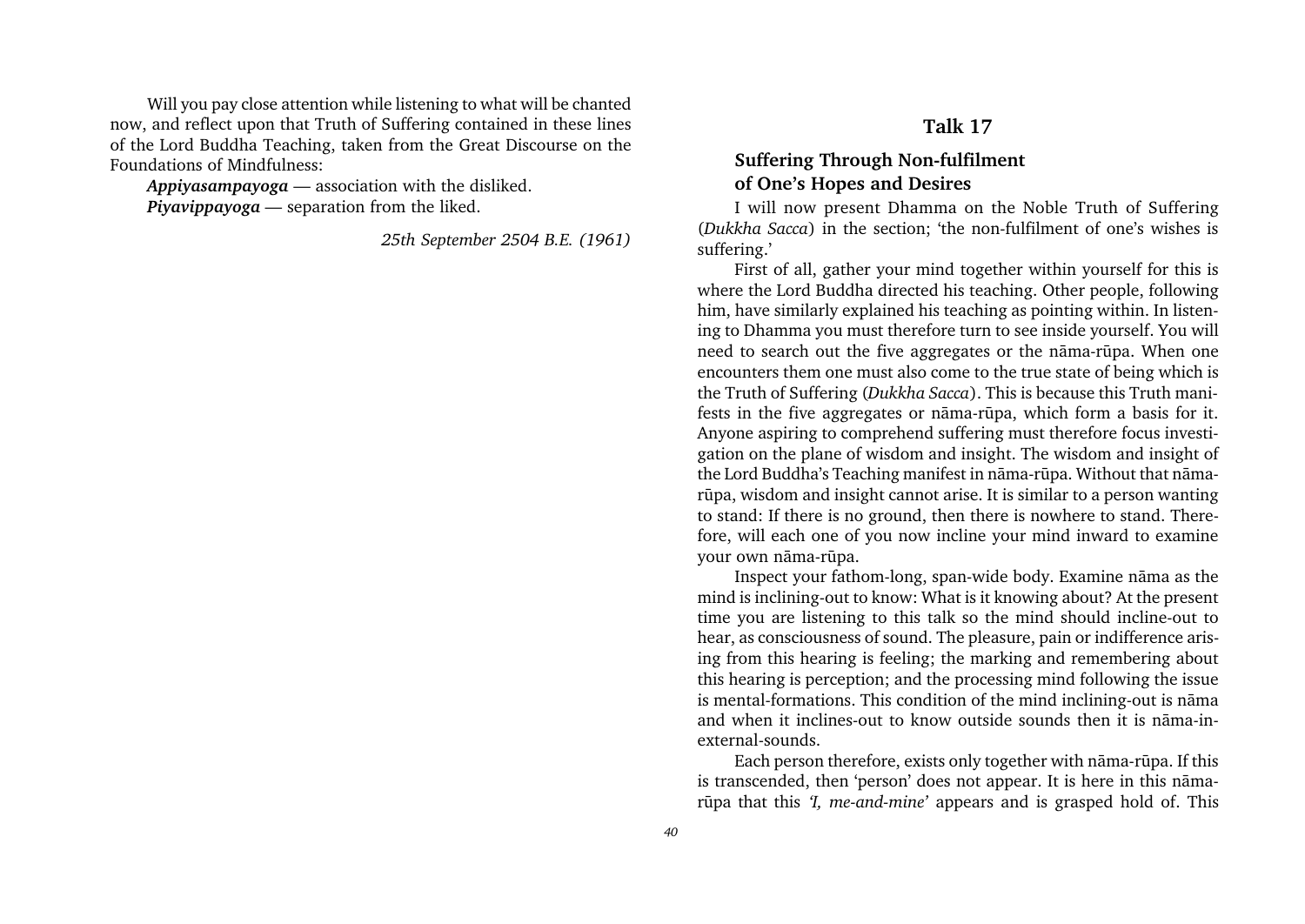grasping is a concocting process of the mind and as such is a form of mental-formations which is another condition of the mind's incliningout. You should therefore examine this feeling of 'me-and-mine': How deep and profoundly does it lie? You will then find that it only goes as far as the nàma-råpa. If mental-formations, perception, feeling and seeing or hearing (etc.) are all lacking, then one has no experience of feeling or thinking at all. The physical body alone is merely like a hunk of wood totally without sensation or thought, and all sense of 'self-andother' has completely gone. It's similar to being asleep, when feelings of 'self-and-other' and various cavorting thoughts are entirely lost. Whatever a person's status, he or she must fall under these conditions.

This sense of 'self-and-other' in its varying forms therefore appears only in the nāma-rūpa. When such 'self-and-other', 'mine-andthine' are present then direct your vision towards the condition of desiring or wanting something. Therefore, with complete penetration into nàma-råpa you must also detect this desire existing in the mind.

There are two forms of desire, one being that which is realizable, and the other that which is beyond reach. The desires and wishes that can be fulfilled are concerned with those objectives which are possible to attain. But this does not mean that they can all be attained just by wishing, for the appropriate causes must first be put into effect. For example, in making a 'realizable wish' to attain virtue and good, one must practise in the appropriate skilful ways to produce the right causes.

Do not criticise or find fault with desire per se, because the wish to attain virtue and the practise to achieve that is quite correct and right. This 'desire for good' the Lord Buddha called 'resolve' or 'determination' (adhitthāna). The Bodhisatta resolved to attain Buddhahood by steadily following that Way. The Followers (Sāvaka) had also previously resolved to steadily attain to their state. If a person is working towards the completion and realization of his desire and that aspiration is made up with 'true determination' then it can be called 'true resolve' (sacca-adhitthāna). The Lord Buddha counted this 'true-resolve' as one of the Perfections (Paramã).

The type of desire which is unattainable goes against the principles of nature. Birth, ageing, illness and death are normal and inevitable. Sorrow, heartache, bodily pain, mental-distress and depression must all inevitably exist according to the state of things. To wish them away, forbidding their appearance, goes against the ways of nature. This desire can never be realized and so it too must add to the mind's suffering as the 'nonfulfillment of one's wishes.'

Now, come and consider this body and the mental group: this nàma-råpa which I have already explained. It originated in birth; is developing and changing into old age; is painful and troublesome through sickness; and, finally, it must break up with death. This is the inevitable nature of nàma-råpa. Examine now your mind. If it still includes grasping and holding, if it still contains desires, then there must also be sorrow and distress. It cannot escape them. The only way is to release and let go.

When one lets go of something then one escapes all the sorrow involved with that thing. If one lets go of everything then one is freed from all anguish. But if you cannot yet relinquish, then your grasping must inevitably bring suffering when your desires remain unfulfilled. Therefore focus to see these unattainable desires in your mind and then examine the suffering that arises when those wishes fail. See it as it really is.

Penetrating to this truth brings forth an up-to-the-mark wisdom which is able to separate and remove the suffering from one's mind. The nàma-råpa will then follow its natural course while the observer watches. This observation is mindfulness and a combined mindfulnessand-wisdom (sati-paññā), which does not engage in concocting desires and suffering. Nàma-råpa will then be seen following its natural course. It's as if there is a burning house: While one remains inside there will be agitation and panic, but on leaving one can then look back. One can now look-on that burning house without feeling any heat in oneself. One observes with knowledge. The happiness that springs forth from calmness and tranquillity will then appear.

Each person must confront both his own suffering and that of the various people he is concerned and involved with. If one collects all that suffering and loads it away in the mind, grasping and holding on to it, then this can only increase one's agitation and unhappiness. How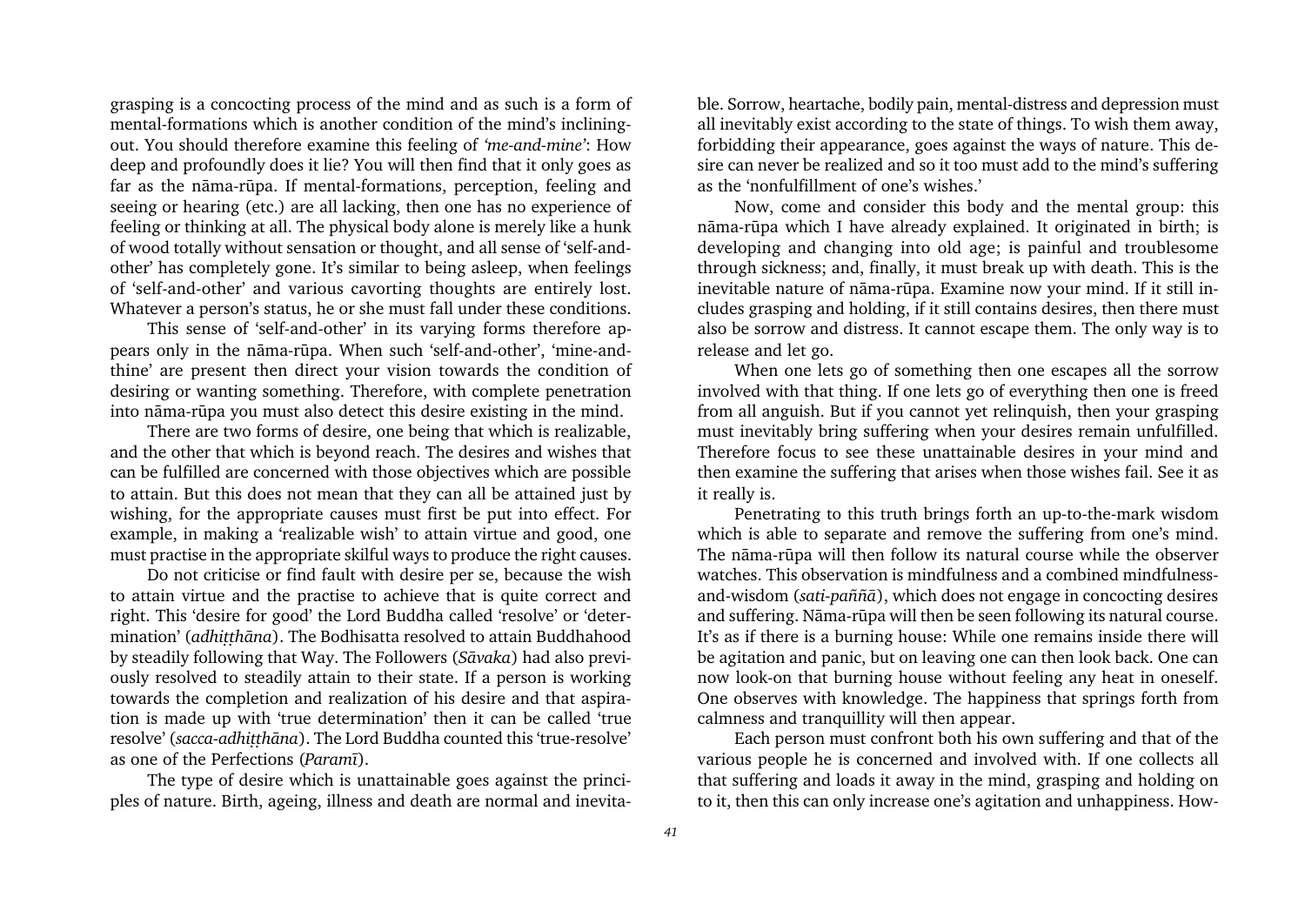<span id="page-42-0"></span>ever, if one can steadily dislodge and throw out such suffering without adding any more, then the mind will be able to emerge unscathed.

It may not be possible for anyone always to evade the suffering stemming from external sources but the inner suffering can be avoided. We usually bring the external suffering into our minds as mental distress. It is therefore as if the suffering has two layers or levels: both the external and the inner. Those who practise following the Lord Buddha's Teaching know how to lighten and relieve the situation by leaving the external suffering alone outside without burdening the mind with it. Even if one then finds oneself in the midst of (external) suffering, one's mind remains content. Such happiness of mind allows mindfulness-and-wisdom to remedy whatever external suffering may possibly be cured. But if the mind fully accepts and burdens itself with the external suffering, then there is no way it can remedy the situation.

In order to separate these types of suffering you must depend and rely on the Way of practice as laid down by the Lord Buddha. Firstly, set yourself to see nàma-råpa and know the state of its suffering. Recognize the mental suffering which arises from the non-fulfilment of unattainable desires. Penetrate to this so that, as the desire subsides, the mind grows calm and tranquil. When you have realized this then you will have received full benefit from your study into the Truth of Suffering of the Lord Buddha and will finally find happiness.

2nd October 2504 B.E. (1961)

## Talk 18

#### Summarizing the Aggregate of Suffering

Will you all please collect your mind together and focus within yourself. Listen to this teaching and bring and examine it within so as to see Dhamma there. You won't realize Dhamma from just the outside sounds, for that would be just memorizing or an intellectual understanding, whereas understanding the truth in oneself is seeing Dhamma with wisdom. Therefore, now centre on yourself. Focus to see from the gross and blatant to the subtle and refined:

Be aware of your breathing. Everyone of us must breathe in and out.

Be aware of your present sitting posture. How are your hands and feet placed? How is your overall posture?

Examine the whole of your body: up from the soles of the feet, down from the hair on your head, all encased by skin.

Analyse it into the elements of earth, water, fire, wind and space. Reflect on extracting each element from the body until only the space element remains. Then consider how before conception this body was just the space element, and how finally it returns to emptiness.

Now, recombine those elements together into your complete body which has feelings of pleasure, pain and neither-pleasure-nor-pain; and which is the resort of the mind.

Those feelings stimulate the mind. For example, if there is a pleasant feeling then 'liking' is fabricated; if it is a painful feeling then 'disliking' is made up; and with a neutral feeling the mind is caught deep in 'attachment', which is a condition of delusion.

Go further in to another level, to that condition of mind which likes', 'dislikes' and 'attaches' to the myriad things. Be aware of the present state of your mind: Now.

By penetrating this far you will be able to distinguish the composition of the mind. The mind is one part, while 'liking', 'detesting' and 'delusion' make up another. They are combined and entwined together and it is these admixtures to the mind that are the hindrances which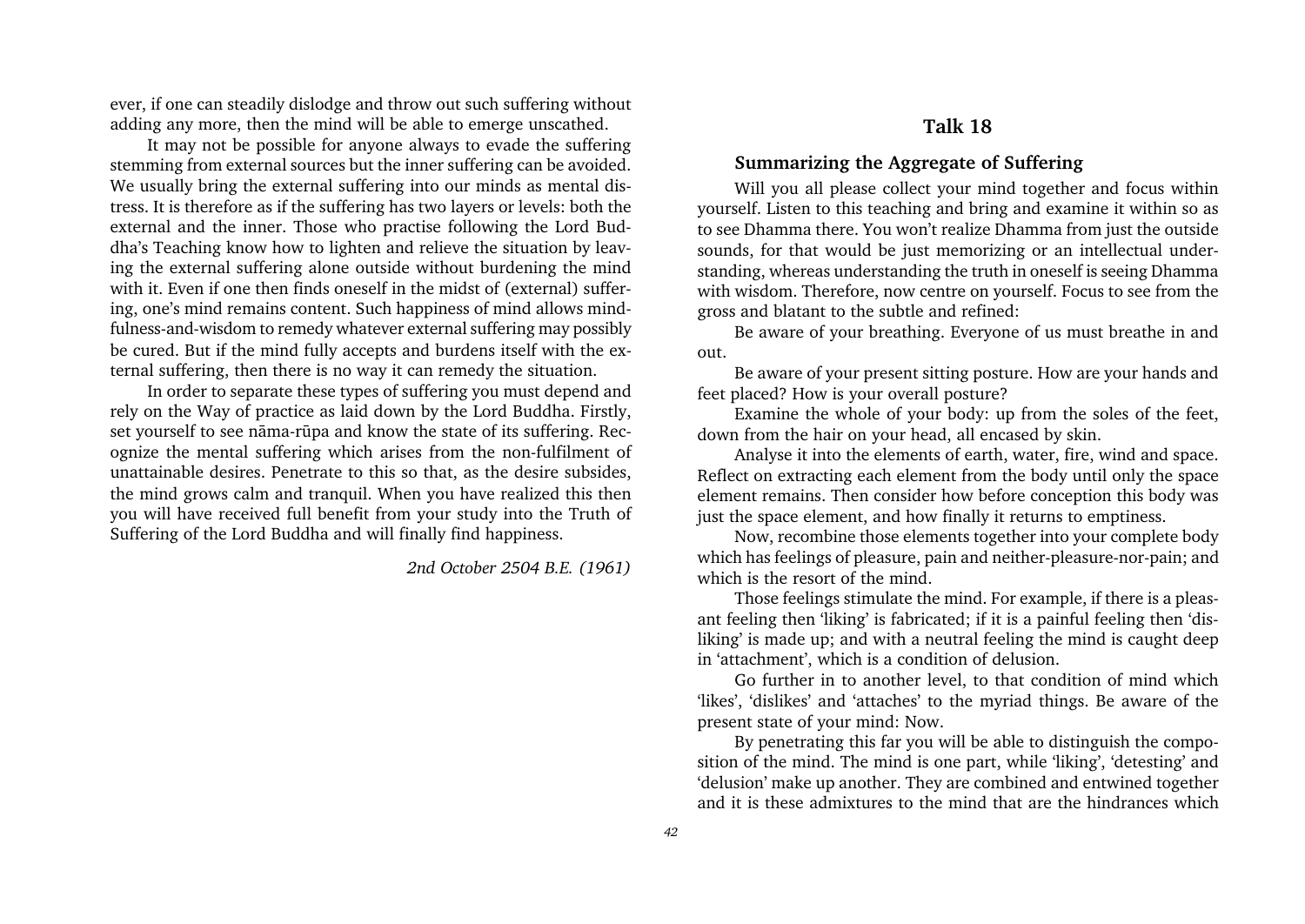block any progress in wholesomeness and higher virtue.

Even though you may have steadily centred your mind following these instructions, those admixtures in the mind will always be waiting to draw the mind out again. You must therefore be ready for this by placing mindfulness where the distracting agents enter, i.e. by way of the eyes, ears, nose, tongue, body and the mind (mano). It is the mind which holds and retains so many issues and concerns, and so it needs extra-special watching. However, do not go in and forcibly suppress it, for that only gives rise to fatigue, over-strain and irritability. Therefore, allow the mind to follow its wishes, but carefully note how it goes out. What is it that comes and ties-in to haul the mind out again? Being quick enough to catch all of this gives one the whole picture: All these issues and affairs enter by way of the eyes, ears, nose, tongue, body or else through the mind itself. The mind's restless, fretful thinking proliferates on every side and so it cannot be centred in one-pointedness.

Do not use any force. Simply watch and note —but make sure you know in time and can keep up with events. The mind will then become pacified by itself and calm down. This is because the mind is the 'element-of-knowing,' with intelligence an intrinsic part. When the opportunity for self-knowing arrives, then such knowledge will be born without any programming being necessary, for the essence is already there.

This arising of self-knowledge is accompanied by an even firmer mindfulness, with the mind itself now fully capable of investigating and distinguishing its own condition. It will know the components of the mind and the entry of all the admixtures. This steady centring of the mind until it is able to investigate the phenomena within oneself displays the mind's ability to distinguish, the truth inside, and it is this which is the Factor of Enlightenment.

Now, consider the source teaching of the Lord Buddha which is the 'Truth of Suffering'. One firstly 'reads' with the intellect, memorizing following the Lord Buddha's Teaching. He presented for our attention the Truth of Suffering:

Birth is suffering. Old age and death are suffering. Suffering has this nature and follows these conditions." He then continued,

Sorrow is suffering, lamentation, bodily illness and its acceptance into the mind are suffering, mental distress and despair are suffering.

Association with all unwelcome, unloved things is suffering; separation from all beloved things is suffering;" and, "Nonfulfillment of one's desires is suffering."

After giving one's intellectual attention to these Teachings of the Lord Buddha, now reflect, 'Hasn't everyone of us already encountered this suffering?'. "Birth is suffering, old age is suffering": One might not know that birth is suffering and if one isn't yet old then old age will still be unknown. But as it steadily approaches and the body becomes more and more decrepit, then one may understand. "Death is suffering": however, as you haven't yet died you can't know it. Even so, you are still afraid and do not wish to die. As far as 'sorrow and lamentation etc.,' are concerned, you will all have encountered them to some extent and can therefore variously appreciate their anguish. Bodily and mental dis-ease can also be recognized as suffering. As you have not encountered the truth of every type of suffering —especially that of birth, old age and death— you will need to reflect and investigate first so as to understand exactly why they are suffering.

This state of suffering follows the natural conditions and the course of the five aggregates are: corporeality aggregate (råpa-khandha) which is this bodily-group ( $r\bar{u}pa-k\bar{a}ya$ ); feeling aggregate, which is pleasure, pain and, an intermediate, neither-painful-nor-pleasant feeling; perception aggregate, which variously recollects and perceives; mentalformations aggregate being the thought processing; consciousness aggregate which is the knowing of seeing a form or hearing a sound (etc.). Råpa is råpa, but feeling, perception, mental-formations and consciousness are called 'nāma' which is the condition of the mind inclining-out to know. This 'knowing' of the seeing a form or hearing a sound is firstly consciousness, (then) the experience of pleasure, pain or neither-pleasure-nor-pain is feeling, the recollecting is perception and the processing thoughts are mental-formations. In short, we can call all of this rūpa-nāma or nāma-rūpa.

The origination of this nàma-råpa is birth, its continuing growth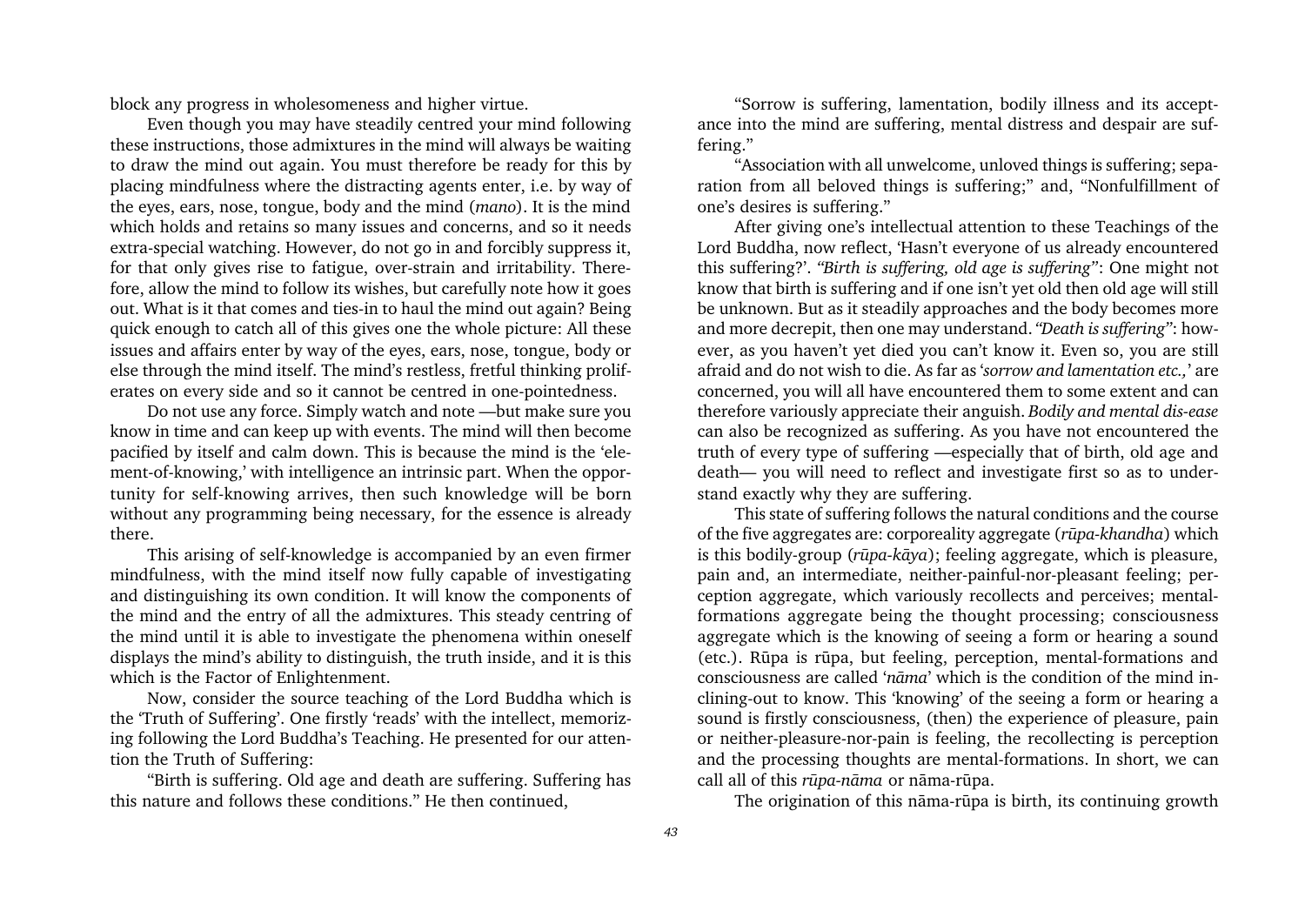and mutability is old age and its final end is when it breaks up in death. One can therefore reduce this birth-old age-death to arising and extinguishing: At first there is arising and finally there is disappearing. This is the natural course of things.

Since the natural course of things is like this, the Lord Buddha described it as suffering. This can also be understood to mean that nothing can permanently exist: that everything from its arising until its extinguishing must transform and change. This period of transformation between birth and the end is 'ageing'. This, then, is the real truth of suffering, the true state of things which everyone of us alive now with nàma-råpa must encounter. The ordinary worldling (puthujjana) grasps and holds to the nāma-rūpa as 'me-and-mine' and 'self' and so takes over the inevitable suffering of nàma-råpa into his own mind. This is how sorrow and bewailing rise as suffering in one's mind.

The Lord Buddha therefore summarized all suffering into terms of the five aggregates, or one can say the nàma-råpa. However, if one can release the grasping and holding of nàma-råpa, then one no longer suffers along with birth, old age, death, nor is one involved in nàmaråpa with its inevitable pain. Nàma-råpa then just continues on alone, according to its nature. This is the experience of all the Noble Ones (Ariya).

However, the ordinary worldling grasps the nāma-rūpa to himself and thereby contrives his own suffering and sorrow. We ourselves are the ones who process our suffering because our minds are combined with grasping. We contrive our own sorrow, our own lamentation and bemoaning and admit into our mind the course of bodily pain. The mind itself is what processes mental distress and despair.

It is this very processing and contriving that we call the 'mentalformations' which arise through the assembling of consciousness, feeling and perception. One can therefore see that the mind's inclining-out as nàma is the instigator of suffering and the sole source of mental suffering for the mind. As nàma must combine with råpa, the nature of suffering is found right here in the nàma-råpa. This means it must be impermanent —arising and finally ceasing. It is both the nature of mental suffering and the processor of suffering for the mind. This is why the Lord Buddha summarized all suffering as nàma-råpa, or the five aggregates.

However, to actually process suffering this nàma-råpa must also be combined with a grasping as 'me-and-mine'. Set yourself to see the Truth of Suffering following the Lord Buddha's Teaching by sorting out each chapter and verse and then gather them all together again in this nàma-råpa or five aggregates. Bring them together in this body and in the mind's inclining-out to receive and process suffering.

By seeing and understanding the truth of this, you will gain knowledge of the Truth of Suffering of the Lord Buddha. Your previous intellectual understanding will then steadily develop into wisdom and you will realize that this Truth is not anything to fear and hate but something which needs to be comprehended and which will then bring one happiness and tranquillity. One's understanding will then be equal to the source of suffering so that one will no longer be deceived into admitting suffering into oneself. By not processing Suffering will then no longer be contrived and so will subside. This will bring happiness and peace.

9th October 2504 B.E. (1961)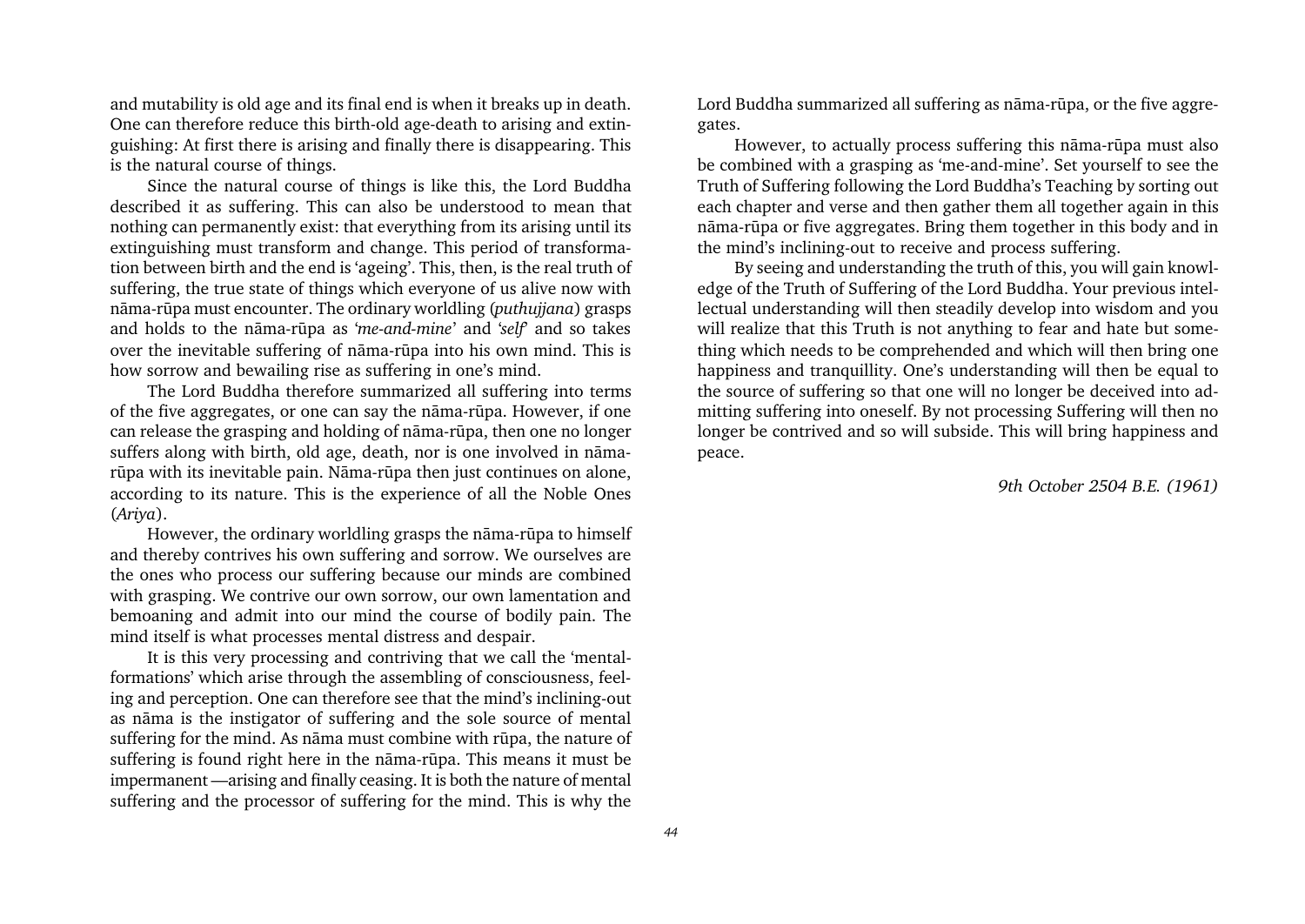## Talk 19

#### The Section on the Origin of Suffering (Samudaya)

<span id="page-45-0"></span>I will now present a Dhamma teaching concerning the 'Section on the Origination of Suffering' (Samudaya) explaining the cause of suffering. Will you all incline your minds inwards and focus in the present. What is the state there? In what direction is it thinking? Fix your mindfulness so that it can keep up and catch what the mind is taking issue with.

The mind goes out thinking towards forms by way of the eyes, towards sounds through the ears, towards odours through the nose, towards tastes through the tongue, and towards tangible objects through the body. It also thinks about previous involvements with sights and sounds (etc.). However, the mind doesn't just incline-out to know, but also grasps and holds on to those objects.

This condition of inclining or voyaging-out to seize hold of sights and sounds is craving *(tanhā)* and grasping *(upādāna)*. Craving can also be understood, in a general way, as the struggling and excitation of desires in the mind. But a more subtle investigation reveals the outward-voyaging of the mind to grasp and seize-hold.

Craving and grasping are therefore coupled together. When a sight or sound impinges on the visual and auditory organs, and flows on towards the mind, the mind inclines-out to receive it. However, if grasping is not involved, there is just plain nàma and no craving. But if it should then incline-out and grasp hold of another object then this is craving. One can distinguish the excitation and reaching-out of the mind as 'craving', while the actual seizing-hold and clinging-to an object is 'grasping'. When only the single term 'craving' is used though, one should understand this as also covering grasping.

This grasping-hold of an object, clamping it into the mind without releasing it to pass through, can include a wish for that object. If the object is agreeable and pleasing, then one will want possession and mastery of it. But if it is disagreeable, one will then want to get rid of it. However, as one is still grasping hold of it —even though one does not like it one can't release and be free of it. The Lord Buddha therefore divided these properties into three: sensual craving  $(k\bar{a}$ ma-tanh $\bar{a})$ , craving for existence (bhava-tanhā) and the craving for non-existence (vibhava-tanhā).

Sensual craving is love and desire for an object. A craving for existence somewhere or other, can be reduced to a wanting mastery or possession over that object of sensual desire. The craving for nonexistence is the desire to be rid of this or that state, really meaning whatever state one does not like.

These three types of craving also include grasping which holds the object in the mind without letting go. Likeable and dislikeable objects are both seized hold of and so 'liking' and 'disliking' regularly arise in the mind. Both liking and disliking cause restlessness and agitation. Why is this? It is just because you still seize hold of the likeable and dislikeable.

It isn't that the mind only inclines-out towards a single object, for in fact they are many. Whatever object appears by way of the eye or ear (etc.), the mind runs-out to seize hold of it. It's always like this, with craving continually in action in the mind without ever calming down. The Lord Buddha therefore taught that it is always craving towards a new condition. We may now crave for a certain visual form (etc.) but on seeing a new object, the desire for that will make us discard the old object. This rejection and new grasping continues on and on without ceasing. The new object is also seized as 'a possession over which one has mastery' and this is constantly repeated, moving on from object to object. This discarding of the old object can also be subsumed under craving for nonexistence which is that struggling to get rid of the present condition. When an object has run its course and gone then the mind struggles again to take in a new one.

If one could remain with a single object then craving would stop in the old without moving forward to a new object. But this craving has no end. It continually creeps forward having to discard its old object in the grasping of the new. When this is the case, even though craving's characteristics are divided into three, they all go together as one. Craving never ceases its inching forward through the myriad objects. It there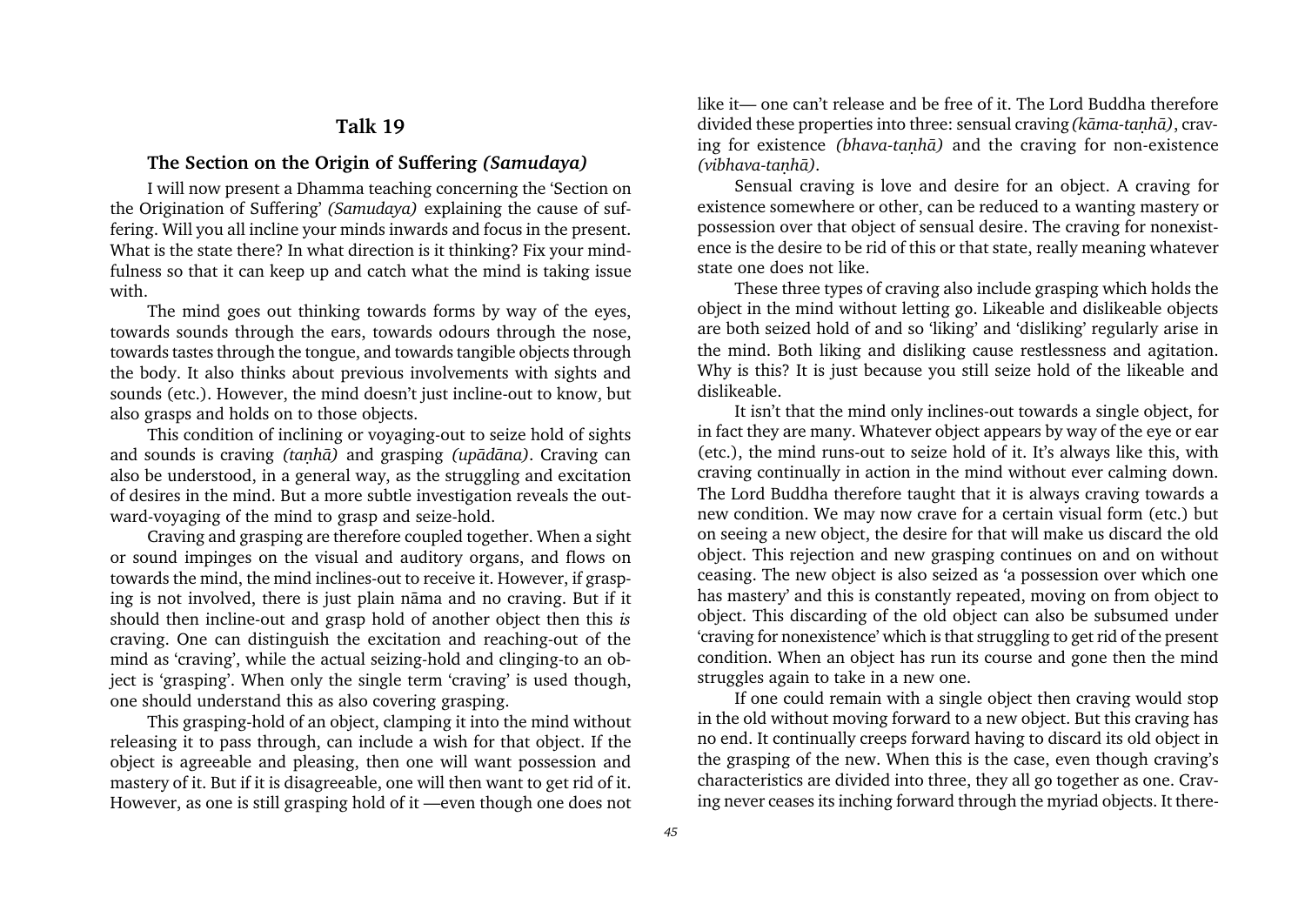fore has the property of always reaching-out for the new and novel. Continually. On-and-on, engrossed and attached to the objects and always preoccupied with wanting more and more. It is never satiated.

Examine your mind and watch out for craving as it projects-out to receive objects. You may be able to catch this condition of mind, but in the beginning you won't be quick enough. Even so, it's still good to try to follow behind until the mind is swift and agile enough to catch up with itself.

To catch the mind as it reaches-out to grasp, set your mindfulness on the six sense-channel pairs (the internal and external àyatana): The eye and the form it sees are one pair; the ear (sota) and the sound it hears are a pair; the nose and the odour it smells are one pair; the tongue and its taste are a pair; the body and its tangible object are a pair; and the mind and the issue it thinks upon are a pair. This doesn't mean that you must focus on them all simultaneously, but be ready to fix upon any object as it makes contact. If it should be a visual form then set your mindfulness on the eye and on that form; if it is a sound then focus on the sound and the ear (and so on).

Now then, let's try this: allow your mind to go out, being very watchful and aware as it gradually exits. You will then find consciousness as the knowing of seeing a form or the knowing of hearing a sound. This 'seeing' and 'hearing' is consciousness and you will find a similar situation when you focus on any of the other sense base pairs.

Focus on contact. What is it you see or hear? You see a sight; you hear a sound. And for that form to be successfully seen the form and 'seeing' must come together as contact. A sound and hearing —and the other sense bases likewise— must contact before a sound or smell (etc.) are successfully experienced.

Next focus on feeling. If the object that comes into contact is agreeable, then pleasant feeling arises; if it is disagreeable then painful feeling arises; and if it is a neutral or indifferent object, then neither-painful-nor-pleasant feeling arises.

Focus on perception which recollects and perceives following the feeling.

Focus on volition *(sañcetanā)* or the intentionality of the mind

which follows on from perception. When there is perception arising from pleasure, then one's mind sets itself towards that pleasure. Similarly it intends towards pain when perception is based in suffering, and towards neither-pain-nor-pleasure when the perception is like that.

At this point you should have come upon craving as the mind inclines and reaches-out to grasp an object. Whatever way the mind chooses and intends, so it runs out and grasps in that direction. If it sets off towards a perception following on from pleasant feeling, then sensual craving will arise. If it is towards existence, then craving for existence will arise, and if it's towards a perceived painful feeling, there will be craving for nonexistence, which is the wanting to rid oneself of that painful state. When the mind intends towards a perceived intermediate feeling, then any one of these types of craving may arise. This is the seeing of the mind's inclining-out with craving to grasp an object.

Focus on applied-and-sustained thought (vitakka-vicāra), which is reflection or discursive thought, and you will see that these have fallen under the power of craving.

By following this sequence you will appreciate that it all starts with the eye and form or ear and sound (etc.) when the mind gradually, step by step, inclines-out to seize and hold. This, then, is craving, and applied-and-sustained thought must follow under its power.

One can now say that this state of craving directly depends on nàma-råpa. The eyes and form, ears and sound (etc.) are corporeality while the mind residing with it and inclining-out to receive objects is mentality. But this is not a normal, plain nàma, for instead of letting go the object is seized hold of. Whether the object is liked or disliked it is still grasped hold of, and this is what forms craving. This craving arises dependant on rūpa and nāma and nowhere else. It can be reckoned a nàma-dhamma because it is a concocting agent like the mental-formations.

Why does the mind concoct and contrive in this way? Because there are still underlying defilements known as cankers (àsava) in the inclining-out mind. This is the latent proclivity (anusaya) of craving lying resident in the mind. Normally it does not show its face and remains as if not there, but should a provoking or alluring object make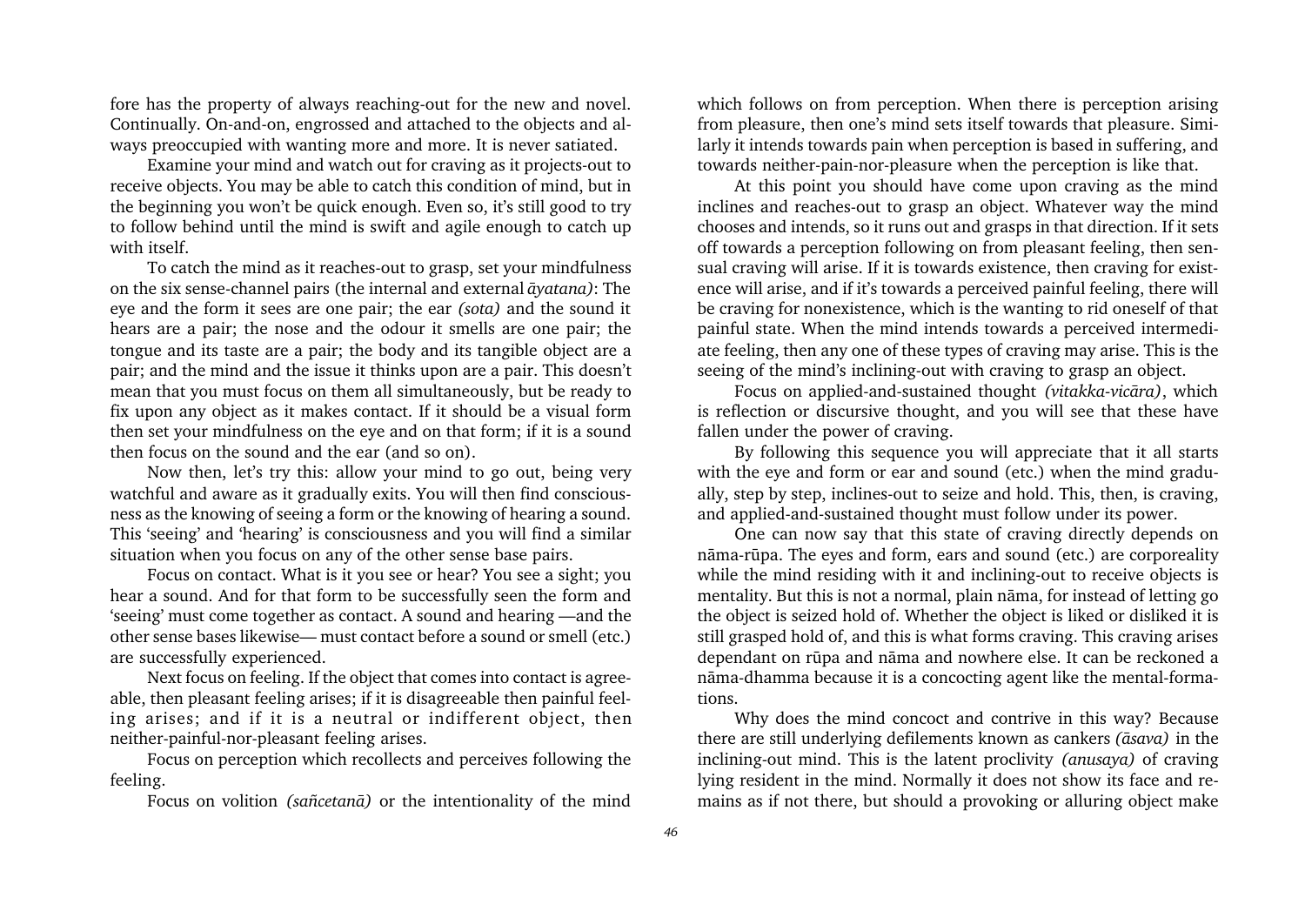<span id="page-47-0"></span>contact then that latent tendency bursts out to take the object which fits in with it. Set yourself to see this.

When you can focus on this without a lapse, then the latent tendencies won't have any chance to break out, and the alluring object won't be able to provoke or 'seed'. The latent defilements will then be weakened as the 'seed' has not invigorated. With such mindfulness set, vigilant and alert, it will be able steadily to uproot and destroy that part of the mind which is latent-defilement.

This craving, therefore, is the origin of the mind's suffering. The mind inclines-out to seize and cling to an object, and when inevitably, in accord with its nature, that object changes and transforms, so suffering arises in the mind. However, with constant vigilance the mind will not be able to seize hold of objects. One can then let go of them and thereby release one's suffering as well.

This craving and the suffering it causes both depend and reside in the nàma-råpa and your attention must therefore be focussed there and in the mind. Mindfulness will then steadily quicken and become swift and alert.

10th October 2504 B.E. (1961)

## Talk 20

#### The Section on the Extinction of Suffering

I will now speak about the cessation of suffering (dukkha-nirodha). The Buddhist Teaching is able to be a refuge (saraṇa) for the world because it can explain the extinction of suffering. This is crucial because it is what we are aiming for. If it could not teach this then it would be without essence and basically trivial. However, a method of practice to bring about that extinction is also needed, though actually following that way remains the task and responsibility of each individual person.

Even though the Teaching is genuine and true, if the person does not follow the way of practice then he won't be able to achieve the extinction of suffering. Therefore, the task is up to the individual to follow the practice to effect the required results. This practice is directly concerned with the mind. Today, however, I will first explain the result and fruit of that practice: the extinction of suffering. This is the major and essential fruit of the practice enabling one to see the truth of the Teaching of the Lord Buddha.

Will you now please centre your mind and watch its inclining-out towards knowing various affairs. At this present moment it is incliningout to receive the sound of this Dhamma Teaching. If you are guarding the mind, you should be able to notice its condition. Is it calm and cool? A feeling of calmness and tranquillity indicates that the Dhamma being offered externally and the inner Dhamma of your centred mind are 'niyyānika' — capable of leading the mind out away from suffering. And this present calmness of mind is already a cessation of suffering. It might only be a momentary suppression while the mind is centred in Dhamma yet, even so, realize that when it resides constantly with Dhamma there will be a constant cessation as well.

Now will you focus on that 'inclining-out to know' about external affairs the affairs of forms being seen, sounds being heard (etc.) and those former sights and sounds (etc.) already known and stored away as issues by the mind (mano). These affairs are either welcomed with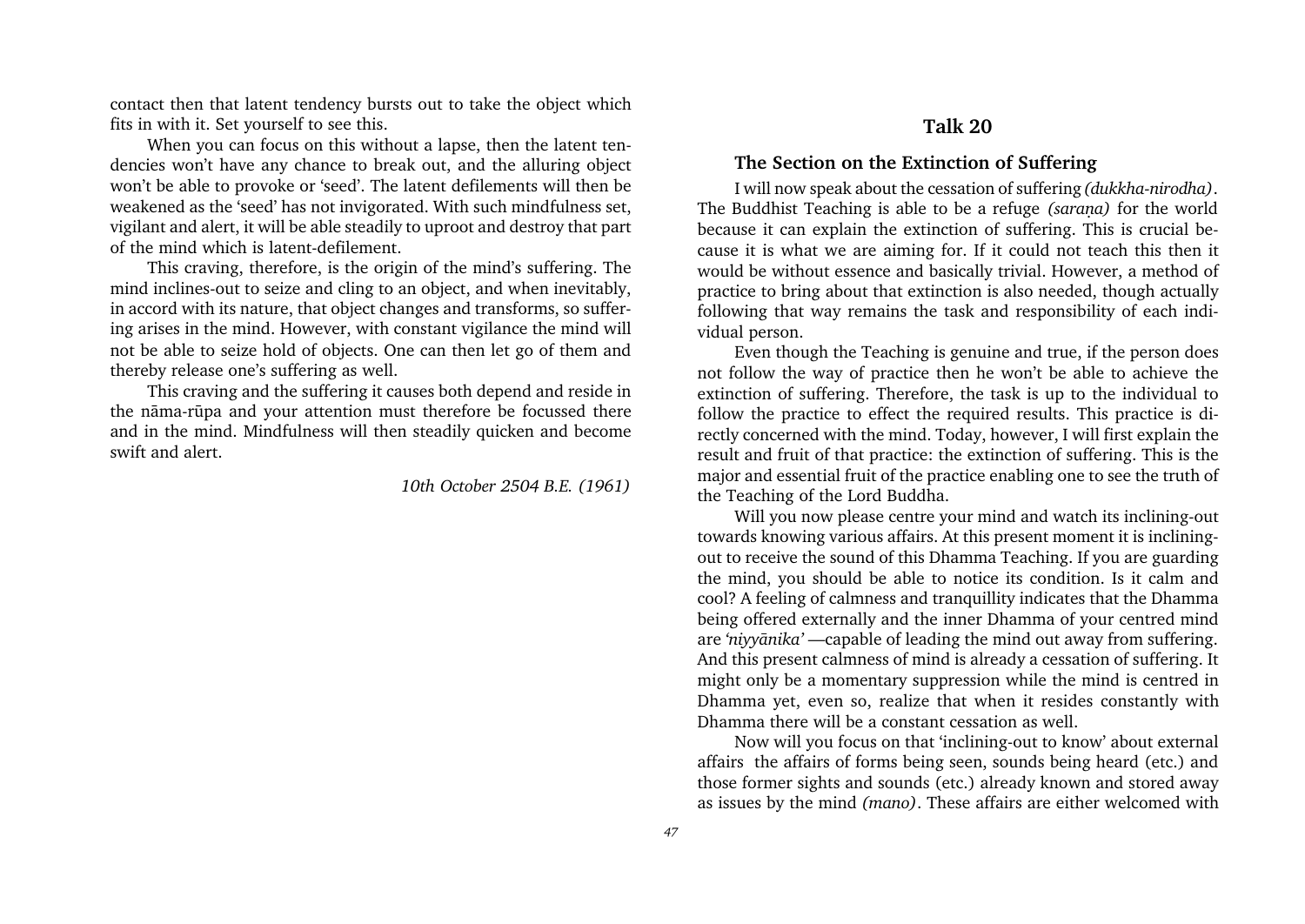'hankering,' unwelcomed with 'dejection,' or deceptive and delusory. The mind immediately knows agitation and heat, and cannot be calmed down because of that hankering, dejection, and deluded attachment. This heated excitation of the mind is a subtle form of suffering, though you may not be aware of that. Only after experiencing a calm mind with Dhamma will you appreciate such agitation as one form of suffering. Most people will usually only know, however much or little, about the blatant forms of suffering - sorrow, lamentation, pain, mental distress and despair— which all grow out of this subtle type of suffering.

Reflecting more carefully on why this should be the case, one finds that it is because the I becomes involved in the myriad affairs. What are these affairs?

Focus on this body: It is composed of the various elements; it is a fathom long and a span wide, and is sitting here now. We have a 'sense' that this body is me and however it exists we accept that as how we exist. Looking at our face in the mirror, we feel that these are 'my features.' Looking at our photograph, we think of it as showing 'me'. Not only is there this 'feeling of self' we also wish for this 'myself-in-thisbody' to proceed in an agreeable way. Compliments about this body are welcome, but any criticism is certainly not. Even though we know for sure that some particular part is not so good, we are still glad of any flattery that says the opposite —and even though we know it is flattery we still like it. This, then, is another aspect as to how desire becomes mixed in.

Focus back on the mind inclining-out. In truth this experiencingengaged-with-desire (which Ive been talking about) is a condition of that mind going-out to know. It first sees the rūpa form — perhaps seeing one's body in a mirror— and this seeing is consciousness. If one likes it then that is pleasure, or even if one doesn't or is indifferent, it is still all feeling. There is perception, and then mental-formations fashion thoughts about one's body and so that 'sense' and those thoughts of my body (as I explained above) are all contained in nàma, as the mind inclines-out to know. This nàma is mixed and blended with craving together with grasping and clinging. When it is like this, then all one's experience and thoughts are mixed and permeated with the defilements.

Even though one may feel contentment with one's body, it remains, in truth, rūpa while that 'feeling' is still nāma. After more careful investigation one finds that any feeling of contentment one has in the body cannot compare to that of the calm mind with Dhamma. Once one has experienced the calm arising from Dhamma, this will become self-evident.

Now there is still another important point to consider: We must continually deceive ourselves about the nature of this rūpa-and-nāma. Their true nature is really bound up with impermanence (aniccatà), suffering (dukkhatā)  $\rightarrow$  because they can't remain stable and not-self (anattatà). All råpa and nàma must proceed from a beginning in birth to an end, with continued change in between. This råpa which everyone is so attached to must also have this transformation and change. Thus, we must think up ways to fool ourselves into feeling contentment and satisfaction with this ever changing råpa. For instance, though it is ageing, we manage to see it as not old. If someone then declares to us that it is old we are displeased; while if they say the opposite, we are glad—even though it's obvious to all that it truly is old! We like it when they deceive us even as we constantly make sure to fool ourselves too. Putting it off, thinking 'not just yet, not just yet, no need to worry about that until later.' When this rūpa changes, heading towards its extinction, we must think to hold it back and so a struggle and agitation ensues. Happiness is impossible if our thinking goes against the course of nature and refuses to accept its law.

This all results from craving that gives rise to grasping and clinging. We first seize hold of something as '*myself*' and then go on to grasp hold of something else. We grasp and that thing's arising becomes our arising, its changing becomes our changing and its final extinguishing becomes our decline and end. We must therefore constantly spin with the nàma-råpa as it is continually arises, changes and ceases. This whirling-around is the heart of suffering and is far from that peace and stillness which is happiness. Then, when the nàma-råpa fails to follow the plans we had on first grasping hold of them —and yet we still attempt to hold on to them— another load of suffering is added: Sorrow, lam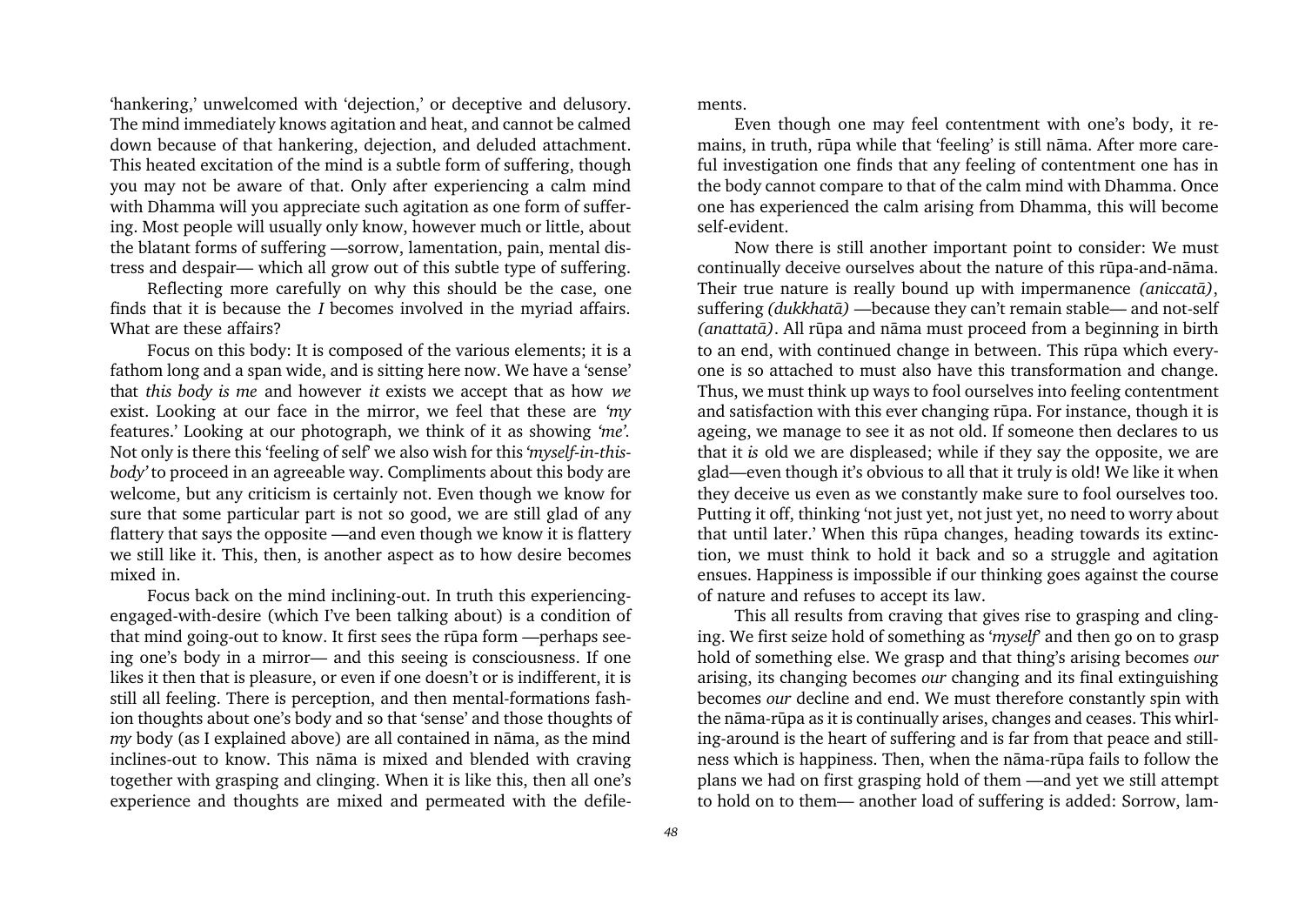entation and all the other forms of suffering that we have already mentioned.

To remedy this situation and end suffering therefore requires a focussing on that 'self' that spins together with the myriad things in their arising and extinguishing. This specifically means the spinning with the nāma-rūpa, both internally and externally. Focus to see that when 'self' spins with them, there must always be suffering too; and the less it does so, the less suffering it must endure.

To actually reduce this spinning, you must focus on the desire and grasping within yourself. See that: This is craving arising; this is grasping and clinging arising.' Realize that, 'a lot of desire means a lot of suffering' and 'less desire and grasping means less suffering.' The complete lack of desire and grasping is the complete absence of suffering, and this is what forms the extinction of suffering (dukkha-nirodha).

However, in the beginning stages of practice it isn't yet possible to give up all desire and grasping. Therefore make sure that you are wise in your selection of what to desire. Don't desire and grasp anything evil; instead just take firm hold of whatever is good and skilful. This alone will extinguish the suffering that arises from doing evil, and one will also receive the happiness that comes from progressing in the ways of virtue. When you have practised and trained yourself to the full limit of goodness, then there is no need to wish for good any more  $\rightarrow$  because one is already there. At this point there is no need to wish for anything anymore —but that is the final and ultimate stage.

At this present stage, you must still want to hold onto goodness which is virtue and moral precepts, onto samadhi and onto wisdom. Use the precepts to extinguish the suffering involved in wrong and unskilful behaviour. Use samadhi to avoid the hindrances when they arise in the mind, so as to extinguish their suffering. Use a trained wisdom as the tool to extinguish the suffering arising from the more subtle agitation, desires and grasping.

Speaking of using wisdom to investigate: Focus it in the råpa-andnàma and penetrate to its natural course of arising and passing away. Then whatever object is encountered will be received by this wisdom that can see through to its arising and passing away, and it will be extinguished when it reaches the mind. However much hankering or dejection one has, however befooling and delusory the object may appear, on reaching the mind all of it will be extinguished by wisdom's insight into the arising and passing away. The object then loses its power and the mind is no longer jolted or upset by it.

Normally however, when objects reach an ordinary person's mind they completely adhere and stick there. When a form is seen or a sound heard, it enters in and sticks fast in the mind. These objects have the power to agitate the mind, but when wisdom with insight into arising and passing away is developed, it can cut them all away. This, then, is the resolution and conclusion. It is the end for suffering, which will never again come in to possess the mind. This is the way of practice to extinguish suffering.

The means and strategy for steadily removing suffering, step by step, is an assiduous and persistent investigation into nàma-råpa to see its arising and passing away. It's a training to clear the mind so as to see the principles of the natural course of things. The curing of the inner suffering will enhance one's mindfulness and wisdom so that they can try to deal to the best of their ability with the external suffering that one may confront.

When one is skilled in this Buddhist Way of practice, one will be able to contend with any form of suffering. Even if one is surrounded by (external) suffering, one can still deliver and safe-keep the mind. The Buddhist Teaching is a religion which offers a refuge that is really reliable because it teaches a genuine method to extinguish suffering. But to realize this, you will have to study and practise in the way I have explained here. Then you will receive the results in a gradual extinguishing of suffering, according to the level of your practice.

17th October 2504 B.E. (1961)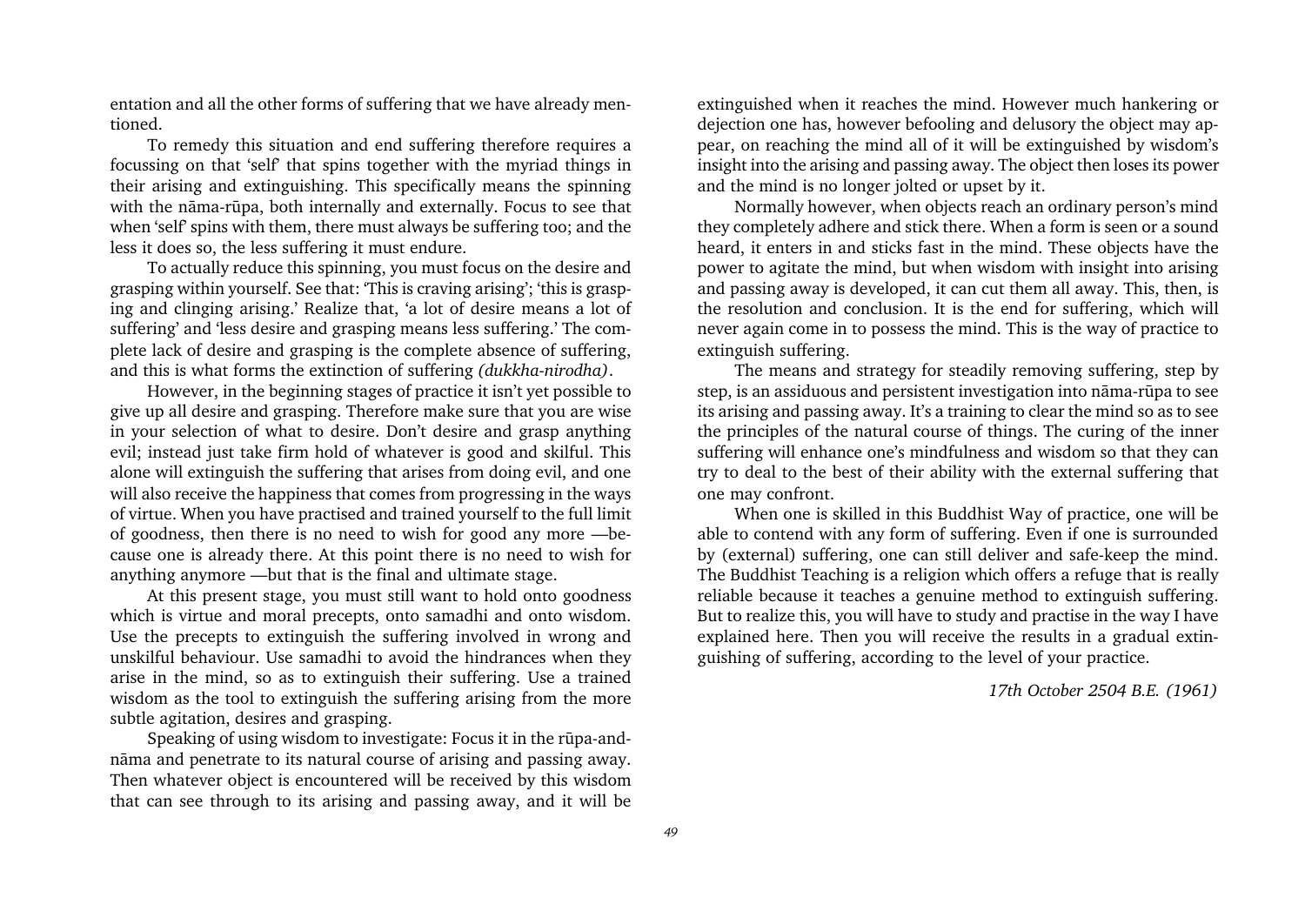## Talk 21

## <span id="page-50-0"></span>The Truth of Extinction United With the Truth of the Path

Please will you now centre your mind within yourself. Focus on the mind with its mental-object. This means seeing the mind as it thinks about its present thought, concern or preoccupation. Is your mind calm or not? Whilst listening to this Dhamma talk, this means seeing the mind as it is thinking upon that Dhamma which is being heard. The object is now the Dhamma subject that is being heard and thought about.

The Discourse explains that suffering originates because of craving, and that craving both arises and ceases in delightful-and-pleasurable-things (piyaråpa sàtaråpa). As craving ends in the place where it arises it must extinguish there. This doesn't refer to external things, but to these very objects and preoccupations in the mind.

The object as a delightful-and-pleasurable-thing, which the mind is mulling-over, is really form. When we see a person with our eyes the mind takes over that visual form as a mental image. It appears in the mind as a full and complete image of that person. If, instead of a person, one sees a tree, a mountain or any material thing, then the mind takes it over and it appears complete in the mind as a tree, mountain or whatever. When one hears a sound through the ears, the mind will take that subject as a complete image into the mind. The mind takes in visual forms from the eyes, sounds from the ears (and similarly for all six sense bases) as mental images. Thus, those objects manifest as entities in the mind.

The mind, however, doesn't take everything in as images. A sight or sound or anything that doesn't possess any interesting feature is released to pass on by, while those things that do are taken in as images. This, therefore, is why the Lord Buddha used the term 'delightful and pleasurable thing' for anything which fascinates and enthrals the mind to the point where it is taken in as an image.

Craving and grasping will permeate that image and it can then be

considered that the originator (samudaya) or craving is born. If there is no image or delightful-and-pleasurable-thing, then craving has nowhere to arise. Later though, when they are present in the mind, craving can indeed arise. This is why it is said that when it arises it does so in the delightful-and-pleasurable-things —which are exactly these images and objects.

Why does craving arise? Because not-knowing or delusion is watching those mental objects. When ignorance or delusion is watching, images will become evident as either agreeable, disagreeable or enthralling. If one now watches with knowledge instead of delusion, one will see that it is all only a matter of mental-images being taken in and fashioned by the mind into entities. The form which the eye sees is really outside but it appears to fix itself in the mind because an image is fabricated of it. This can be compared with taking a photograph. Even though the real thing is outside, it appears as if it is fixed in the film. In fact, of course, it is just an image caught there and not the real thing at all. A person's mind which fabricates a mental image is similar to that film which catches different forms through a lens arrangement, which itself can be compared to the visual organ.

Now then, focus that knowing to investigate through into another level. There is the mental image, object or form which becomes fixed and fashioned in the mind, and then there is external matter. This might be experienced as a person, tree, mountain or some other thing, and it too is compounded and conditioned. None of these things existed before the elements came together to make them up and, once arisen, they transform, change and finally disperse. Therefore they are just elements combined together, the earth element making up the hard parts, the water element the fluid parts, the fire element the warmth, the wind element the motion, and the space element the empty spaces. This being so, they all must be void  $\rightarrow$  void of entity or self.

Focus that knowing (which is not delusion) to see the mental image dispersed as elements. See it as void and empty of entity and self. When this voidness is evident, then that mental image—whether agreeable, disagreeable or deluding— will dissolve. Craving will then have nothing to seize-on and so must subside and abate. This is why, when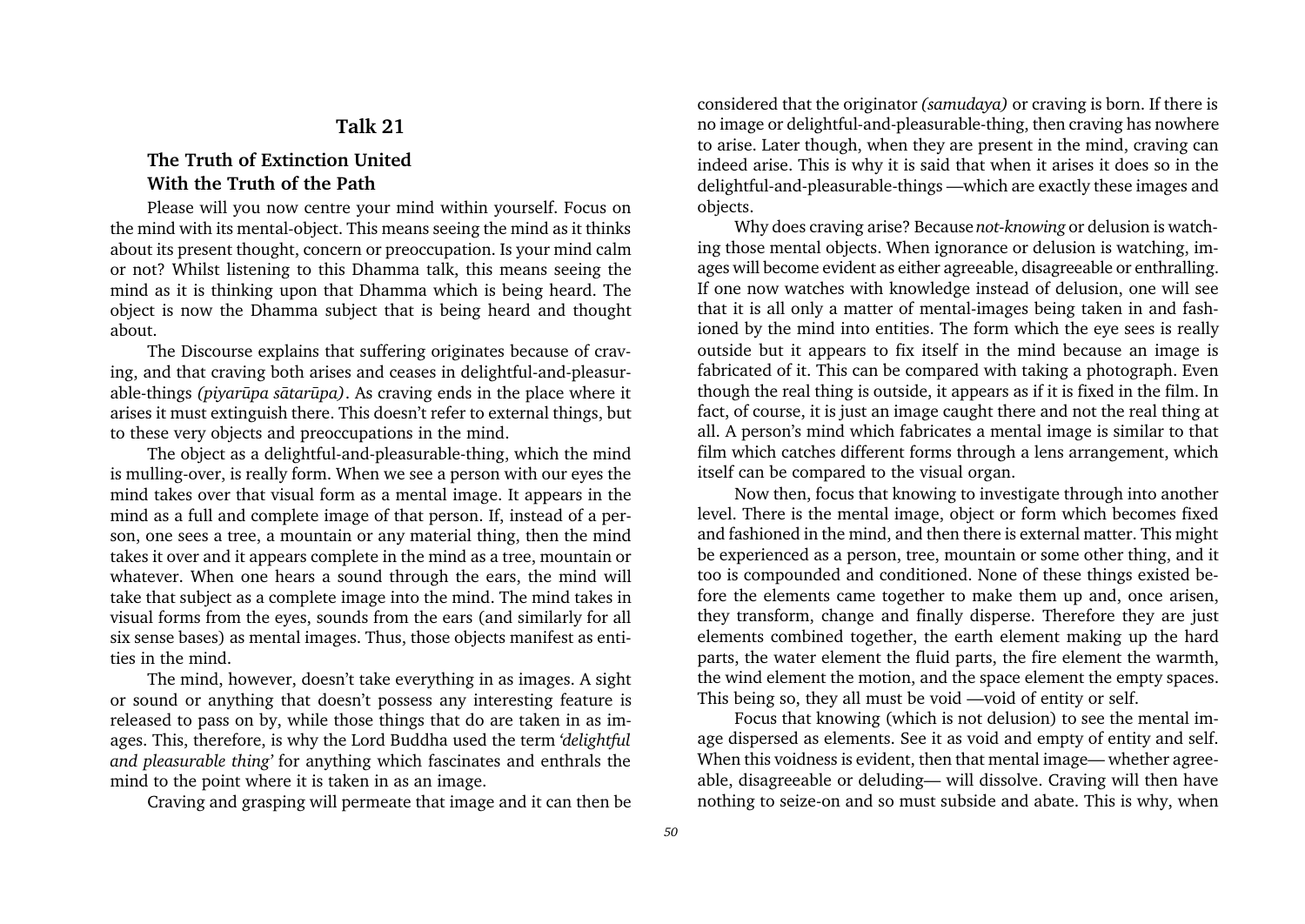craving extinguishes, it does so in the delightful-and-pleasurable things.

The important point here is that if the mind takes in and watches that mental image of a delightful-and-pleasurable thing with delusion, craving will immediately spring up. This is the route for the origination of suffering. If however the mind can see it all with knowledge as void of entity or self, then craving will at once subside. This is the route for the extinction of suffering. The crucial thing in extinguishing craving therefore lies with knowing. This training of the mind to develop knowledge is called the Path ( $m \alpha$ gga) — the way of practice to end suffering.

The knowing mind is also the calm, stilled, mind and so the training in tranquillity is also the Path to end suffering.

The stilled mind is in its natural state and so the training to establish this naturalness can also be called the Path to end suffering.

The importance therefore lies in the training of the mind to know, to be still and calm and to be natural.

The direct way for the mind to know is through knowing about suffering, knowing the cause of suffering, knowing the extinction of suffering and knowing the Path of practice to attain to the extinction of suffering.

Knowing suffering means knowing the delightful-and-pleasurable mental images and objects as merely images, merely delightful and pleasurable things that must all arise and disappear in the mind. It means knowing that even the external substance is also of a nature to arise and pass away, being composed of elements and void of entity or self. Focus to know the truth about these mental-images and about the myriad external things which lead to such images.

This knowing of suffering is therefore not just a looking at any distress that has arisen in one's body or mind. That's not all it is. People experience various degrees of bodily or mental distress because they are unable actually to see suffering and therefore cannot free the mind from suffering. Those who see suffering and know the truth about delightful-and-pleasurable mental images and external things will not engage and mix with those things, and so will not suffer.

Knowing the cause of suffering means carefully focussing on craving and grasping. The condition of liking, disliking or deluded attachment for a mental-image, signifies that craving has sprung up. Learn to recognize and know this craving, and it will then subside.

Focus into this subsiding, this extinction of suffering which one is encountering. In truth, we are not all continuously overwhelmed by suffering. Suffering arises only when craving is born. Even if one does not practise, on some occasions suffering will lessen and subside. This can be seen as an occasional abating of suffering. On coming to practise Dhamma, one extinguishes suffering by focussing on that abatement which stills and cools the mind. The mind will then be characterized by naturalness, stillness, knowingness, and by clarity and brightness. These are the features of the extinction of suffering. You must realize this.

Knowing the way of practice to the extinction of suffering involves a focussing on the causes that lead to that extinction: The mind must be knowing, stilled and natural. One does not simply allow suffering to arise and cease of itself, for that might not only take a long time but also be highly dangerous. One practises to develop that knowing, stillness and naturalness, for these lead to the cessation of suffering by extinguishing craving and grasping.

Craving arises and ceases in the same place, that place being delightful-and-pleasurable-things or mental-images. But to extinguish craving requires the development of that knowingness which is wisdom and not delusion. When that knowing is in constant supervision, objects can no longer come in and bring about the arising of suffering, because craving can no longer be provoked —for one is then fully aware.

18th October 2504 B.E. (1961)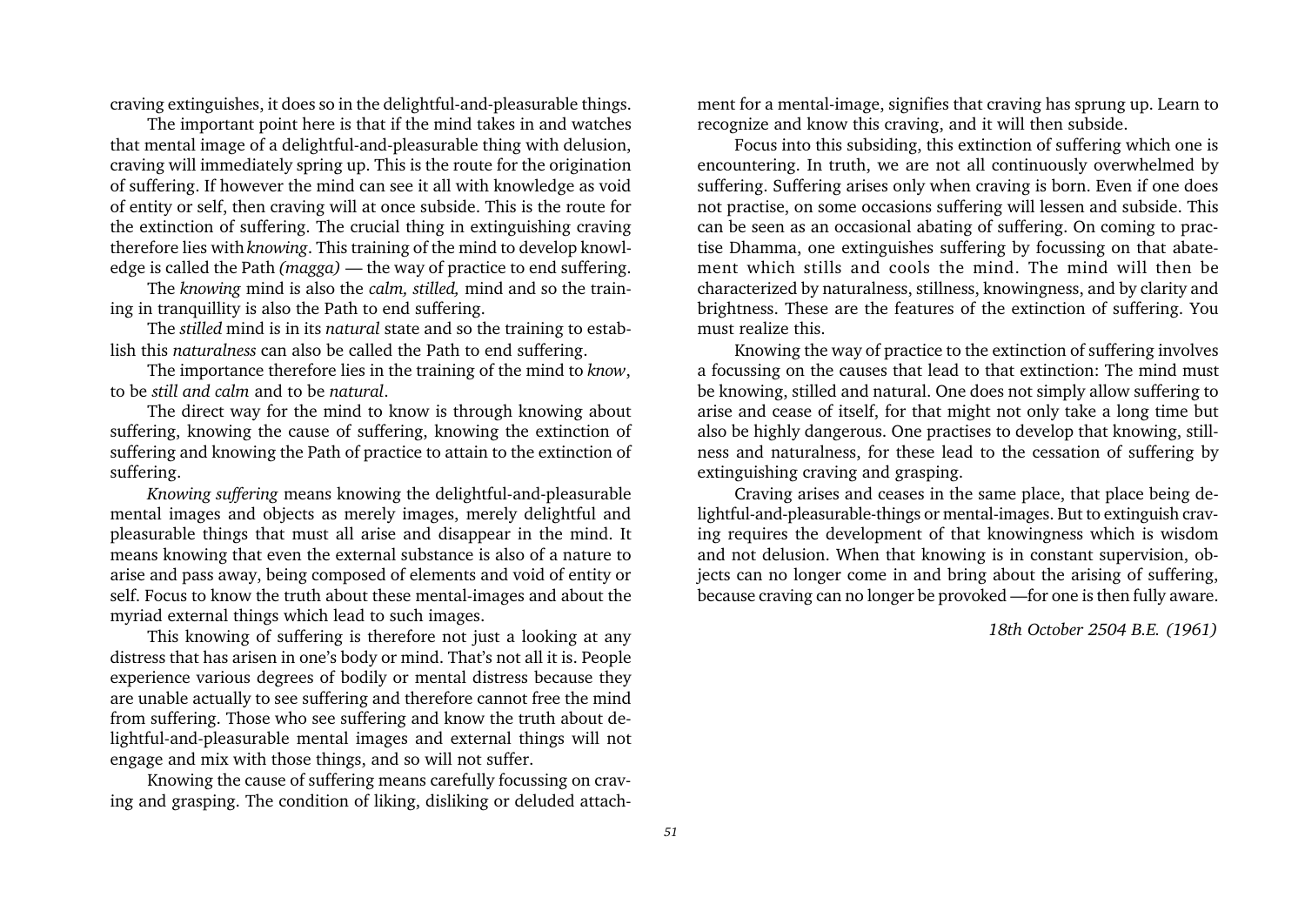## Talk 22

#### The Truth of the Path (Magga)

<span id="page-52-0"></span>Today we have reached the topic of the Eightfold Path (Magga) and I will therefore take the factors one at a time so you can see them in and for yourself. The Path has eight factors:

The first factor is right view (sammā-ditthi). This is the understanding of suffering, of the origination of suffering, of the extinction of suffering and of the path leading to the extinction of suffering.

See this suffering in your own self whenever you encounter it. Understand it then. Realize that these five aggregates arise at birth and then must grow old and die. This is their inevitable course. If you grasp and cling to these five aggregates as me-and-mine, then when they become engaged in suffering, so do you. Focus on your going along with this suffering of the five aggregates.

See the cause of the arising of suffering. This is seeing the mind's craving and desire, which are the creators of all of the different forms of suffering.

See the abating and subsidence of suffering. This is the mind bright and clear of craving because that desire has waned. At this time, if such craving has subsided, you will have relief from suffering, even if only temporarily. See this temporary cessation of suffering in the mind and notice the knowledge and understanding which is able to relieve and still that suffering. Seeing this understanding is seeing the Path.

Focus in yourself to see the present condition of suffering, its cause and origination, its extinction and the Path.

The second factor is right thought (sammà-sankappa). This is thought free from sensual desire, from ill will and cruelty.

Focus to see the thought and reflections going on in your mind. What are they about? When your thoughts are free from sensuous desire —as when you are reflecting on Dhamma— then be aware of it. They have not been pulled away to like, desire and find satisfaction in the affairs of visual objects, sounds, odours, tastes or tangibles.

When there are thoughts free of ill will and vindictiveness, and

thoughts free of cruelty, then be aware of that. See and be aware of your thoughts and reflections.

The third factor is right speech *(sammā-vācā)*. This is abstaining from lying, tale bearing, harsh language and foolish babble. See this in your own mind. Is there such thought of abstinence present or not? When it can be observed, this indicates that the factor of right speech is present. You don't need to speak though: Even being silent with such abstinence is already considered right speech.

The fourth factor is right (bodily) action (sammà-kammanta). This is abstaining from killing, stealing and unlawful sexual behaviour (or from breaking the rules of celibacy). See if this abstinence is present in your mind. If it is, then you should understand that this is right action. There is no need to do anything though, for the abstinence is already considered right action.

The fifth factor is right livelihood (sammà-àjiva). This is the abstaining from wrong livelihood and instead following one's livelihood in a correct and proper way. Focus in the mind to see your present lifestyle. Were the necessities of life supporting it obtained by right or wrong means? If you note that they were found in a right and correct way, then you can consider this as right livelihood.

The sixth factor is right effort (sammà-vàyàma). This is the effort of avoiding or overcoming evil and unwholesome things, and of developing and maintaining wholesome things.

Focus to see unwholesomeness or evil, and wholesomeness or virtue in your own mind —for this is where they first arise. Inspect to see about your actions (kamma) which arise from within the mind. If you find the mind is thinking of doing unwholesome actions or evil, then make an effort to avoid that action. If your inspection reveals the mind is already concerned with unwholesomeness or evil, then make an effort to overcome and abandon that, so as not to do it again. Such evil actions can be avoided. We are capable of avoiding unwholesomeness.

Now focus to see the virtue or wholesomeness. That virtue which you have not yet done but are capable of doing —make an effort to do it. That virtue which you have already done - make an effort to maintain, support and develop it further.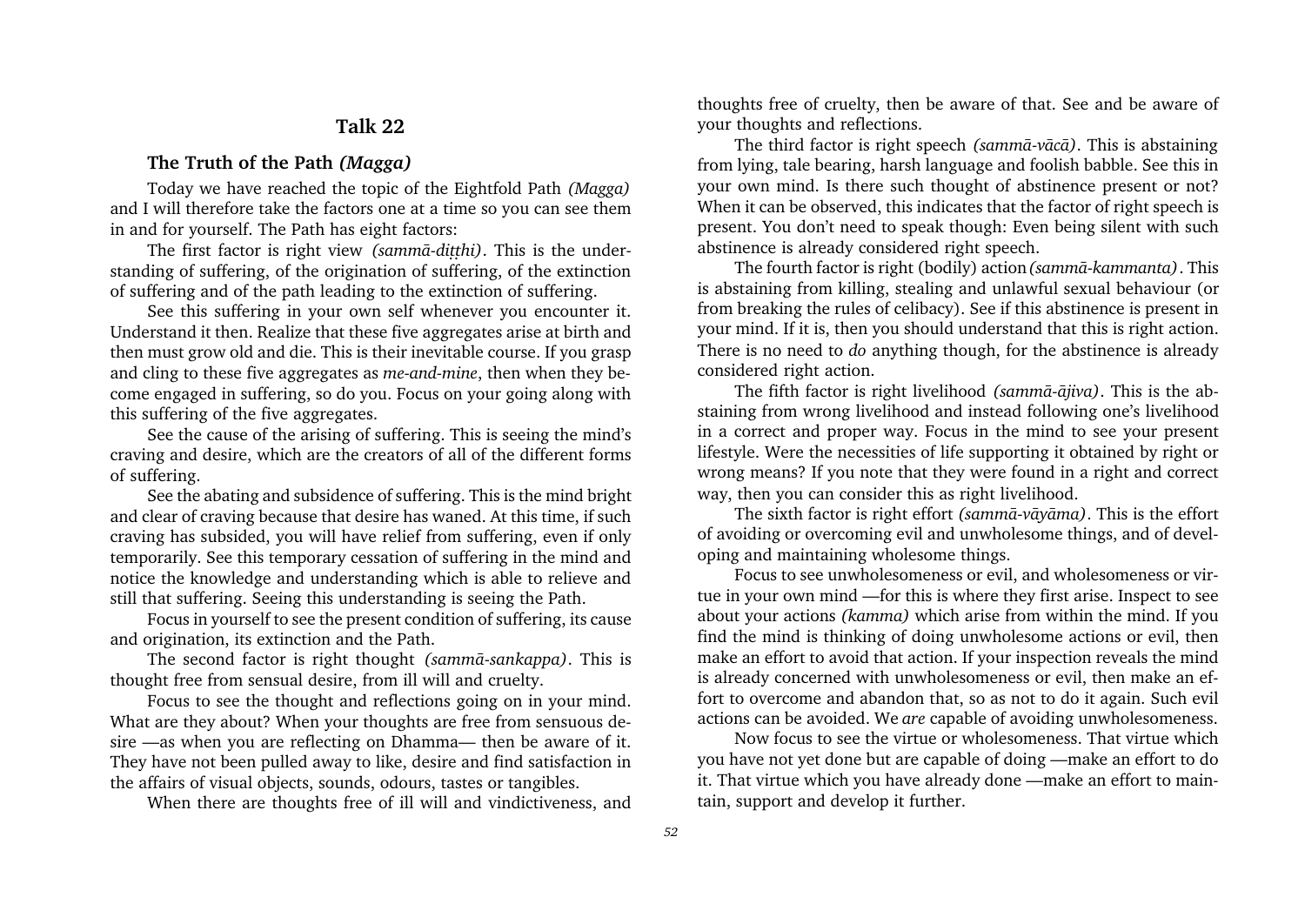This matter requires you to train your endeavour and effort. Effort' can be understood as meaning 'being dauntless' in the abandoning of evil and in the pursuit and implementation of goodness and virtue. This dauntlessness is necessary because of the obstacles which block such an effort: the inner obstacles of the defilements (kilesa) in one's mind and the external surrounding circumstances that can also act as a block. These defilements are lust, hatred and delusion or desire which pull away to avoid virtue but provoke the doing of evil. The external situation comprises those people, things or any of the various outside causes that engage and pull the mind into evildoing and away from virtue. When this is the case if the mind is weak and easily daunted it will suffer defeat from the defilements within itself. It will also fail against the external circumstances and be misled into doing evil and being far from virtue.

You must therefore strengthen your effort and dauntlessness so that the mind is intrepid and can meet and beat the defilements within it as well as those misleading external circumstances. You can then avoid evil and cultivate virtue, as has already been explained. Inspect your mind to see if there is present within it that effort, that dauntlessness which can defeat the inner defilements and the external situation. If your mind is dauntless, without being weak, lazy or sluggish, you will be able to abandon evil and cultivate virtue. Then all kinds of evil can be avoided and all kinds of virtue accomplished. You can then consider that the factor of right effort is present.

The seventh factor is right mindfulness (sammà-sati). Inspect what you are recollecting or being mindful about at this moment. If your recollection is concerned with affairs of lust or greed, hatred or delusion, then this is not right mindfulness. This lust, greed, hatred and delusion can be referred to in short as a pair hankering and dejection and this is the sort of mindfulness and recollection which lead them to arise in the mind. The mind must recollect or shift out to take in an agreeable issue for hankering to arise, or a disagreeable issue which results in dejection. This sort of mindfulness leads defilements into arising in the mind. However, this is not right mindfulness (sammà-sati).

Right mindfulness is the recollection that brings in only those

matters which will relieve and allay that hankering-and-dejection and lead to calmness and purity in the mind. It comprises the recollection and examination of one's complete body. This has been explained previously, stage by stage, in the section on mindfulness of the body (kàyànupassanà); the examination of pleasant, painful and intermediate feelings as presented in the section on mindfulness of feeling (vedanànupassanà); the examination of the mind and its present state as presented in the section on mindfulness of the mind (cittànupassanà); the examination of objects of mind as presented in the section on mindfulness of mental objects (dhammànupassanà).

The preceding explanation was graduated step by step, but in brief one can say, recollect and see your body, feelings, mind, mental objects and issues. Be aware so that you know in your mind the condition of body, feeling, mind, mental objects and issues. Adopt these things as objects to manifest clearly in the mind. For example, when you focus on a bodily part, then manifest that clearly as an object in your mind. Make a feeling, condition of mind or mental issue manifest as a clear object in the mind. This is the external seeing, being the manifesting of objects gathered together. Hankering and dejection concerning any object occur because one does not see its arising and disappearing. When one can see the disappearing as well as the arising, then hankering and dejection cannot be born or will occur too late. The object where hankering and dejection sought to establish themselves is not viable anymore because it is about to disappear.

Focus on your mindfulness. When you see that it is established in the foundations of mindfulness (body, feelings, mind, or mental objects) and that it is centred within rather than swerving away after external objects, this indicates —even if one is only at the beginning stage that it is the start of right mindfulness (sammà-sati). When this mindfulness is swift and fully agile it will immediately catch and realize the arising and disappearing and will therefore be able to prevent hankering and dejection. This is a mindfulness well established, full and swift. Inspect the mindfulness within yourself: If it has these characteristics, you can be sure it is right mindfulness (sammà-sati).

The eighth factor is right concentration (sammà-samàdhi). This is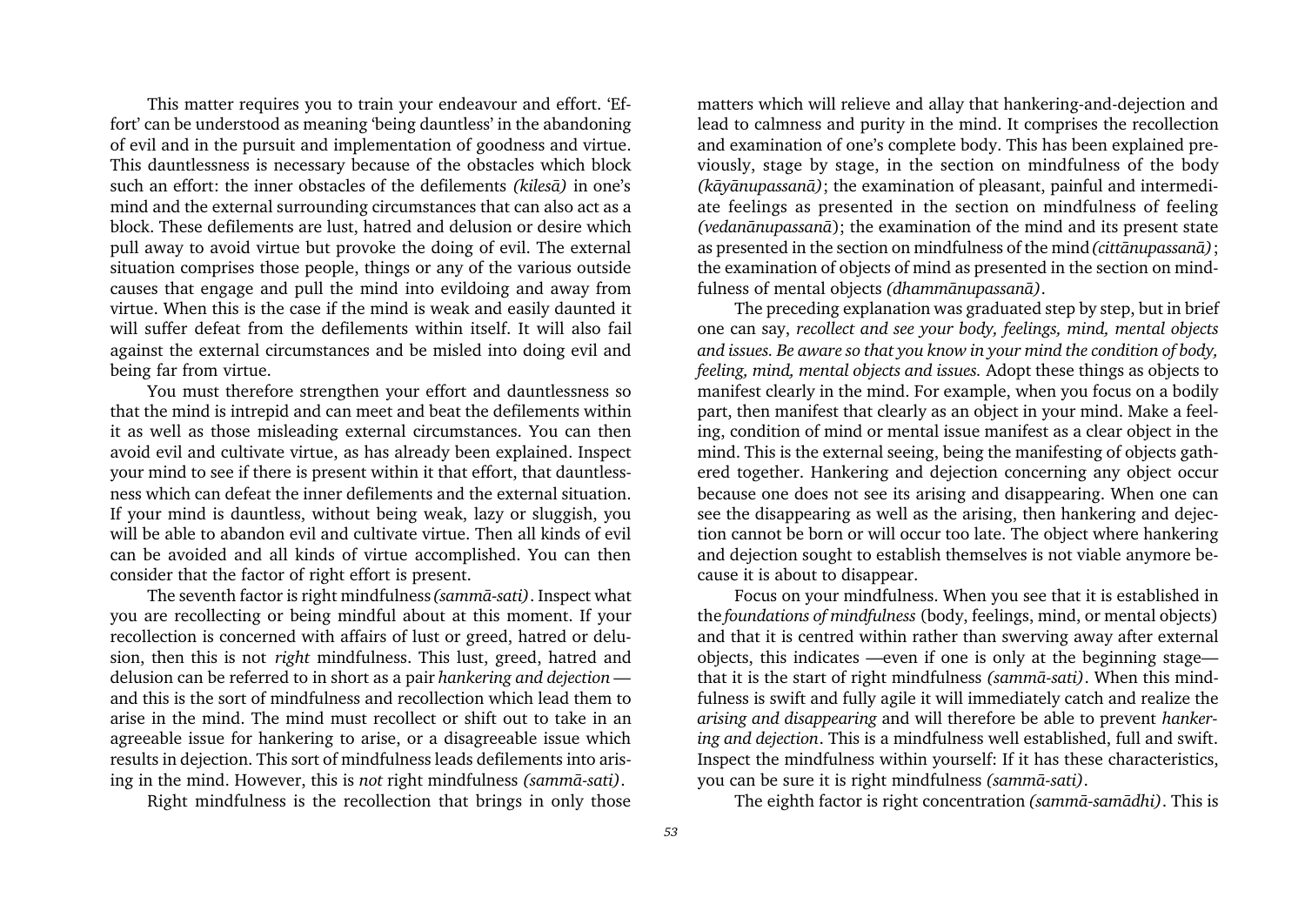the setting and establishing of the mind in samadhi and, when it focuses on an object, fixing on it firmly. This also must rely on mindfulness. Mindfulness recollects in the body, feelings, mind and mental objects while samadhi centres and establishes itself in the body, feeling, mind or mental object. If mindfulness is present but samadhi isn't firmly established, then an awareness and understanding of various things cannot arise. If mindfulness is not present, then samadhi can't be established. This means that they must go together: mindfulness of an object and samadhi established in that object. Inspect to see this in yourself. If your mind is still unstable and not firmly established, then samadhi has not yet arisen. Later, when the mind has advanced and is stable and firmly established together with mindfulness, it gives rise to knowledge (ñāna). This is right concentration or right samadhi.

Of the eight factors of the Path, right speech, right action and right livelihood together form moral virtue (sīla). In short this is the natural mind which is orderly and restrained without any thought of disturbing it in a wrong way. When you inspect your mind and find this naturalness, then you can consider that this is moral virtue: right speech, right action and right livelihood within yourself. There's no need to look for many things, just check to see if the mind is natural. If it is, then that is moral virtue.

Right effort, right mindfulness and right concentration are together known as samàdhi. This is the mind stilled and firmly established. Inspect your mind to see if it is stilled and firm within the determined object without any wavering. There's no need to reckon up samadhi's components just check to see if your mind is stable and calm. If it is, then that is samadhi.

Right view and right thought together make up wisdom ( $p\tilde{a}$  $\tilde{n}$  $\tilde{a}$ ) which is knowing. Inspect your mind to see whether knowing that is wise to the arising and disappearing of things, is present or not. If it is then it can immediately deal with any defilements. It will either know before the defilements arise or, if too late, it will finally realize and again quickly cut them out. This knowing is wisdom, and by seeing this single thing you won't need to reckon up all the composite factors.

If we summarize all of this we can say, focus on the natural mind,

the calm established mind and that knowing in the mind. We can then expand into the Eightfold Path according to the conditions Ive already mentioned.

To summarize again: We can see that the natural mind, the calm established mind and the knowing mind must all be one. The natural mind must be a calm established mind, which must in turn be a knowing mind. They can all be brought together as one. This is what the Lord Buddha meant when He spoke of virtue being samadhi and wisdom; of samadhi being virtue and wisdom, and of wisdom being virtue and samadhi. This is the convergence of the Path into one.

This Eightfold Path can be summarized and reduced to three, and then further to one, which is the Path's convergence. Everyone has this way of practice within himself to a greater or lesser extent.

Inspect this Path in your own mind. Examine the detailed and comprehensive aspect of the eightfold form and the more integrated aspects of the threefold and the unified forms. With constant inspection you will know the state of the Path within yourself: whether it is slack and undeveloped or exalted and mature. When you can always see and know the true state of the Path within yourself it is called 'attaññū' — a knowing of oneself. The Path will then be steadily developed and cultivated.

Will you now prepare to listen with attention while the monks chant concerning this Path. Afterwards, determine set your minds on practising for calm and tranquillity.

25th October 2504 B.E. (1961)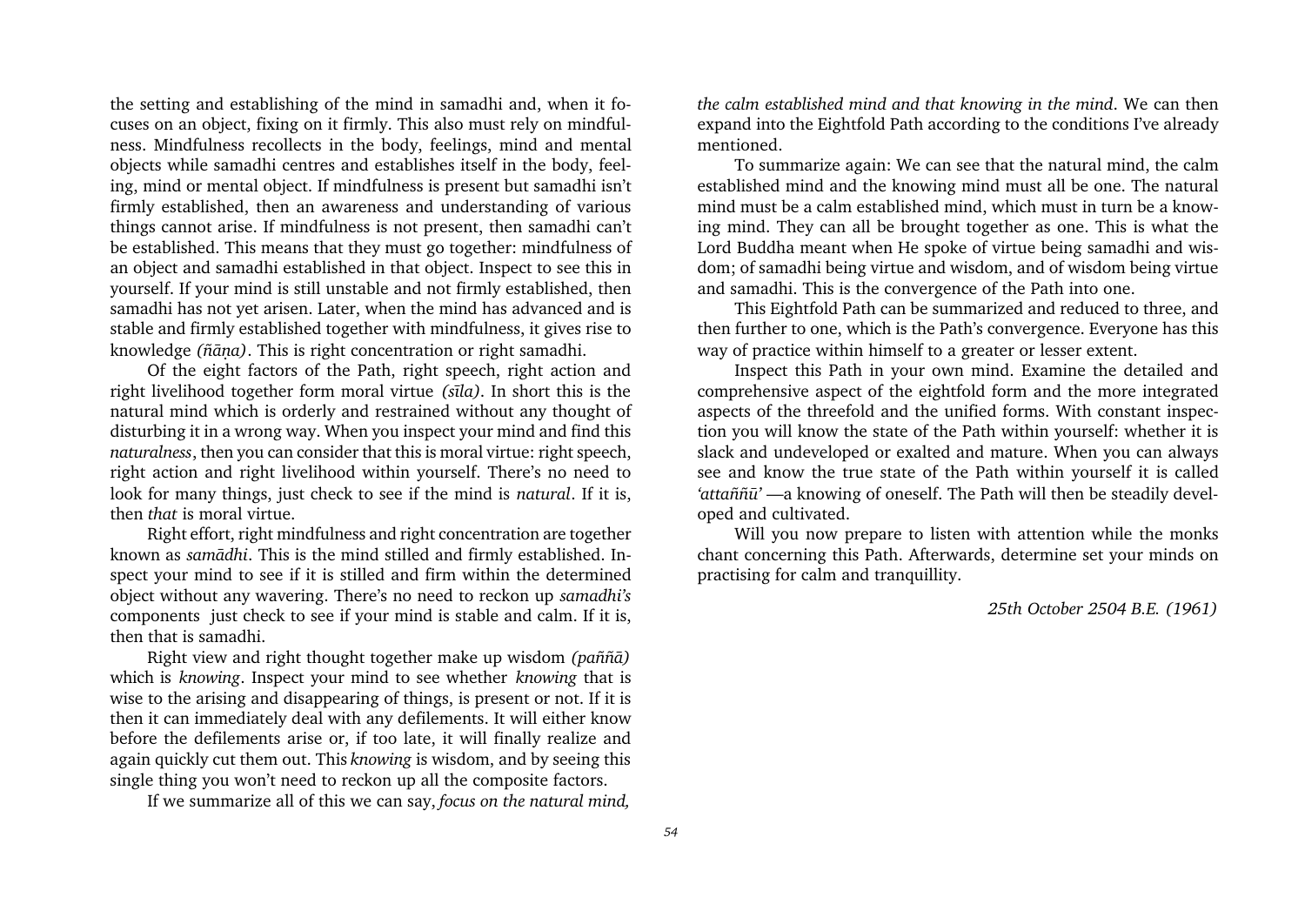#### Endnotes

<span id="page-55-0"></span>1. The Five Precepts (Pañca Sīla) are:

1) I undertake the training to abstain from the killing of any living being.

2) I undertake the training to abstain from stealing.

3) I undertake the training to abstain from wrong sexual behaviour.

4) I undertake the training to abstain from lying and wrong speech.

5) I undertake the training to abstain from the use of intoxicants (alcohol and drugs etc.).

2. These six external objects and their corresponding sense organs are referred to throughout these Dhamma talks. Sometimes eye-andvisual-object and ear-and-sound are given as general examples, but the same applies to each sense base. Also note that mind (or mano) together with mental-object (or dhamma) is reckoned as the sixth sense pair. This dhamma and the Dhamma of the Triple Gem have different meanings.

3. Throughout these Dhamma talks these three types of feeling will be referred to, sometimes in an abbreviated form.

4. This will usually mean sitting in a cross-legged, 'samādhi-posture.' All of those present listening to the Dhamma talk would have taken up this posture.

5. Object here, and normally throughout this translation, renders the Thai word arom. The original Pali term (arammana) referred only to sense objects, though in everyday speech it has now come to mean something more like 'mood'. Often, therefore, there is an emotional edge to this word.

6. This is a rendering of the Thai yin-dee, yin-rai and will recur repeatedly throughout this book. It refers to the opposite tendencies of welcoming, being pleased and hankering after something, with the displeasing, unwelcome rejection of something.

7. Samàdhi is the state when the mind is established; it is the fixing of

the mind on a single object. It can also be translated as 'concentration,' though in this book it is often left untranslated as it is already widely known.

8. In Thailand cremations are very much part of the social scene. They form an important rite of passage and, unlike a marriage ceremony, directly concern Buddhism and the monks.

9. Everyone listening would have had his or her eyes closed, sitting in samadhi posture.

10. The factor of enlightenment of dhamma-vicàya is often taken to stand for investigation of the Buddhist doctrine (Dhamma), though here it is the investigation of bodily and mental phenomena (nāmaråpa-dhamma).

11. In the Thai this is 'tamadar' (Pali: dhammatā). In this context it has a meaning as something being the natural, inevitable and therefore normal or ordinary course of events.

12. Immediately after the Dhamma talk, the monks present would chant some appropriate passages from the Suttas.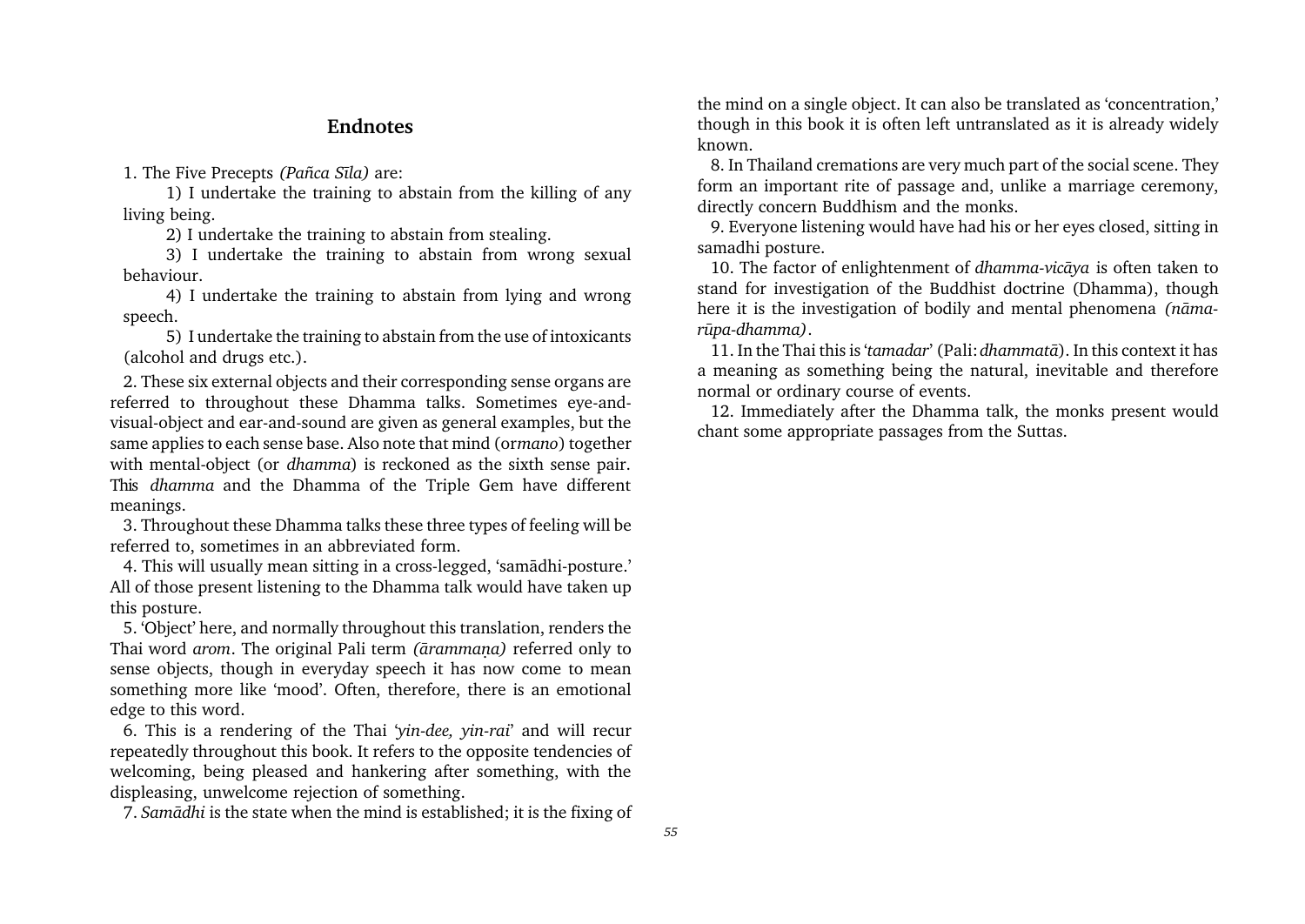## A Brief Glossary

<span id="page-56-0"></span> [The brief definitions offered here accord with the usage of this present work.]

Abyakata : Indeterminate.

âkàsa: Space.

Akusala: Unwholesome, unskilful.

 $\overline{A}$ misa: The worldly, carnal type of happiness and pleasure. It is compared to a baited hook, an attractive object which contains suffering. (Cp. niràmisa.) ânàpàna-sati: Mindfulness of the in-and out-breathing.

Anattā: 'not-self.'

Aniccà; (Aniccatà): Impermanent; (Impermanence.) Anusaya: Proclivities, inclinations, tendencies.

Ārammana: Object.

Ariya: Noble. (opp. putthujjana.)

Arom (Thai): Mental object, preoccupation. (cp. *ārammana.*) âsava: Canker.

Avijjà: Ignorance, nescience. âyatana: Sense base.

Bhikkhu: Mendicant monk.

Bhåta: Being, entity.

Bodhisatta (Pali); (Skt. Bodhisatva): A being who aspires and works towards Buddhahood.

Bojjhanga: Factors of Enlightenment.

Buddha: One who became perfectly awakened through self discovery of Dhamma. Normally the Lord Buddha of this present age.

"Bud-dho": A word that is (silently) recited to aid in concentration practice.

Cakkhu: The eye; as a sense door. Cetanà: Intention. Chanda: Intention, desire, will or zeal. Citta: Mind; being the third foundation of mindfulness.

dhamma: Usually means mental object; the forth foundation of mindfulness. Dhamma: The liberating law discovered and proclaimed by the Lord Buddha. Dhàtu: Element. Dosa: Hate. Dukkha: Suffering or pain.

Ekaggatà: One-pointedness of mind.

Jarà: Ageing, decay. Jāti: Birth; from conception to parturition.

Kamma (Pali); (Skt. Karma): Action.

Kammatthāna: 'Working-ground' for the practice of meditation; a term for 'subjects of meditation.'

 $Kāya: 'Group,' 'Body'; here may refer to the corporeal group or$ physical body (råpa-kàya); or to the mental group (nàma-kàya). Kàyagatà-sati: Mindfulness with regard to the body. Khandha: Aggregate. Kusala: Wholesome, skilful.

Lobha: Greed or lust.

Magga: Path; The Truth of the Path. Mahābhūta: The 'Primary Elements'; also dhātu. Mano: Mind, especially as a base (*āyatana*). Marana: Death. Moha: Delusion.

Nāma: (lit: 'name'); 'mind', mentality. Nāma-rūpa: (lit: name-&-matter or name-&-form); 'mind and body'; Phenomena as experienced.